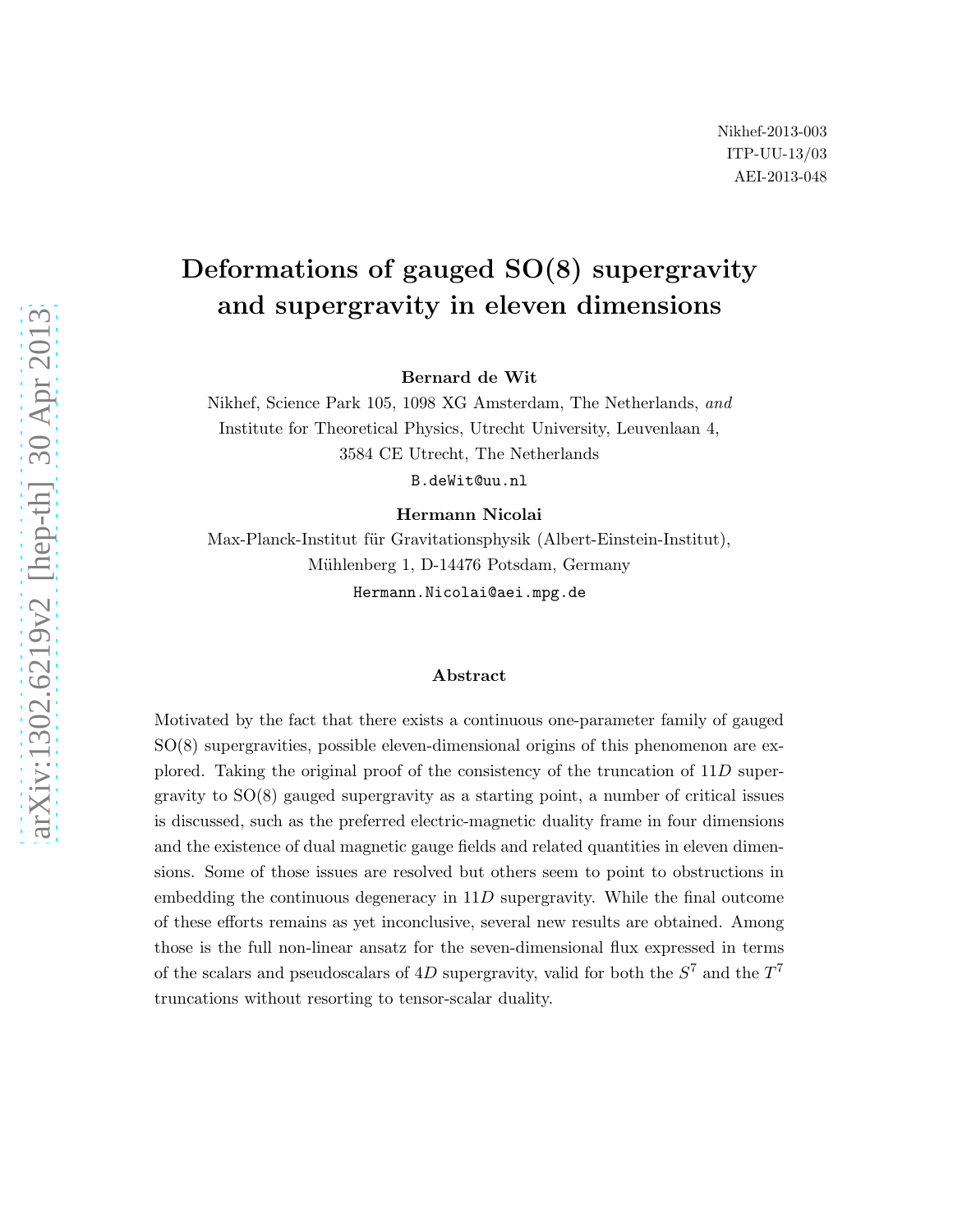## <span id="page-1-0"></span>1 Introduction

Recently it was discovered that there exists a continuous one-parameter family of inequivalent gauged SO(8) supergravities characterized by one angular parameter  $\omega$  [\[1\]](#page-26-0). The new theories were found by using the embedding tensor approach [\[2,](#page-26-1) [3,](#page-26-2) [4\]](#page-26-3) to couple an  $\omega$ -dependent linear combination of 28 electric and 28 magnetic gauge fields and elevate their gauge group to SO(8). As is well known one can convert these theories by performing an  $\omega$ -dependent electric-magnetic duality transformation so that the gauging becomes purely electric. The theories thus obtained correspond to a one-dimensional variety of  $N = 8$  supergravity Lagrangians in which the 28 abelian gauge transformations have been extended to a non-abelian SO(8) electric gauge group in the conventional way; the consistency of this gauging can be directly inferred by making use of the T-tensor identities presented in [\[5\]](#page-26-4), which remain applicable for non-zero  $\omega$ . The inequivalence of the new gauged  $SO(8)$  supergravities for different (generic) values of  $\omega$  was confirmed in [\[1\]](#page-26-0) by examining stationary points of the potential in a  $G_2$ -invariant sector of the theory which showed that the multiplicities of  $SO(7)$ -invariant and  $G_2$ -invariant stationary points are different from those found for the original gauging [\[6,](#page-26-5) [7,](#page-26-6) [8\]](#page-27-0). The discovery of the continuous deformations has meanwhile stimulated further work on more general solutions of gauged SO(8) supergravities [\[9,](#page-27-1) [10\]](#page-27-2).

The existence of a continuous family of gauged  $SO(8)$  supergravities is a rather surprising fact and its discovery demonstrates the power of the embedding tensor method. In this paper we first rederive and clarify this result in the context of the electric duality frame, following as much as possible the original construction of the  $SO(8)$  gauging [\[5\]](#page-26-4). The analysis in the electric frame is interesting in its own right. It enables us to compare the  $SO(7)^{\pm}$  solutions that were found in the electric frame for  $\omega = 0$  [\[6,](#page-26-5) [7\]](#page-26-6) to the corresponding solutions in the  $\omega$ -deformed theory. Besides confirming the consistency of the gaugings, it provides an independent verification of the phenomenon, noted in [\[1\]](#page-26-0), that the independent deformations cover only part of the full interval  $\omega \in (0, 2\pi]$ . In the electric duality frame this is caused by the fact that certain changes in  $\omega$  can be compensated for by performing various field redefinitions in the Lagrangian, so that different values of  $\omega$  will correspond to the same Lagrangians. Ultimately this reduces the interval of inequivalent deformations to  $\omega \in (0, \pi/8]$ . In establishing this result the diagonal SU(8) subgroup of  $E_{7(7)} \times SU(8)$  plays an important role, where  $E_{7(7)}$  is the symmetry group of the ungauged theory [\[11\]](#page-27-3).

The prime motivation for our work is to explore whether the continuous deformation has a possible interpretation from the perspective of  $11D$  supergravity [\[12\]](#page-27-4), or, more precisely, whether the deformed theories can be consistently embedded into 11D supergravity. The original gauged  $SO(8)$  supergravity has been proven to correspond to a consistent truncation of 11D supergravity associated with  $S^7$  [\[13,](#page-27-5) [14\]](#page-27-6); this proof made use of the SL(8) invariant formulation of the 4D theory with the SO(8) gauge group embedded into SL(8). Therefore we first address the question whether or not this proof can be extended to the  $\omega$ -dependent electric duality frame. The answer turns out to be negative. Therefore the only option seems to remain within the context of the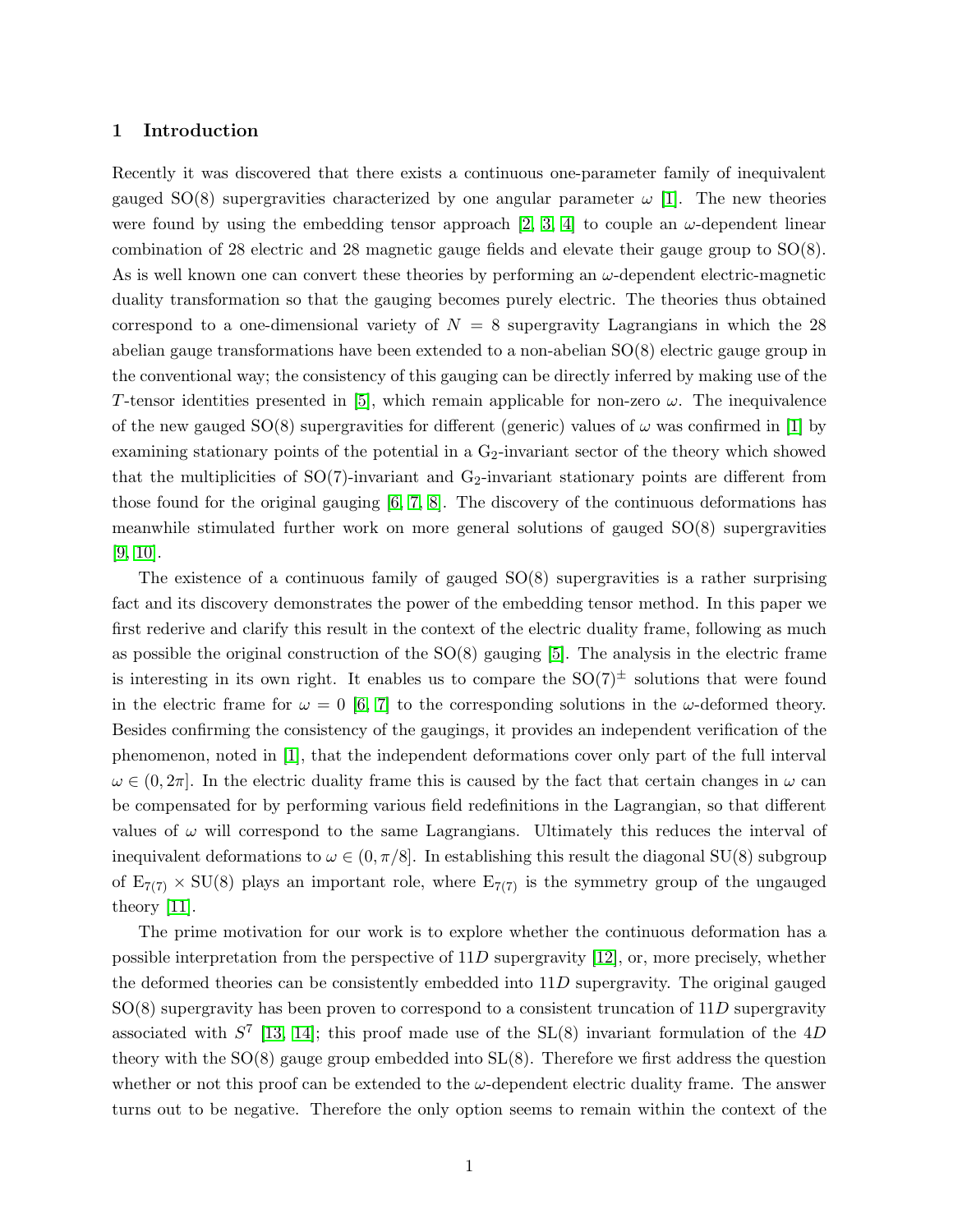SL(8) covariant duality frame and to investigate whether one can consistently incorporate the magnetic charges in this frame in the context of the higher-dimensional theory. As we intend to show in this paper, the  $SU(8)$  covariant reformulation of  $11D$  supergravity given in [\[15,](#page-27-7) [16\]](#page-27-8) does indeed allow for the necessary dual structures. On the other hand, the assumption that the  $\omega$ -deformed theories also have a consistent embedding in 11D supergravity, would imply that any solution of 11D supergravity that is known to have a 4D counterpart for  $\omega = 0$  will belong to one-parameter family of similar solutions of 11D supergravity. In view of the fact that the  $\omega$ deformation commutes with  $SO(8)$  the solutions belonging to such a family should share the same invariance subgroup of  $SO(8)$ . For instance, a continuous family should exist of  $SO(7)$  invariant solutions associated with the 11D solutions of [\[17,](#page-27-9) [18\]](#page-27-10) that have been shown to correspond to similar solutions of 4D SO(8)-gauged supergravity with  $\omega = 0$  [\[19,](#page-27-11) [13,](#page-27-5) [14\]](#page-27-6). It seems that this is only possible when  $11D$  supergravity is somehow extended such that it will be equipped with the deformation parameter  $\omega$  as an extraneous parameter, which would require an extension of the version of 11D supergravity given in [\[12\]](#page-27-4). The nature of such an extension is at present not known. We discuss these issues in the concluding section [6.](#page-22-0)

While a complete resolution of the important question concerning the possible 11D relation of the  $\omega$ -deformed supergravities remains open for the moment, the consideration of dual vectors in the 11D context leads us to two unexpected and important new results which generalize the  $SU(8)$  invariant reformulation of  $11D$  supergravity given in [\[15,](#page-27-7) [16\]](#page-27-8) on which the consistency proof of [\[13,](#page-27-5) [14\]](#page-27-6) was based. The first one is the existence of a new 'generalized vielbein' that is related to the 28 dual magnetic vectors in the same way as the original generalized vielbein was related to the 28 electric vectors. More specifically, the latter is a soldering form  $e^{m}{}_{AB}$  associated to the Kaluza-Klein vector fields  $B_{\mu}{}^{m}$  (contained in the elfbein  $E_{M}{}^{A}$  of 11D supergravity (cf. [4.2\)](#page-13-0)), while the new vielbein  $e_{mn AB}$  is associated to the components  $A_{\mu mn}$  and  $A_{mnp}$  of the threeform potential  $A_{MNP}$  of [1](#page-2-0)1D supergravity. <sup>1</sup> The combination of the two generalized vielbeine then yields the formula [\(5.12\)](#page-20-0) for the non-linear flux ansatz, analogous to the non-linear metric ansatz first presented in [\[21,](#page-27-12) [13\]](#page-27-5). A formula for the flux had already been derived in [\[13,](#page-27-5) [14\]](#page-27-6), but that formula was in terms of the four-form field strength rather than the three-form potential and appears to be too unwieldy for practical applications. This is not so with the new and much simpler formula [\(5.12\)](#page-20-0) which is directly in terms of the three-form potential  $A_{mnn}$ . It is remarkable that the detour via the  $\omega$ -deformed gaugings thus yields the answer to a question that has remained open for almost 30 years!

This paper is organized as follows. Section [2](#page-3-0) summarizes a number of characteristic features of  $N = 8$  supergravity and of the relevant electric-magnetic duality frames. Subsequently the  $\omega$ -deformed SO(8) gaugings are discussed in the electric frame and we analyze the inequivalence of supergravities corresponding to different values of  $\omega$ . In section [3](#page-10-0) an analysis is presented of the SO(7)<sup> $\pm$ </sup> solutions for arbitrary values of  $\omega$ . The results are in agreement with those

<span id="page-2-0"></span><sup>&</sup>lt;sup>1</sup>A similar extension has already appeared in a previous study [\[20\]](#page-27-13) in the context of 3D supergravity and  $E_{8(8)}$ , where the vectors are dual to scalar fields, but where it is not possible to compare the relevant formulae to non-trivial compactifications of 11D supergravity.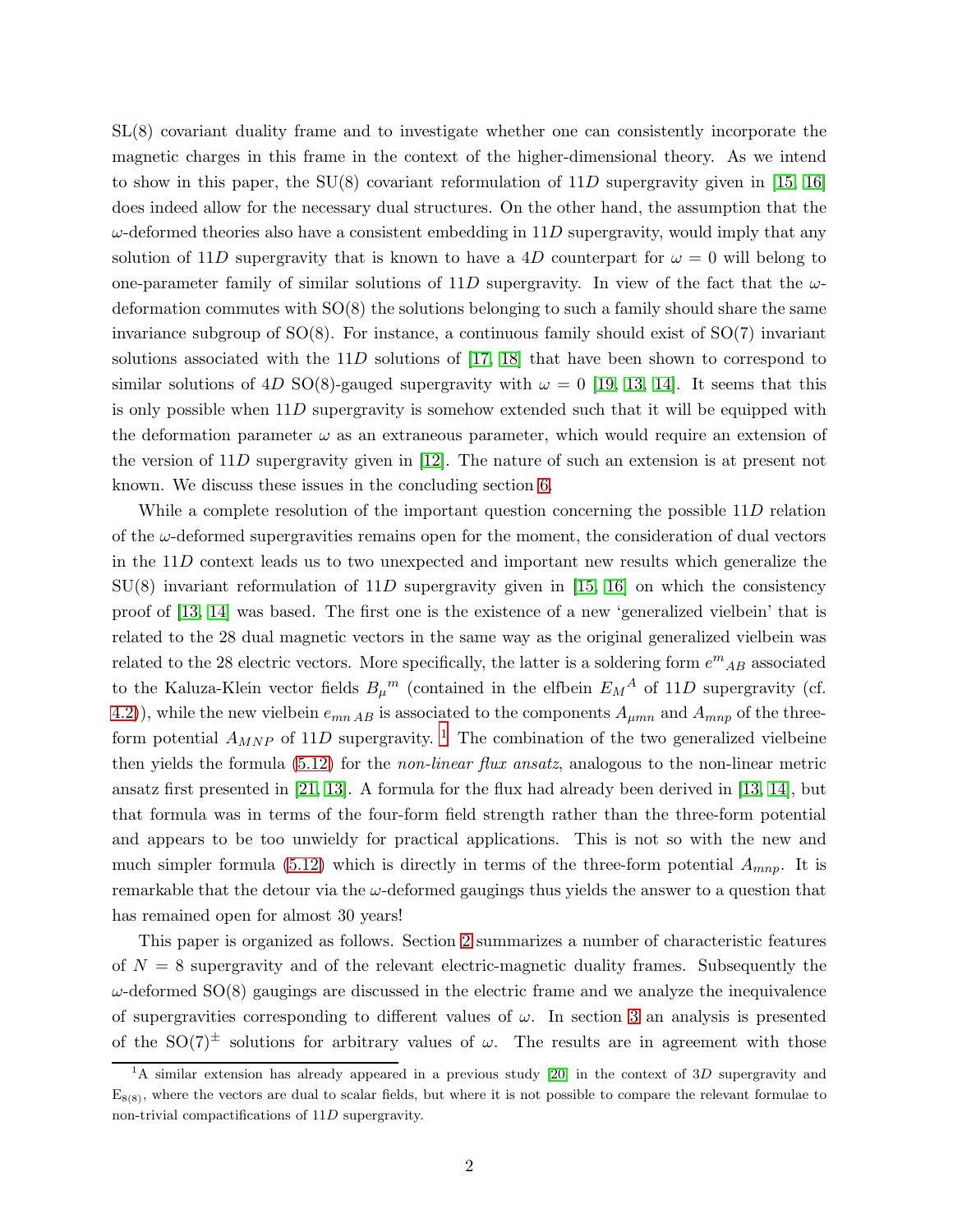presented in [\[1\]](#page-26-0). In the subsequent section [4](#page-13-1) the possible embedding of the  $\omega$ -deformed theories is considered. The first conclusion is that such an embedding can only be given in the  $SL(8)$ duality frame, which implies that a possible embedding should involve dual magnetic gauge fields as well as related quantities. The search for such dual quantities is then undertaken in section [5.](#page-18-0) Although such quantities can indeed be identified, it still does not enable the formulation of a consistent embedding scheme of the  $\omega$ -deformed 4D theories into 11D supergravity. On the other hand the newly found dual gauge fields and generalized vielbeine give substantial new insights of the embedding of the original  $\omega = 0$  theory into 11D supergravity. In particular a non-linear expression is found for the tensor field  $A_{mnp}$  of 11D supergravity in the  $S^7$  and  $T^7$  truncations. Conclusions and a further outlook are presented in section [6.](#page-22-0) An appendix [A](#page-24-0) presents a number of definitions and the algebraic details related to the supersymmetry transformation rule of the dual generalized vielbein.

# <span id="page-3-0"></span>2  $SO(8)$  gaugings of maximal D=4 supergravity

As is well known, four-dimensional Lagrangians with abelian gauge fields are ambiguous, as different Lagrangians can lead to equivalent field equations and Bianchi identities. This phenomenon is known as electric-magnetic duality. Generic electric-magnetic duality transformations do not constitute an invariance but an equivalence. These transformations can be effected by performing a real symplectic rotation of the field strengths  $F_{\mu\nu}$  and the dual fields strengths  $G_{\mu\nu}$ . The latter are defined such that the Bianchi identity on the latter equals precisely the field equations of the vector fields. For  $N = 8$  supergravity we have 28 vector fields so that the number of field strengths and dual field-strengths equals 56. The general analysis of [\[22\]](#page-27-14) therefore implies that the electric-magnetic duality group is equal to  $Sp(56;\mathbb{R})$ . After applying the symplectic rotation of the field strengths, the new dual field strengths  $G_{\mu\nu}$  take a different form that will in turn follow from a different Lagrangian. In the absence of a gauging, all these Lagrangians are physically equivalent as they describe the same set of field equations and Bianchi identities.

The corresponding theory may in principle be invariant under a subgroup of the electricmagnetic dualities combined with related transformations on the other fields, meaning that the Lagrangian will not change under this subgroup (which does not imply that the Lagrangian is invariant in the naive sense, as the Lagrangian does not transform as a function under duality). This happens for ungauged  $N = 8$  supergravity where the invariance group corresponds to the non-compact  $E_{7(7)}$  subgroup of  $Sp(56;\mathbb{R})$  [\[11\]](#page-27-3). When working with a formulation that is gauge invariant under local chiral  $SU(8)$ , which acts on the fermions and on the scalars, the theory is invariant under the group  $E_{7(7)} \times SU(8)$  which is linearly realized. Once a gauge is adopted with respect to the local  $SU(8)$ , the group action of  $E_{7(7)}$  will be non-linearly realized on the spinors and the scalars of the theory. The latter then parametrize an  $E_{7(7)}/SU(8)$  coset space; here it is relevant that  $SU(8)$  is the maximal compact subgroup of  $E_{7(7)}$ . We prefer to work with the linear version of the theory with manifest local SU(8) invariance.

However, the Lagrangian can only be invariant under a subgroup of  $E_{7(7)}$ , such as, for instance,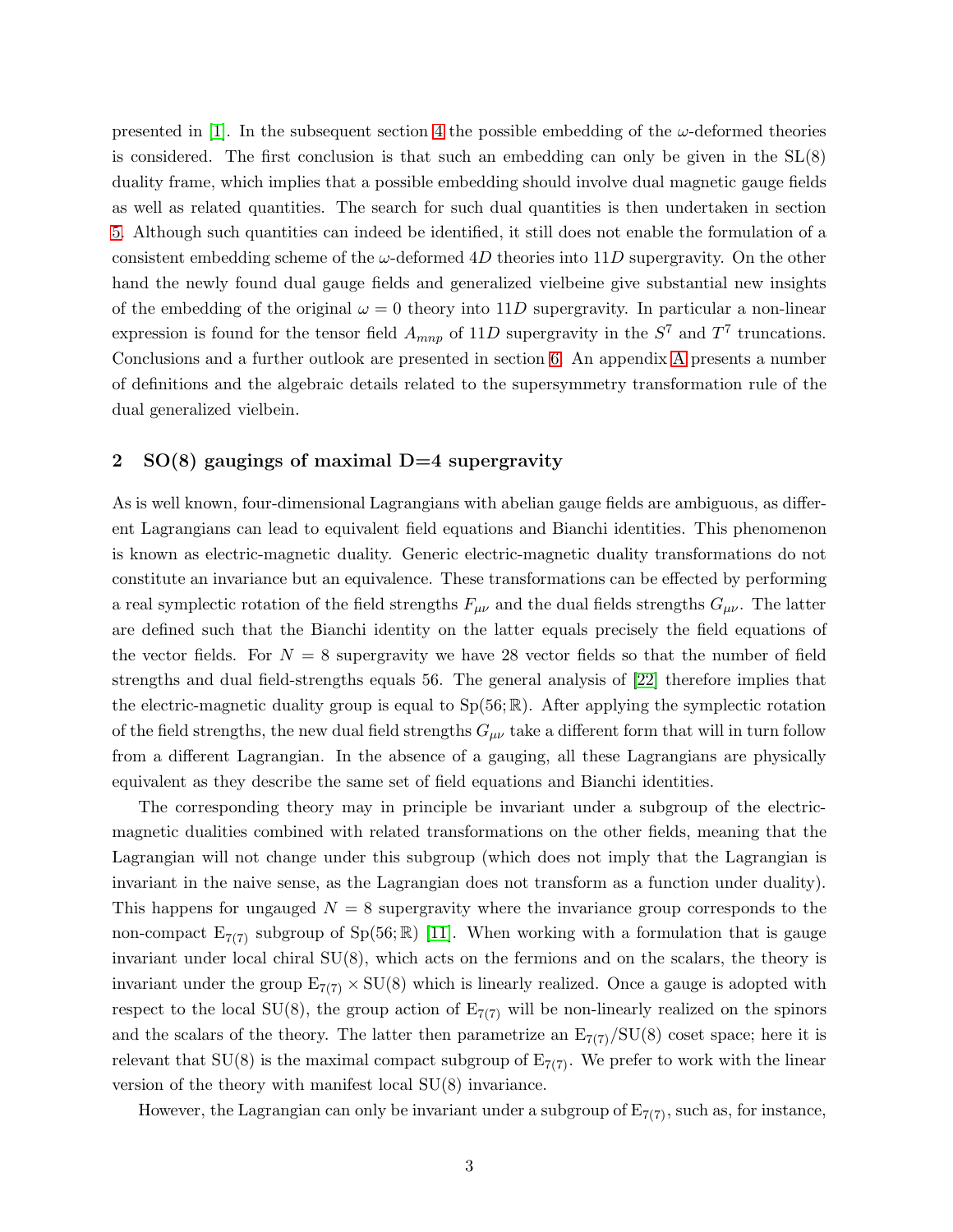$SL(8)$ , under which the vector fields transform in the real 28 representation. While the usefulness of real representations is obvious for the gauge fields, it is not convenient for the remaining fields which transform under  $SU(8)$  in complex representations. A crucial quantity in the formulation of the theory is the so-called 56-bein V, which is a  $56\times56$  matrix that belongs to the 56 representation of  $E_{7(7)}$ . The usual representation of this matrix is given in a pseudo-real decomposition of  $E_{7(7)}$ based on  $56 = 28 + 28$ , where 28 and  $\overline{28}$  denote two conjugate representations of the maximal subgroup SU(8). The 56-bein V will transform under  $E_{7(7)}$  rigid transformations and under lcoal  $SU(8)$  by right- and left-multiplication, respectively.<sup>[2](#page-4-0)</sup>

To set the stage let us briefly discuss some properties of the group  $E_{7(7)} \subset Sp(56;\mathbb{R})$ . We start with the fundamental representation 56 of Sp(56; R), written as a pseudo-real vector  $(z_{IJ}, z^{KL})$ with  $z^{IJ} = (z_{IJ})^*$ , where the indices are anti-symmetric index pairs [IJ] and [KL] and I, J, K, L =  $1, \ldots, 8$ . Hence the  $(z_{IJ}, z^{KL})$  span a real 56-dimensional vector space. Consider infinitesimal transformations of the form,

$$
\delta z_{IJ} = \Lambda_{IJ}^{KL} z_{KL} + \Sigma_{IJKL} z^{KL},
$$
  
\n
$$
\delta z^{IJ} = \Lambda^{IJ}{}_{KL} z^{KL} + \Sigma^{IJKL} z_{KL}.
$$
\n(2.1)

where  $\Lambda_{IJ}{}^{KL} = \Lambda_{[IJ]}{}^{[KL]}$  and  $\Sigma_{IJKL} = \Sigma_{[IJ][KL]}$  are subject to the conditions,

$$
(\Lambda_{IJ}^{KL})^* = \Lambda^{IJ}_{KL} = -\Lambda_{KL}^{IJ}, \qquad (\Sigma_{IJKL})^* = \Sigma^{IJKL} = \Sigma^{KLIJ}.
$$
 (2.2)

Note that complex conjugation is effected by raising or lowering of indices. The corresponding group elements q constitute the group  $Sp(56;\mathbb{R})$  in a pseudo-real basis provided that they satisfy the conditions,

$$
g^* = \omega \, g \, \omega \,, \qquad g^{-1} = \Omega \, g^\dagger \, \Omega \,, \tag{2.3}
$$

where  $\omega$  and  $\Omega$  are given by

$$
\omega = \begin{pmatrix} 0 & 1 \\ 1 & 0 \end{pmatrix} , \qquad \Omega = \begin{pmatrix} 1 & 0 \\ 0 & -1 \end{pmatrix} . \tag{2.4}
$$

The above properties ensure that the sesquilinear form,  $(z_1, z_2) = z_1^{IJ} z_{2IJ} - z_{1IJ} z_2^{IJ}$ , is invariant. The generators associated with  $\Lambda_{IJ}{}^{KL}$  generate the maximal compact U(28) subgroup of  $Sp(56;\mathbb{R})$ , and a GL(28) subgroup is generated by real matrices  $\Lambda_{IJ}{}^{KL}$  and purely real or purely imaginary  $\Sigma^{IJKL}$ , whose compact subgroup equals SO(28).

Let us now consider the  $E_{7(7)}$  subgroup, for which  $\Sigma^{IJKL}$  is fully anti-symmetric and the generators are further restricted according to

<span id="page-4-1"></span>
$$
\Lambda_{IJ}^{KL} = \delta_{[I}^{[K} \Lambda_{J]}^{L]}, \qquad \Lambda_{I}^{J} = -\Lambda^{J}{}_{I},
$$
  
\n
$$
\Lambda_{I}^{I} = 0, \qquad \Sigma_{IJKL} = \frac{1}{24} \varepsilon_{IJKLMNPQ} \Sigma^{MNPQ}.
$$
\n(2.5)

Obviously the matrices  $\Lambda_{I}^{J}$  generate the group SU(8), which has dimension 63; since the  $\Sigma_{IJKL}$ comprise 70 real parameters, the dimension of  $E_{7(7)}$  equals  $63 + 70 = 133$ . Because SU(8) is

<span id="page-4-0"></span><sup>&</sup>lt;sup>2</sup>There are different conventions used in the literature. Here we will follow [\[5\]](#page-26-4).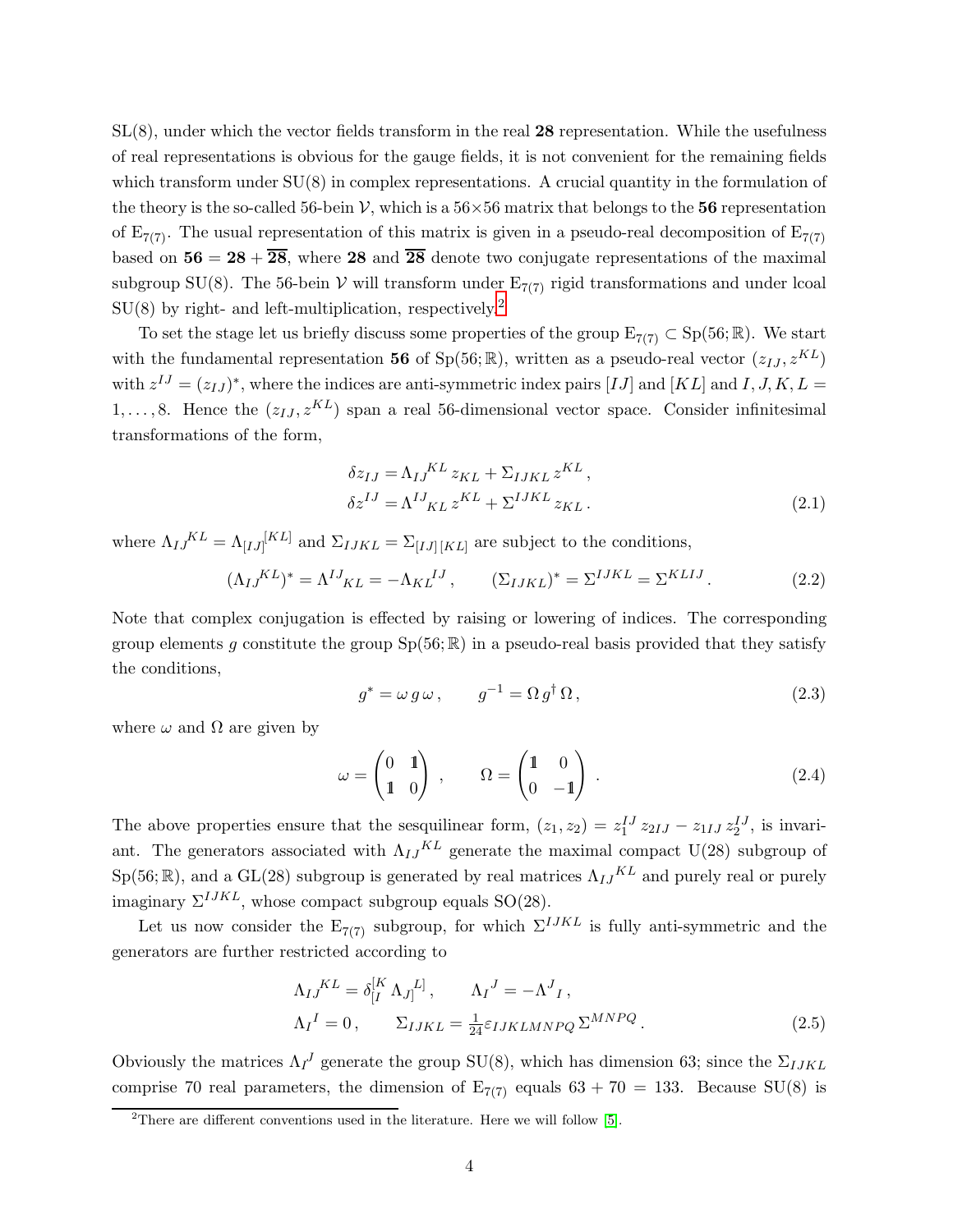the maximal compact subgroup, the number of non-compact generators minus the number of compact ones equals  $70 - 63 = 7$ . It is straightforward to show that these matrices close under commutation and generate the group  $E_{7(7)}$  [\[11,](#page-27-3) [5\]](#page-26-4). To show this one needs a variety of identities for self-dual tensors. Note that  $E_{7(7)}$  has another maximal 63-dimensional subgroup, which is real but not compact, namely the group  $SL(8)$ . It is generated by those matrices in  $(2.5)$  for which the sub-matrices  $\Lambda_{I}^{J}$  and  $\Sigma^{IJKL}$  are both real.

Let us now define the 56-bein  $V$ , which describes the scalar fields,

<span id="page-5-0"></span>
$$
\mathcal{V}(x) = \begin{pmatrix} u_{ij}^{IJ}(x) & v_{ijKL}(x) \\ v^{klIJ}(x) & u^{kl}_{KL}(x) \end{pmatrix},
$$
\n(2.6)

and which is an element of  $E_{7(7)}$ . Therefore it can transform by left-multiplication under local  $SU(8)$  and by right-multiplication under rigid  $E_{7(7)}$ . Hence the indices [ij] and [kl] are local SU(8) indices and [IJ] and [KL] are rigid  $E_{7(7)}$  indices. A standard SU(8) gauge condition leads to the following coset representative ('unitary gauge'),

<span id="page-5-2"></span>
$$
\mathcal{V}(x) = \exp\begin{pmatrix} 0 & -\frac{1}{4}\sqrt{2}\,\phi_{ijkl}(x) \\ -\frac{1}{4}\sqrt{2}\,\phi^{mnpq}(x) & 0 \end{pmatrix},\tag{2.7}
$$

where the  $\phi^{ijkl}$  are complex fields transforming as an anti-symmetric four rank tensor under the linearly realized rigid SU(8). The complex conjugate fields,  $\phi_{ijkl}$ , are related to the original fields by a complex self-duality constraint,

<span id="page-5-3"></span>
$$
\phi_{ijkl} = \frac{1}{24} \varepsilon_{ijklmnpq} \phi^{mnpq} \,. \tag{2.8}
$$

Observe that in this gauge the indices  $I, J, K, \ldots$  are no longer distinguishable from the SU(8) indices  $i, j, k, \ldots$ . We also note that the reflection  $\phi^{ijkl} \to -\phi^{ijkl}$  maps  $(u, v) \to (u, -v)$  in [\(2.6\)](#page-5-0) and therefore corresponds to a trivial reparametrization of the  $E_{7(7)}/SU(8)$  coset space.

Subsequently we consider the 28 field strengths  $F_{\mu\nu}{}^{IJ}$  and their dual field strengths,

$$
G^{+\mu\nu}{}_{IJ} = -\frac{4}{e} \frac{\partial \mathcal{L}}{\partial F^+{}_{\mu\nu IJ}}.
$$
\n(2.9)

The Bianchi identies and the field equations of the vector fields are summarized in the following equations,

$$
\partial_{\mu} \left[ e \, F^{+\mu\nu IJ} - e \, F^{-\mu\nu IJ} \right] = 0 = \partial_{\mu} \left[ e \, G^{+\mu\nu}_{IJ} + e \, G^{-\mu\nu}_{IJ} \right]. \tag{2.10}
$$

These equations can be written in terms of a 56-component array of selfdual field strengths,  $(F^{\dagger}_{1\mu\nu IJ}, F^{\dagger}_{2\mu\nu}{}^{IJ})$ , defined by

<span id="page-5-1"></span>
$$
F_{1\mu\nu}^{+}{}_{IJ} = \frac{1}{2} \left( G^{+\mu\nu}{}_{IJ} + F^{+\mu\nu}{}^{IJ} \right),
$$
  
\n
$$
F_{2\mu\nu}^{+}{}^{IJ} = \frac{1}{2} \left( G^{+\mu\nu}{}_{IJ} - F^{+\mu\nu}{}^{IJ} \right),
$$
\n(2.11)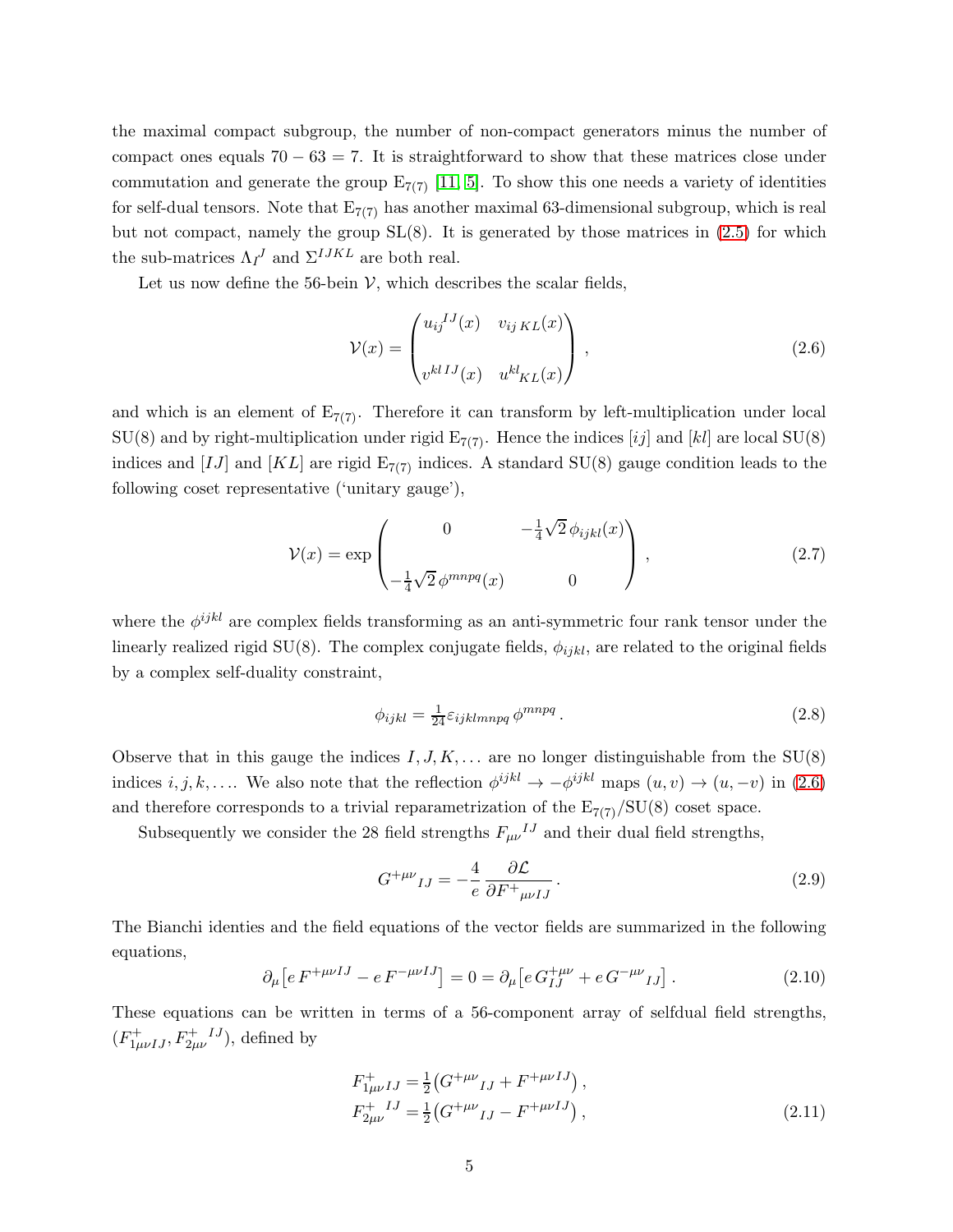and their anti-selfdual ones  $(F_{1\mu\nu}^{-IJ}, F_{2\mu\nu IJ}^{-})$  that follow by complex conjugation, in a form that is manifestly covariant under  $Sp(56;\mathbb{R})$  [\[22\]](#page-27-14).

What remains is to specify  $G_{\mu\nu IJ}$  in terms of  $F_{\mu\nu}{}^{IJ}$  and terms depending on the matter fields. This will then determine all terms involving the vector fields of the Lagrangian. As long as we have not switched on the gauging, the matter field contributions come exclusively from fermionic bilinears, which we denote by  $\mathcal{O}_{\mu\nu}$ . Since the fermions transform under local SU(8) and not under  $E_{7(7)}$ , this relation must necessarily involve the 56-bein V and can be written as follows [\[5\]](#page-26-4),

<span id="page-6-0"></span>
$$
\mathcal{V}\begin{pmatrix} F_{1\mu\nu IJ}^+ \\ F_{2\mu\nu}^+{}^{KL} \end{pmatrix} = \begin{pmatrix} \bar{F}_{\mu\nu ij}^+ \\ \mathcal{O}_{\mu\nu}^{+kl} \end{pmatrix},\tag{2.12}
$$

where  $\mathcal{O}_{\mu\nu}^{+ij}$  is an SU(8) covariant tensor quadratic in the fermion fields and independent of the scalar fields, which appears as a moment coupling in the Lagrangian. Without going into the details we mention that chirality and self-duality restricts the form of  $\mathcal{O}_{\mu\nu}^{+ij}$  up to some normalization constants. The tensor  $\bar{F}^+_{\mu\nu ij}$  is an SU(8) covariant field strength which appears in the supersymmetry transformation rules of the spinors, which is simply defined by the above condition. For future reference we give the definition of  $\mathcal{O}_{\mu\nu}^{+ij}$ ,

$$
\mathcal{O}_{\mu\nu}^{+ij} = -\frac{1}{288}\sqrt{2}\,\varepsilon^{ijklmnpq}\,\bar{\chi}_{klm}\gamma_{\mu\nu}\chi_{npq} - \frac{1}{4}\bar{\psi}_{\rho k}\gamma_{\mu\nu}\gamma^{\rho}\chi^{ijk} + \frac{1}{4}\sqrt{2}\,\bar{\psi}_{\rho}{}^{i}\gamma^{[\rho}\gamma_{\mu\nu}\gamma^{\sigma]}\psi_{\sigma}{}^{j} \,. \tag{2.13}
$$

The form of [\(2.12\)](#page-6-0) emphasizes the covariance under the group  $SL(8)$ , as both  $F^+_{1\mu\nu IJ}$  and  $F_{2\mu\nu}^{+IJ}$  defined in [\(2.11\)](#page-5-1) transform in the 28 and  $\overline{28}$  representations of that group. As long as we have not switched on the gauging, we have the option of changing the basis of these field strengths by a matrix  $E \in Sp(56;\mathbb{R})$ . It thus seems that the possible Lagrangians are encoded in these matrices E. However, this is not the case, because, when E belongs to  $GL(28)$  or to  $E_{7(7)}$ , it can be absorbed into either the field strengths [\(2.11\)](#page-5-1) or into the 56-bein, respectively. Hence it follows that [\(2.12\)](#page-6-0), and thus the Lagrangian has an ambiguity encoded in a matrix [\[3,](#page-26-2) [23\]](#page-27-15)

$$
E \in \mathcal{E}_{7(7)}\backslash \mathrm{Sp}(56; \mathbb{R}) / \mathrm{GL}(28, \mathbb{R}). \tag{2.14}
$$

When one is interested in  $SO(8)$  invariant Lagrangians, the matrix E must preserve the  $SO(8)$ subgroup, so that the relevant matrices  $E$  are restricted to

<span id="page-6-2"></span>
$$
E = \begin{pmatrix} e^{i\omega} \mathbf{1} & 0 \\ 0 & e^{-i\omega} \mathbf{1} \end{pmatrix},
$$
\n(2.15)

where  $1 \equiv 1_{28}$  denotes the 28 × 28 unit matrix. Hence these Lagrangians are encoded in a single angle  $\omega$ .<sup>[3](#page-6-1)</sup> For special values of  $\omega$  this matrix will constitute an element of  $E_{7(7)}$ , because the compact SU(8) subgroup of  $E_{7(7)}$  has a non-trivial center  $Z[SU(8)] = \mathbb{Z}_8$ , which is reduced to  $\mathbb{Z}_4$  when acting on bosons (as these come with an even number of  $SU(8)$  indices). The center Z[SU(8)] consists of the matrices  $e^{i\omega/2}$ **1**<sub>8</sub> with  $\omega$  a multiple of  $\pi/2$ . Consequently, SO(8) invariant

<span id="page-6-1"></span><sup>&</sup>lt;sup>3</sup>Angles such as  $\omega$  were first introduced in the context of gauged  $N = 4$  supergravity in [\[24\]](#page-28-0)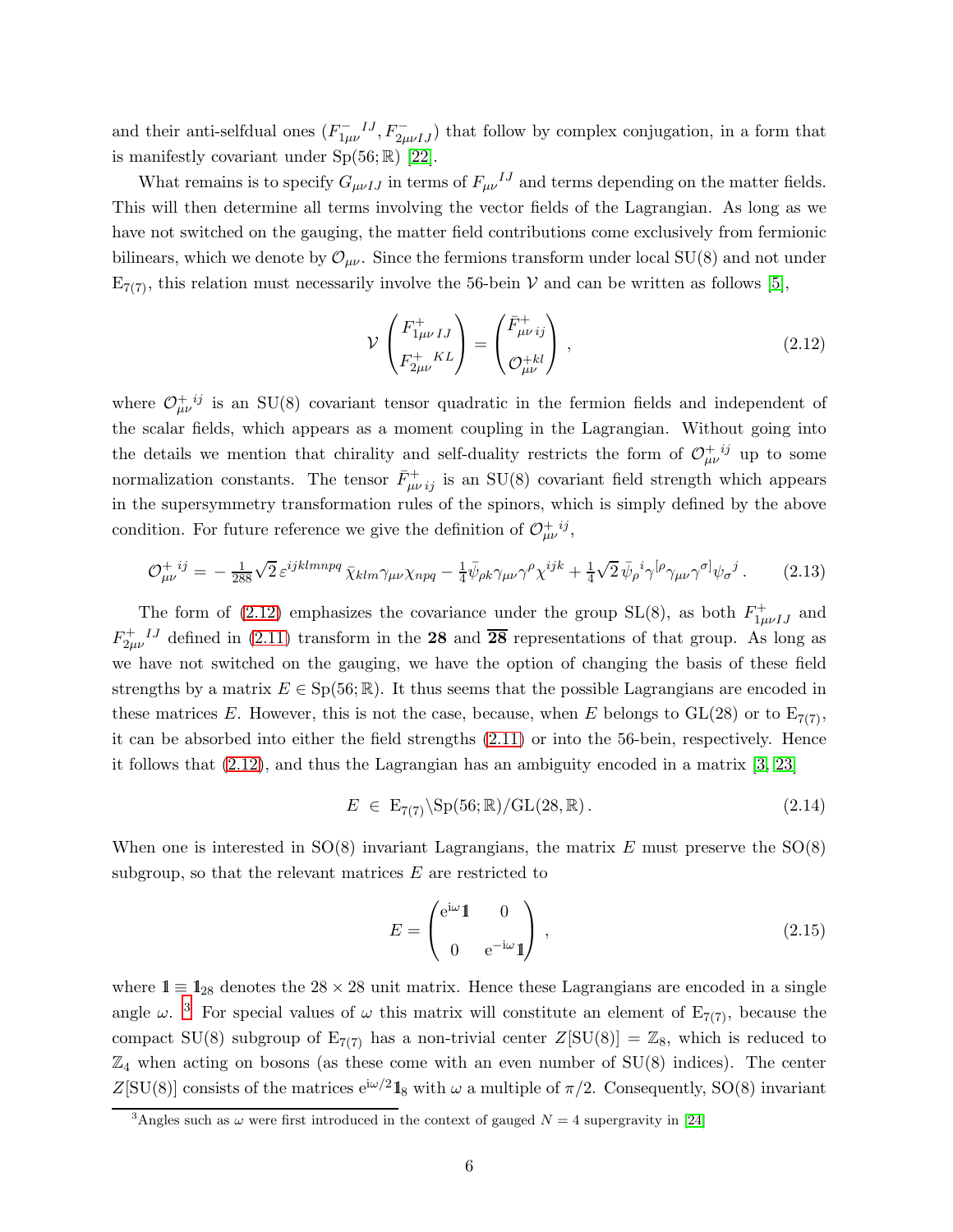Lagrangians corresponding to  $\omega$ -values that differ by an integer times  $\pi/2$  must be equivalent, as they are related by an element of  $SU(8)$  (and therefore of  $E_{7(7)}$ ). Other than these there are no matrices E belonging to  $E_{7(7)}$ . We return momentarily to a more detailed analysis of possible equivalences.

The exponential factor in [\(2.15\)](#page-6-2) can now be incorporated directly into the supergravity Lagrangian by simply including  $\omega$ -dependent phase factors into the submatrices u and v in the Lagrangian according to

<span id="page-7-0"></span>
$$
u_{ij}^{IJ} \to e^{i\omega} u_{ij}^{IJ}, \quad v_{ijIJ} \to e^{-i\omega} v_{ijIJ}.
$$
\n(2.16)

This defines the deformed supergravity Lagrangians in the electric frame. As already mentioned in section [1,](#page-1-0) the inequivalent theories do not cover the full interval  $\omega \in (0, 2\pi]$ , but are restricted to the smaller interval  $\omega \in (0, \pi/8]$ , as was shown by [\[1\]](#page-26-0) in a mixed electric-magnetic duality frame. We will now verify this result in the electric frame. We distinguish three types of equivalence transformations for  $\omega$ :

- i) The shift  $\omega \to \omega + \pi/2$ , which can be undone by a special SU(8) transformation belonging to  $Z[SU(8)]$ .
- ii) The shift  $\omega \to \omega + \pi/4$ , which can be undone by an SU(8) transformation that belongs to a square root of an element of  $Z[SU(8)]$  accompanied by a linear redefinition of the gauge fields  $A_{\mu}{}^{IJ}$ .
- iii) The reflection  $\omega \to -\omega$ , which can be undone by a parity transformation.

To analyze these three equivalences we consider the  $\omega$ -deformed Lagrangians. The terms that involve the field strengths are encoded in [\(2.12\)](#page-6-0) subject to the deformation [\(2.16\)](#page-7-0). Writing this equation in terms of the separate components, one obtains

$$
(u^{ij}{}_{IJ} + e^{2i\omega}v^{ijIJ})G^+_{\mu\nu IJ} = (u^{ij}{}_{IJ} - e^{2i\omega}v^{ijIJ})F^+_{\mu\nu} + 2e^{i\omega}\mathcal{O}^{+ij}_{\mu\nu},
$$
  
\n
$$
2e^{-i\omega}\bar{F}^+_{\mu\nu ij} = (u_{ij}{}^{IJ} + e^{-2i\omega}v_{ijIJ})G^+_{\mu\nu IJ} + (u_{ij}{}^{IJ} - e^{-2i\omega}v_{ijIJ})F^+_{\mu\nu}.
$$
 (2.17)

Let us first consider the effect of the shift  $\omega \to \omega + \pi/2$  in [\(2.17\)](#page-7-1), which we can clearly undo by performing the following redefinitions,

<span id="page-7-2"></span><span id="page-7-1"></span>
$$
v^{ijIJ} \to e^{-i\pi} v^{ijIJ} = -v^{ijIJ}, \quad \mathcal{O}^{+ij}_{\mu\nu} \to e^{-i\pi/2} \mathcal{O}^{+ij}_{\mu\nu}, \quad \bar{F}^{+}_{\mu\nu ij} \to e^{i\pi/2} \bar{F}^{+}_{\mu\nu ij}.
$$
 (2.18)

We have to ensure that these redefinitions are consistent for the full Lagrangian. This follows rather straightforwardly by noting that the redefinitions [\(2.18\)](#page-7-2) are precisely generated by applying a uniform SU(8) transformation belonging to the diagonal subgroup of  $E_{7(7)} \times SU(8)$  and equal to  $e^{i\pi/2} 1_{28}$ , which constitutes an element of  $Z[\text{SU(8)}]$ . Note that on  $u^{ij}{}_{IJ}$  the effect of this transformation cancels, as it acts on both index pairs  $[ij]$  and  $[IJ]$ , while it correctly accounts for the phase factor in the redefinition of  $v^{ijIJ}$ .<sup>[4](#page-7-3)</sup> The SU(8) transformation is also realized on the

<span id="page-7-3"></span><sup>&</sup>lt;sup>4</sup> Note that the diagonal SU(8) transformations induce a corresponding change on the field  $\phi^{ijkl}$  in the coset representative [\(2.7\)](#page-5-2). For this reason the pseudo-reality constraint [\(2.8\)](#page-5-3) will be preserved throughout.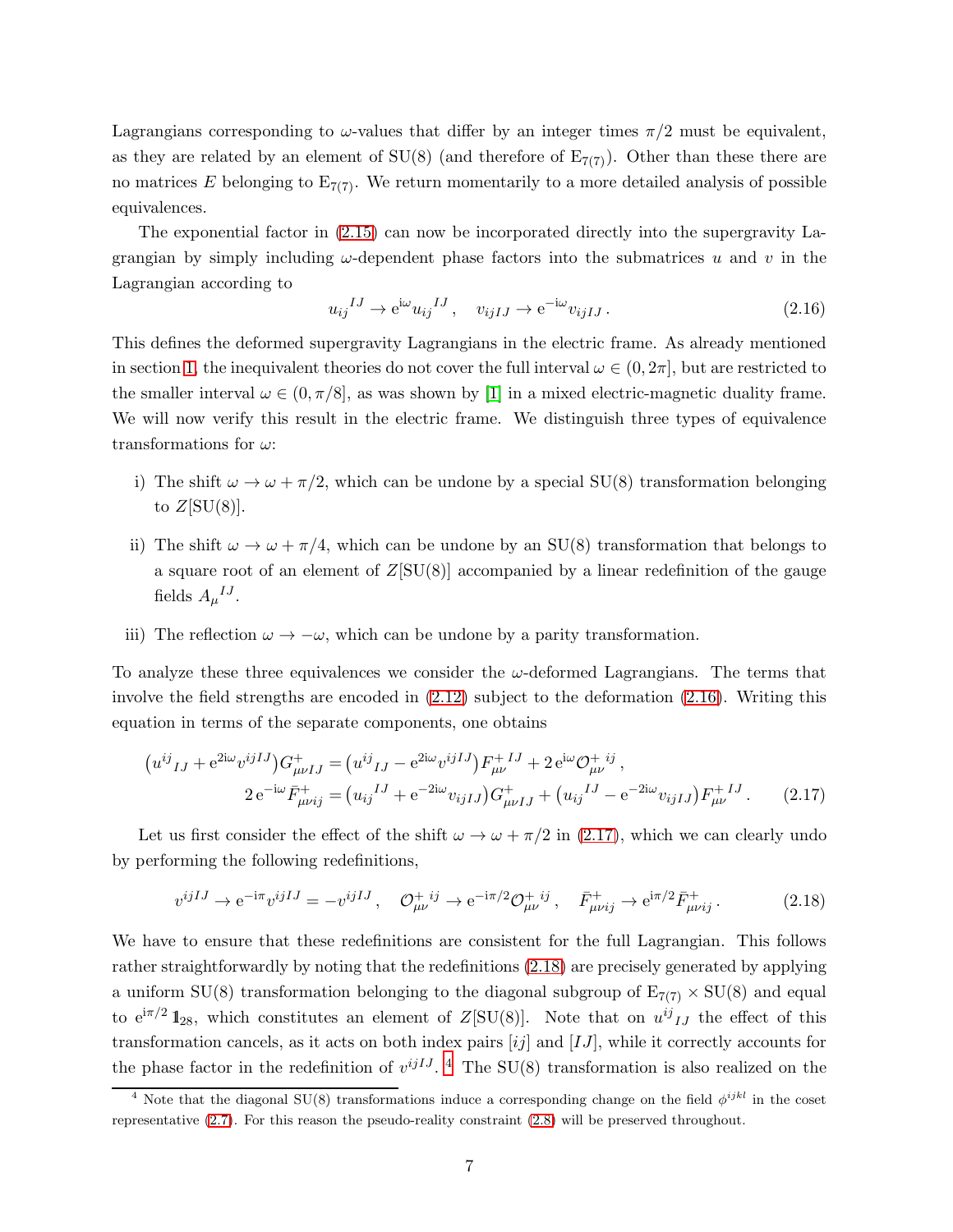fermions where it takes the form,

<span id="page-8-2"></span>
$$
\psi_{\mu}{}^{i} \to e^{-i\pi/4} \psi_{\mu}{}^{i} , \qquad \chi^{ijk} \to e^{-3i\pi/4} \chi^{ijk} , \qquad (2.19)
$$

and this generates the desired redefinition of  $\mathcal{O}^{+ ij}_{\mu\nu}$  and  $\bar{F}^{+}_{\mu\nu ij}$ . As far as the ungauged Lagrangian and the supersymmetry transformations are concerned (we remind the reader that  $\bar{F}^+_{\mu\nu ij}$  and its anti-selfdual component appear in the supersymmetry transformations), the shift  $\omega \to \omega + \pi/2$ combined with a special  $SU(8)$  transformation leaves the Lagrangian and the supersymmetry transformations unaffected. Note that the fact that the Lagrangian and the supersymmetry transformations are consistent with respect to *local*  $SU(8)$  plays a crucial role for the remaining terms in the Lagrangian.

To prove that the terms depending on the SO(8) gauging are not affected by the shift and the various field redefinitions, we consider the so-called  $T$ -tensor associated with the  $SO(8)$  gauging, which takes the following form in the  $\omega$ -deformed theory,

$$
T_i^{jkl}(\omega; u, v) = \left(e^{-i\omega} u^{kl}{}_{IJ} + e^{i\omega} v^{klIJ}\right) \left(u_{im}{}^{JK} u^{jm}{}_{KI} - v_{imJI} v^{jmKL}\right)
$$

$$
= \cos \omega T^{(e)}{}_i{}^{jkl}(u, v) + \sin \omega T^{(m)}{}_i{}^{jkl}(u, v) . \tag{2.20}
$$

where in the second line, we explicitly display the decomposition of the T-tensor into an 'electric' and a 'magnetic' component. As the reader can check, the consistency of the gauging is not affected by the  $\omega$ -deformation [\(2.16\)](#page-7-0), because the analysis given in [\[5\]](#page-26-4) still applies, in the sense that all the 'T-identities' remain valid.  $5$  This is consistent with the general outline given in [\[3,](#page-26-2) [4\]](#page-26-3) and the specific application described in [\[1\]](#page-26-0). When applying the shift  $\omega \to \omega + \pi/2$  in [\(2.20\)](#page-8-1) we follow the same strategy as before and obtain the relation,

<span id="page-8-3"></span><span id="page-8-1"></span>
$$
T_i^{jkl}(\omega + \pi/2; u, v) = e^{-i\pi/2} T_i^{jkl}(\omega; u, e^{i\pi} v), \qquad (2.21)
$$

where u and v denote  $u^{ij}I_J$  and  $v^{ijIJ}$ , respectively. Again the changes take the form of an SU(8) transformation, and are precisely cancelled by the redefinitions found previously in [\(2.18\)](#page-7-2) and  $(2.19).$  $(2.19).$ 

The discussion of the second equivalence transformation  $\omega \to \omega + \pi/4$  proceeds along the same lines, but there are new features. First of all, because the transformation  $e^{i\pi/8} 1$ <sub>8</sub> is clearly not an element of  $SU(8)$ , we must replace the identity matrix in this product by some other real matrix  $P_8$ . Hence we consider  $e^{i\pi/8} P_8$ , which constitutes an element of SU(8) provided that  $P_8$ is real and orthogonal with det $[P_8] = -1$ . As its square should belong to  $Z[SU(8)]$ , it follows also that  $(P_8)^2 = 1_8$ . Obviously such matrices  $P_8$  exist! Examples are diagonal matrices with p eigenvalues equal to  $-1$  and  $8 - p$  eigenvalues equal to  $+1$ , with p odd, but there exist more matrices that satisfy these requirements. The  $SU(8)$  transformation can also be written in the **28** representation, where it takes the form  $e^{i\pi/4} \Pi$ , with  $\Pi^{ij}{}_{kl} = P_8^{[i}{}_{[k} P_8^{j]}{}_{l]}$ .

<span id="page-8-0"></span><sup>5</sup>These identities encode the same information as the linear and quadratic identities that the embedding tensor has to satisfy.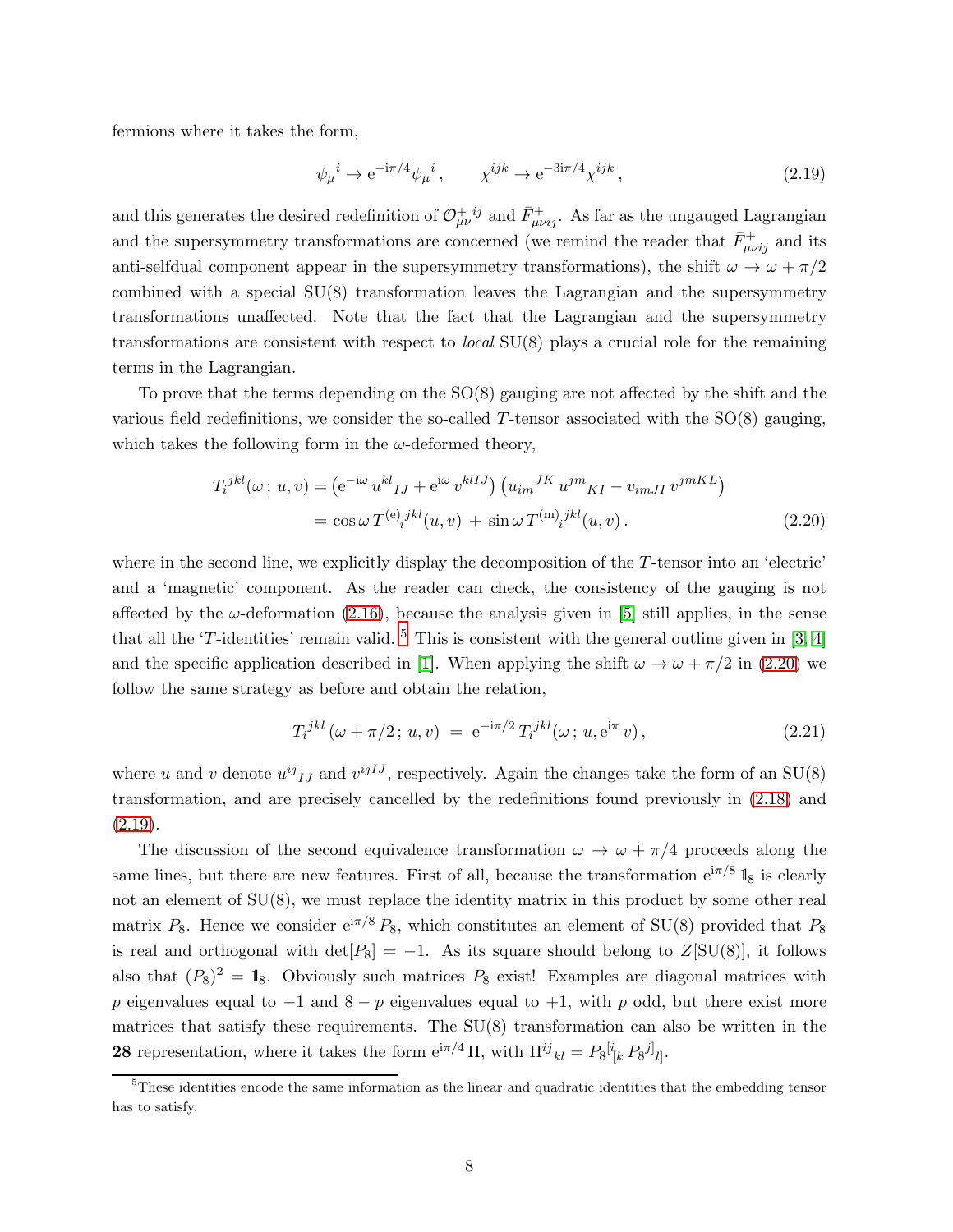Now let us return to  $(2.17)$ , but now multiplied by the matrix  $\Pi$  from the left. Furthermore we multiply the field strength tensors with  $\Pi^2 = \mathbb{1}_{28}$ . Obviously the shift in  $\omega$  can now be absorbed by making the following redefinitions,

<span id="page-9-0"></span>
$$
u^{ij}{}_{IJ} \rightarrow \Pi^{ij}{}_{kl} u^{kl}{}_{KL} \Pi^{KL}{}_{IJ} , \qquad \mathcal{O}^{+}_{\mu\nu}{}^{ij} \rightarrow e^{-i\pi/4} \Pi^{ij}{}_{kl} \mathcal{O}^{+}_{\mu\nu}{}^{kl} ,
$$
  
\n
$$
v^{ijIJ} \rightarrow e^{-i\pi/2} \Pi^{ij}{}_{kl} v^{klKL} \Pi^{IJ}{}_{KL} , \qquad \bar{F}^{+}_{\mu\nu ij} \rightarrow e^{i\pi/4} \Pi^{kl}{}_{ij} \bar{F}^{+}_{\mu\nu kl} .
$$
\n(2.22)

combined with a linear redefinition of the vector gauge fields,

<span id="page-9-1"></span>
$$
A_{\mu}{}^{IJ} \rightarrow \Pi^{IJ}{}_{KL} A_{\mu}{}^{KL} \,. \tag{2.23}
$$

The latter induces the same redefinition of the field strengths  $G_{\mu\nu IJ}^+$  and  $F_{\mu\nu}^{+IJ}$ , even in the presence of the non-abelian completion. Obviously the transformations [\(2.22\)](#page-9-0) correspond to  $SU(8)$  transformations belonging to the diagonal subgroup of  $SU(8) \times E_{7(7)}$ , just as before. On the fermions they act according to

$$
\psi_{\mu}{}^{i} \to e^{-i\pi/8} \, P_8{}^{i}{}_{j} \, \psi_{\mu}{}^{j} \,, \qquad \chi^{ijk} \to e^{-3i\pi/8} \, P_8{}^{i}{}_{l} \, P_8{}^{j}{}_{m} \, P_8{}^{k}{}_{n} \, \chi^{lmn} \,. \tag{2.24}
$$

For completeness we consider also the change of the T-tensor under the  $\omega \to \omega + \pi/4$  transformation,

<span id="page-9-2"></span>
$$
T_i^{jkl}(\omega + \pi/4; u, v) = e^{-i\pi/4} P_8^m{}_i P_8^j{}_n P_8^k{}_p P_8^l{}_q T_m^{npq}(\omega; \Pi u \Pi, e^{i\pi/2} \Pi v \Pi), \qquad (2.25)
$$

with u and v as defined below  $(2.21)$ . As a result the redefinitions noted above cancel precisely the effect of the shift in  $\omega$ , which establishes the equivalence in the same fashion as before.

Finally we consider the third equivalence relation,  $\omega \to -\omega$ , whose effect can be absorbed by performing parity reversal on the fields. To explain this we note that original gauged SO(8) supergravity is invariant under parity. Under this discrete symmetry anti-selfdual and selfdual field strengths are interchanged simultaneously with the exchange of positive- and negative-chiral fermion components and of scalar fields with their complex conjugates. The  $\omega$ -deformation breaks the invariance under parity. More precisely, when applying parity reversal to the Lagrangian for finite  $\omega$  one obtains the same Lagrangian with  $\omega$  replaced by  $-\omega$ . Hence, theories related by  $\omega \to -\omega$  are equivalent, as the sign change can be undone by applying a parity transformation directly on the fields. Note that the sign change will also apply to the T-tensor given in  $(2.20)$ , showing that the magnetic embedding tensor will change sign.

The three equivalence transformations analyzed in this section imply that inequivalent Lagrangians are encoded by values of  $\omega$  in the restricted interval  $\omega \in (0, \pi/8]$ . This result, derived in the electric frame, is in full agreement with [\[1\]](#page-26-0), where a fixed duality frame is used and where  $\omega$  encodes the mixture of the electric and magnetic components of the embedding tensor. In the next section we will analyze the solutions that are invariant under an  $SO(7)^{\pm}$  subgroup of the SO(8) gauge group. As we shall demonstrate those solutions reflect precisely the equivalences exhibited in this section.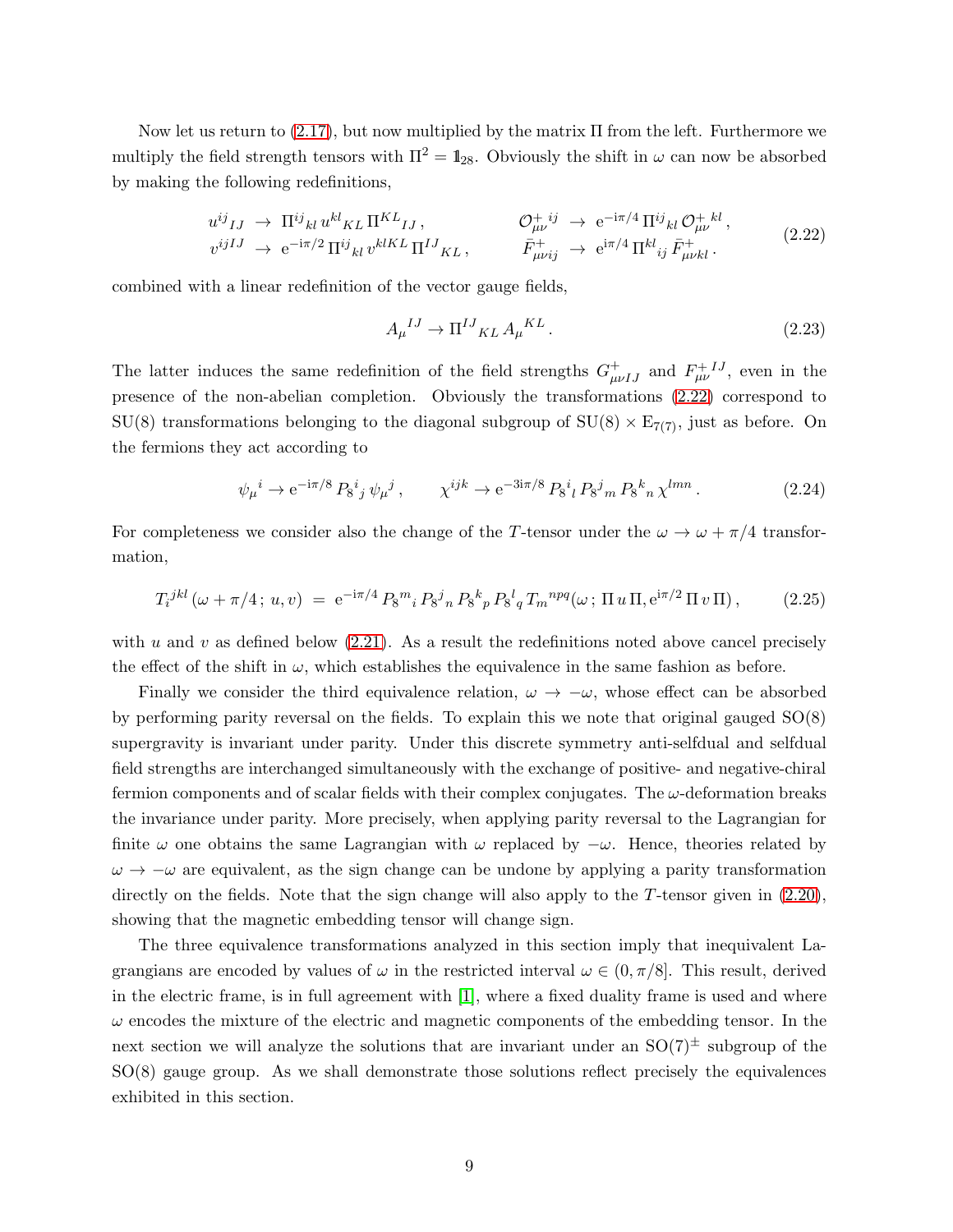# <span id="page-10-0"></span>3 The potential and  $SO(7)^{\pm}$  invariant solutions

The potential of the gauged theory is constructed from the T-tensor. We recall that this tensor can generally be decomposed into two irreducible SU(8) tensors,

$$
T_i^{jkl} = -\frac{3}{2} A_1^{j[k} \delta^{l]}_i - \frac{3}{4} A_2 i^{jkl},\tag{3.1}
$$

where  $A_1^{ij}$  is symmetric in (ij) and  $A_2 i^{jkl}$  is anti-symmetric in [jkl] and traceless,  $A_2 i^{kl} = 0$ ; together, these two irreducible components can be assigned to the **912** of  $E_{7(7)}$  [\[7\]](#page-26-6). The scalar potential equals

$$
\mathcal{P} = g^2 \left[ -\frac{3}{4} |A_1^{ij}|^2 + \frac{1}{24} |A_2^{jkl}|^2 \right],\tag{3.2}
$$

where g is the  $SO(8)$  gauge coupling constant. As shown in [\[7\]](#page-26-6), this potential has a stationary point whenever  $4 A_{1\,m[i} A_2^m{}_{jkl]} - 3 A_2^m{}_{n[ij]} A_2^m{}_{kl]m}$  is an *anti*-selfdual tensor.

The simplest examples of special scalar field configurations for which stationary points exist, and where the effect of the  $\omega$ -deformation can be studied in detail, are the backgrounds preserving  $SO(7)^\pm$ -invariance [\[6,](#page-26-5) [7,](#page-26-6) [8\]](#page-27-0). For these the 56-bein takes the form

<span id="page-10-1"></span>
$$
\mathcal{V}(t) = \exp\begin{pmatrix} 0 & \alpha t C_{ij}^{\pm} K L \\ \alpha^* t C^{\pm klIJ} & 0 \end{pmatrix},
$$
\n(3.3)

with  $t \in \mathbb{R}$  and  $\alpha = 1$  for SO(7)<sup>+</sup>, and  $\alpha = i$  for SO(7)<sup>-</sup>. Here the SO(7)<sup>±</sup> invariant tensors are (anti-)selfdual,

<span id="page-10-2"></span>
$$
C_{IJKL}^{\pm} = \pm \frac{1}{24} \varepsilon_{IJKLMNPQ} C_{MNPQ}^{\pm}, \qquad (3.4)
$$

and obey the condition,

<span id="page-10-3"></span>
$$
C_{IJMN}^{\pm} C_{MNKL}^{\pm} = 12 \,\delta_{IJ}{}^{KL} \pm 4 \, C_{IJKL}^{\pm} \,. \tag{3.5}
$$

Note that [\(3.3\)](#page-10-1) denotes the coset representative so that we make no distinction between rigid  $SL(8)$  indices  $I, J, \ldots$  and local  $SU(8)$  indices  $i, j, \ldots$ . Note also that field  $\phi^{ijkl}$  appearing in  $(2.7)$ is just equal to  $-2\sqrt{2}t C^{+ijkl}$  or  $2\sqrt{2}t C^{-ijkl}$ , respectively, so that the pseudo-reality relation [\(2.8\)](#page-5-3) is satisfied.

Using the relations [\(3.4\)](#page-10-2) and [\(3.5\)](#page-10-3), one shows that

$$
u_{ij}^{IJ}(t) = \cosh^3(2t) \,\delta_{ij}^{IJ} \pm \frac{1}{2} \cosh(2t) \sinh^2(2t) \, C_{ijIJ}^{\pm} \,,
$$
  

$$
v_{ijIJ}(t) = \pm \alpha \, \sinh^3(2t) \,\delta_{ij}^{IJ} + \frac{1}{2} \alpha \, \sinh(2t) \cosh^2(2t) \, C_{ijIJ}^{\pm} \,. \tag{3.6}
$$

With these results one can evaluate the corresponding T-tensors  $(2.20)$ . A straightforward calculation yields the following results for the component functions  $A_1$  and  $A_2$ ,

<span id="page-10-5"></span><span id="page-10-4"></span>
$$
A_1^{ij} = \delta^{ij} A(t), \qquad A_{2i}^{jkl} = A_2(t) C^{\pm i}^{jkl}.
$$
 (3.7)

Note that the parameter  $t$  parametrizes the vacuum expectation value of either a selfdual or an anti-selfdual field. We will not consider both vacuum-expectation values simultaneously for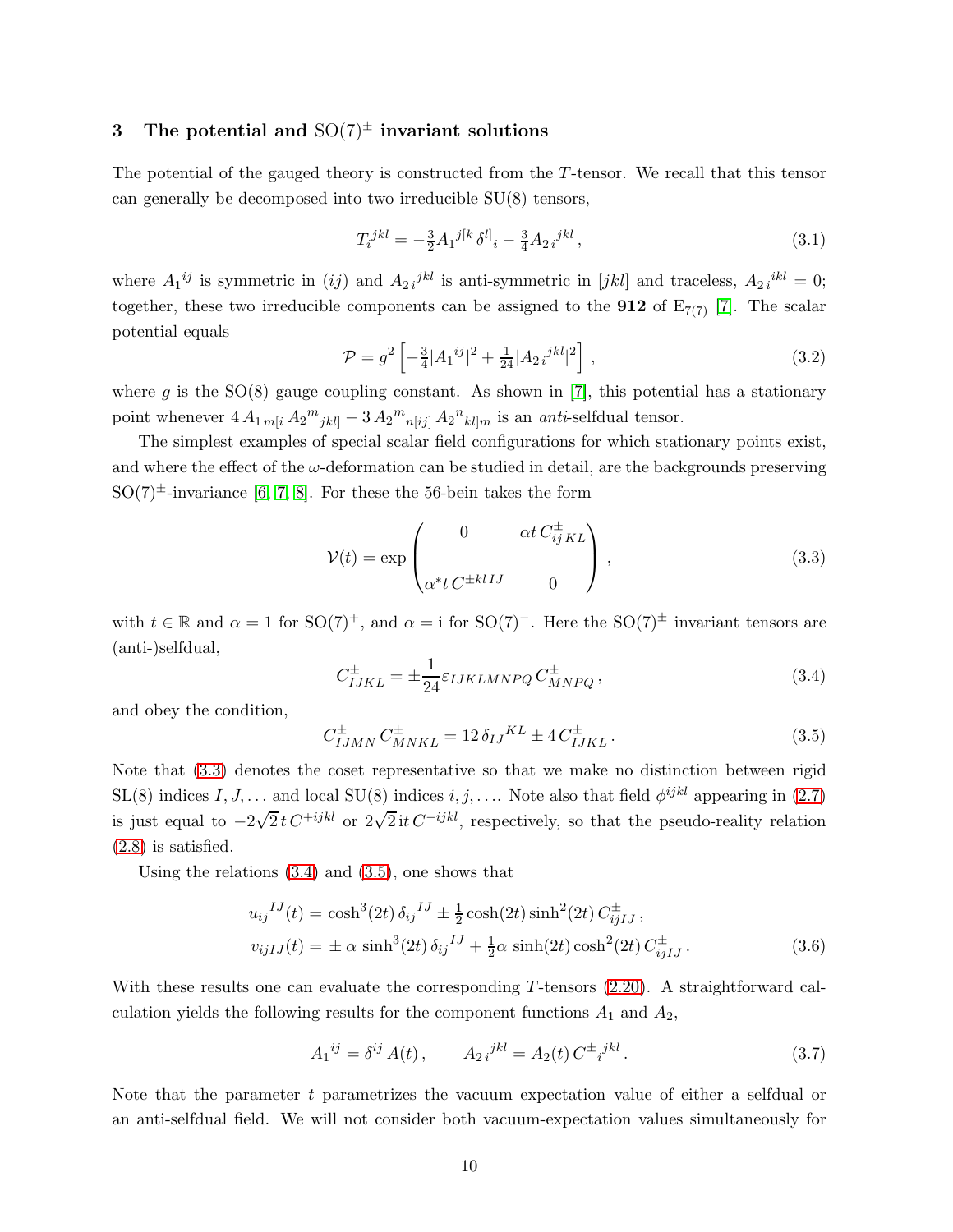reasons of simplicity. When allowing both vacuum-expectation values simultaneously, this would define a G<sub>2</sub> invariant background, as  $G_2 = SO^+(7) \cap SO^-(7)$ . For the special configurations defined by [\(3.3\)](#page-10-1) the potential takes the simple form,

<span id="page-11-0"></span>
$$
\mathcal{P}(t) = g^2 \left[ -6 |A_1(t)|^2 + 14 |A_2(t)|^2 \right]. \tag{3.8}
$$

Its stationary points are determined by the condition that  $\alpha A_2(t) (A_1(t) + 3 A_2(t))$  is imaginary.

Making use of [\(3.6\)](#page-10-4) and inserting the deformation parameter  $\omega$  according to [\(2.16\)](#page-7-0), leads to the following expressions for the two functions  $A_1(t)$  and  $A_2(t)$  defined in [\(3.7\)](#page-10-5),

$$
A_1(\omega, t) = e^{-i\omega} \left[ c^7 + 7c^3 s^4 \right] \pm \alpha^* e^{i\omega} \left[ s^7 + 7c^4 s^3 \right],
$$
  
\n
$$
A_2(\omega, t) = \mp e^{-i\omega} \left[ c s^6 + 4c^3 s^4 + 3c^5 s^2 \right] - \alpha^* e^{i\omega} \left[ c^6 s + 4c^4 s^3 + 3c^2 s^5 \right],
$$
\n(3.9)

where  $c \equiv \cosh(2t)$  and  $s \equiv \sinh(2t)$ . It is convenient to present these results as follows. For the  $SO(7)$ <sup>+</sup>-invariant background, we obtain

<span id="page-11-1"></span>
$$
A_1^+(\omega, t) = e^{-i\omega} \left[ c^7 + 7c^3 s^4 \right] + e^{i\omega} \left[ s^7 + 7c^4 s^3 \right],
$$
  
\n
$$
A_2^+(\omega, t) = -e^{-i\omega} \left[ c s^6 + 4c^3 s^4 + 3c^5 s^2 \right] - e^{i\omega} \left[ c^6 s + 4c^4 s^3 + 3c^2 s^5 \right],
$$
\n(3.10)

whereas for the  $SO(7)$ <sup>-</sup>-invariant background we write

$$
A_1^-(\omega, t) = e^{i\pi/4} \left\{ e^{-i\tilde{\omega}} \left[ c^7 + 7c^3 s^4 \right] + e^{i\tilde{\omega}} \left[ s^7 + 7c^4 s^3 \right] \right\},
$$
  
\n
$$
A_2^-(\omega, t) = -e^{i\pi/4} \left\{ -e^{-i\tilde{\omega}} \left[ c s^6 + 4c^3 s^4 + 3c^5 s^2 \right] - e^{i\tilde{\omega}} \left[ c^6 s + 4c^4 s^3 + 3c^2 s^5 \right] \right\},
$$
\n(3.11)

with  $\tilde{\omega} = \omega + \pi/4$ .

Interestingly the two  $SO^{\pm}(7)$  backgrounds lead to the same expression for the T-tensor, up to an overall phase factor and a shift in  $\omega$ , although the overall phase factors for  $A_1^{\pm}(\omega, t)$  and  $A_2^{\pm}(\omega, (t)$  are clearly not the same. Because of this relation the two expressions [\(3.10\)](#page-11-0) and [\(3.11\)](#page-11-1) enable us to write the same formula for both potentials, but in terms of different parameters,

$$
\mathcal{P}^{+}(\omega, t_{+}) = \frac{g^{2}}{8} \Big\{ \cos^{2} \omega \big( x_{+}^{14} - 14x_{+}^{6} - 35x_{+}^{-2} \big) + \sin^{2} \omega \big( x_{+}^{-14} - 14x_{+}^{-6} - 35x_{+}^{2} \big) \Big\},
$$
  

$$
\mathcal{P}^{-}(\omega, t_{-}) = \frac{g^{2}}{8} \Big\{ \cos^{2} \tilde{\omega} \big( x_{-}^{14} - 14x_{-}^{6} - 35x_{-}^{-2} \big) + \sin^{2} \tilde{\omega} \big( x_{-}^{-14} - 14x_{-}^{-6} - 35x_{-}^{2} \big) \Big\}, \qquad (3.12)
$$

with  $x_{\pm} \equiv e^{2t_{\pm}}$ . For  $\omega = 0$  and  $\omega = \pi/2$ , respectively, these formulas reproduce the results of [\[7\]](#page-26-6); in particular, for  $\tilde{\omega} = \pi/4$  we re-obtain the SO(7)<sup>-</sup> potential,

<span id="page-11-2"></span>
$$
\mathcal{P}^{-}(t_{-}) = -2g^{2} \cosh^{5}(4t_{-}) \left[ 5 - 2 \cosh(8t_{-}) \right]. \tag{3.13}
$$

Let us first briefly discuss the stationary points of  $\mathcal{P}_\pm$ , suppressing the distinction between the parameters,  $x_{\pm}$  and between  $\omega$  and  $\tilde{\omega}$ . Defining  $z \equiv x^4 = e^{8t} \geq 0$ , the condition for the potentials to be stationary [\(3.12\)](#page-11-2) is

$$
(z2 - 1) \left[ \cos2 \omega z3 (z2 - 5) - \sin2 \omega (5 z2 - 1) \right] = 0.
$$
 (3.14)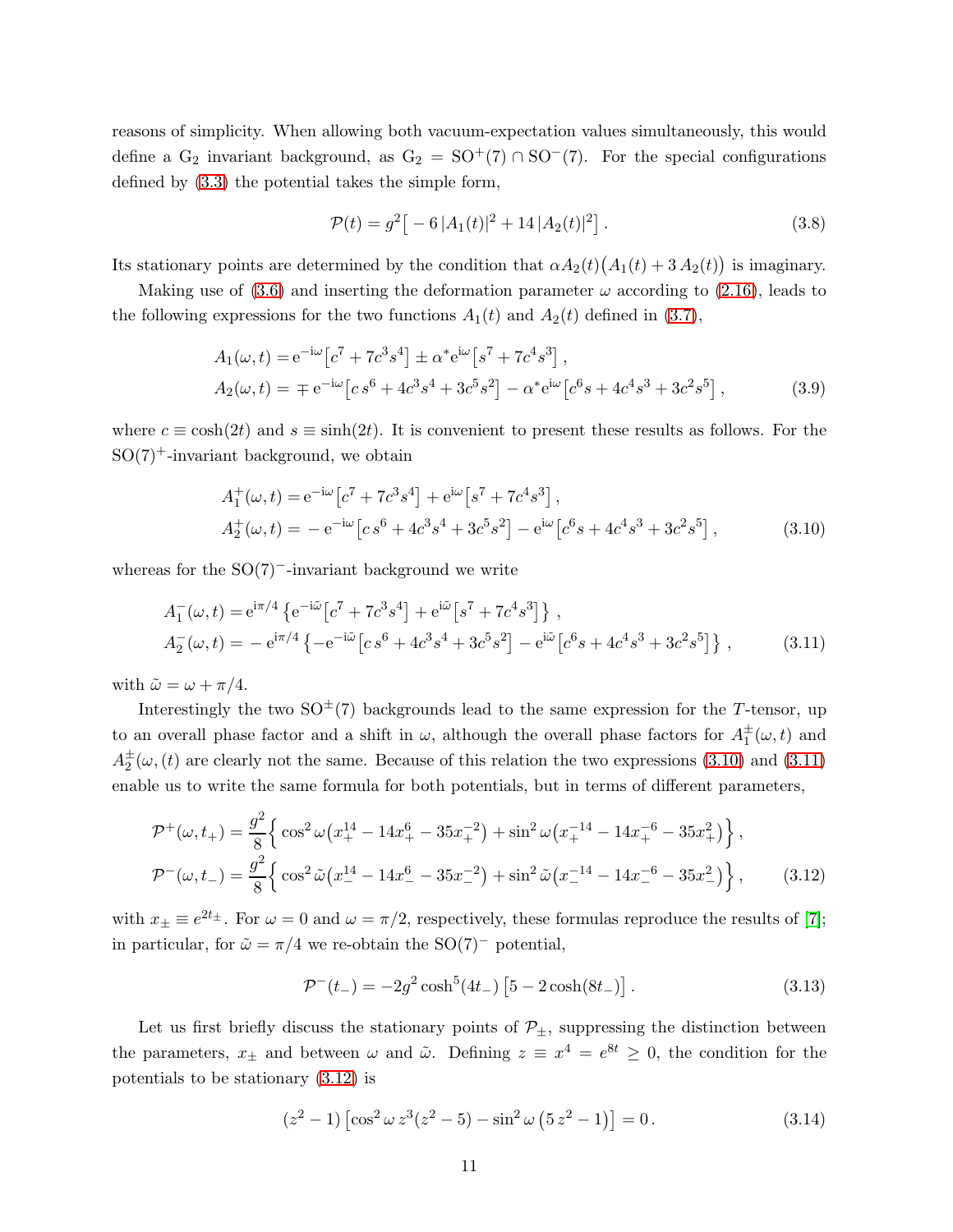As it turns out this equation has three solutions. One is  $z = 1 \Leftrightarrow t = 0$ . A second solution exists with  $0 \le z \le 1/\sqrt{5}$  and a third one with  $\sqrt{5} \le z$ . When  $\sin \omega = 0$ , there is a regular solution with  $z = \sqrt{5}$  as well as a 'run-away solution'  $z = 0 \Leftrightarrow t = -\infty$ ; the corresponding solutions for  $\cos \omega = 0$  are obtained by interchanging  $z \leftrightarrow z^{-1}$  or  $t \leftrightarrow -t$ . For the SO(7)<sup>±</sup> solutions, we see that there is only a single SO(7)<sup>+</sup> solution,  $z_+ = \sqrt{5}$  or  $z_+ = 1/\sqrt{5}$  (as already explained above) when  $\omega = 0$  and  $\omega = \pi/2$ , respectively. For the SO(7)<sup>-</sup> backgrounds we recover the two solutions at  $\tilde{\omega} = \pi/4$  (corresponding to  $\omega = 0$  with coth  $4t_{-} = \pm\sqrt{5}$ . These two solutions are related by parity reversal. For  $\tilde{\omega} = 0$  or  $\tilde{\omega} = \pi/2$ , there is again a run-away solution.

Let us now examine the consequences of the various equivalences between different  $\omega$ -values noted in section [2.](#page-3-0) First of all, under a shift  $\omega \to \omega + \pi/2$  the potentials [\(3.12\)](#page-11-2) change according to  $\mathcal{P}^{\pm}(\omega + \pi/2, t) = \mathcal{P}^{\pm}(\omega, -t)$ , which is in agreement with what was derived more generally in section [2.](#page-3-0) Furthermore the functions  $A_{1,2}^{\pm}$  satisfy  $A_{1,2}^{\pm}(\omega + \pi/2, t) = -e^{i\pi/2} A_{1,2}^{\pm}(\omega, -t)$  which is consistent with [\(2.21\)](#page-8-3). Under the other equivalence associated with the reflection  $\omega \to -\omega$  the two potentials change according to  $\mathcal{P}^{\pm}(-\omega, t) = \mathcal{P}^{\pm}(\omega, \pm t)$ , which reflects the fact that for  $\omega = 0$ ,  $t_{+}$  is a scalar and  $t_{-}$  is a pseudoscalar.

It is rather obvious that the *separate* potentials  $\mathcal{P}^{\pm}$  will exhibit no other equivalence relations, and in particular no relation associated with the shift  $\omega \to \omega + \pi/4$ . Indeed, this equivalence is qualitatively different because it also involves a change of basis for  $SO(8)$ , as is shown in  $(2.23)$ . Therefore the two potentials are interchanged! Inspection shows that the actual relation is given by

<span id="page-12-1"></span>
$$
\mathcal{P}^+(\omega + \pi/4, t) = \mathcal{P}^-(\omega, t), \qquad \mathcal{P}^-(\omega + \pi/4, t) = \mathcal{P}^+(\omega, -t).
$$
 (3.15)

Before explaining this relation in more detail, we note that by applying this change twice, one recovers the result noted above for the shift  $\omega \to \omega + \pi/2$ .

Let us now clarify the details associated with the equivalence shift  $\omega \to \omega + \pi/4$ . In the new SO(8) basis the duality assignments of the SO(7) invariant tensors change according to

<span id="page-12-0"></span>
$$
C_{IJKL}^{\pm} \longrightarrow -C_{IJKL}^{\mp}, \qquad (3.16)
$$

The change in the duality phase is due to the fact that  $\det[P_8] = -1$  so that the 8-dimensional Levi-Civita symbol changes sign. Furthermore, the overall sign in [\(3.16\)](#page-12-0) is required in order to re-establish the normalization condition [\(3.5\)](#page-10-3). Using the correspondence noted below [\(3.5\)](#page-10-3), which explains that  $\phi^{ijkl} = 2\sqrt{2} \left( -t_+ C^{+ijkl} + i t_- C^{-ijkl} \right)$ , we note the relation,

$$
e^{i\pi/2} P_8^i{}_m P_8^j{}_n P_8^k{}_p P_8^l{}_q \phi^{mnpq} = 2\sqrt{2} \left( t_- C^{+ijkl} + i t_+ C^{-ijkl} \right), \tag{3.17}
$$

where we made use of  $(3.16)$ . With this result we can evaluate  $(2.25)$ , which leads to the following result,

$$
T_i^{jkl}(\omega + \pi/4; t_+ = t, t_- = 0) = e^{-i\pi/4} T_i^{jkl}(\omega; t_+ = 0, t_- = t),
$$
  
\n
$$
T_i^{jkl}(\omega + \pi/4; t_+ = 0, t_- = t) = e^{-i\pi/4} T_i^{jkl}(\omega; t_+ = -t, t_- = 0).
$$
\n(3.18)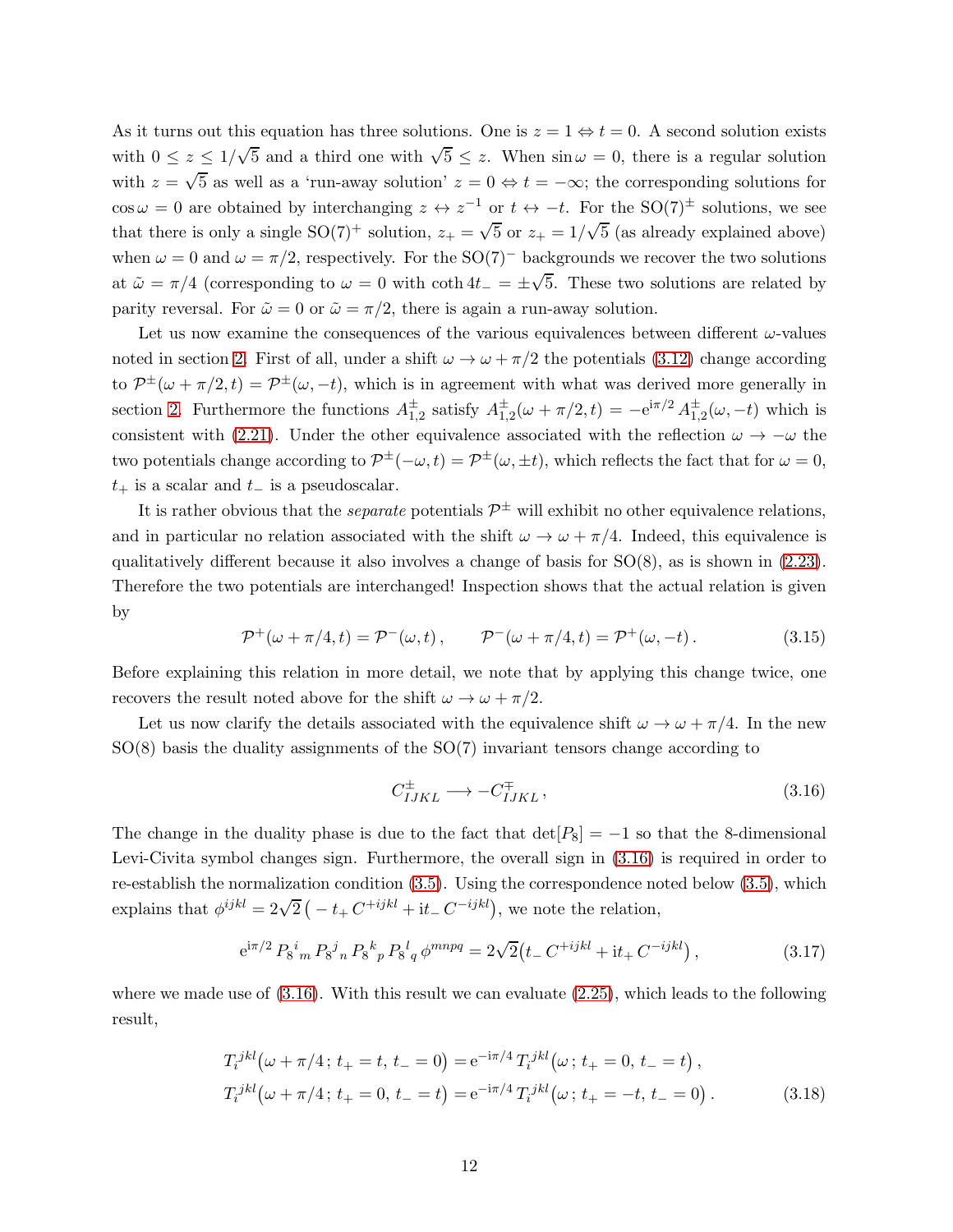This result is in line with [\(3.15\)](#page-12-1) and can also be verified explicity on the functions  $A_{1,2}^{\pm}$  shown in  $(3.10)$  and  $(3.11)$ . One then observes that  $A_2$  acquires an extra minus sign, which is due to the fact that in the T-tensor,  $A_2$  is multiplied by the tensor  $C^{\pm}$  (cf. [3.7\)](#page-10-5).

Hence we have explicitly verified all the equivalence relations for the  $SO(7)^{\pm}$  solutions. While it is clear that the equivalence based on the shift  $\omega \to \omega + \pi/4$  is more subtle, these subtleties have been fully accounted for. Our conclusions are in full agreement with those of [\[1\]](#page-26-0). Obviously this pattern will persist for solutions with less symmetry.

# <span id="page-13-1"></span>4 The embedding in eleven dimensional supergravity

An important question concerns the possible relation of the deformed SO(8) gauged supergravities to 11D supergravity as originally formulated in [\[12\]](#page-27-4). More specifically, can the deformed  $4D$ supergravities be understood as consistent truncations of the 11D theory? For the undeformed theory this embedding was studied long ago and it was shown to correspond to a consistent truncation of 11D supergravity [\[13\]](#page-27-5); a particular subtlety related to the  $11D$  field strengths was resolved only recently in [\[14\]](#page-27-6). By a 'consistent embedding' we mean that the full field configuration space of gauged  $N = 8$  supergravity can be obtained by consistently truncating 11D supergravity, so that all the solutions of the  $4D$  theory (including x-dependent ones) can be uplifted to solutions of the higher-dimensional theory. The original work made use of the SL(8) invariant formulation of  $N = 8$  supergravity, and therefore our first task is to investigate whether or not the original approach can be extended to the electric duality basis of the deformed theories based on [\(2.15\)](#page-6-2).

We first recall that the consistency proof of [\[13,](#page-27-5) [14\]](#page-27-6) is based on the reformulation of the  $11D$ theory with local  $SU(8)$  invariance that has been presented in [\[15,](#page-27-7) [16\]](#page-27-8). This reformulation relies on a  $4+7$  split of the 11D theory [\[12\]](#page-27-4) where the original tangent space group  $SO(1, 10)$  is replaced by  $SO(1,3) \times SU(8)$ , so that the 4D R-symmetry group is realized on the full 11D supergravity. In this construction various features associated with  $E_{7(7)}$  emerge, although  $E_{7(7)}$  is not a symmetry group of the theory. A key ingredient in that construction was the so-called generalized vielbein, which is a soldering form defined by

<span id="page-13-2"></span>
$$
e^{m}{}_{AB}(x,y) = i\Delta^{-1/2} e_a{}^{m} (\Phi^{\mathrm{T}} \Gamma^a \Phi)_{AB} , \qquad e^{mAB} \equiv (e^{m}{}_{AB})^* \tag{4.1}
$$

where these quantities depend on all eleven coordinates  $z^M \equiv (x^{\mu}, y^{\mu})$ . Here  $e_m{}^a$  is the internal siebenbein that is part of the elfbein of 11D supergravity in a triangular gauge adapted to the 4+7 split of space-time,

<span id="page-13-0"></span>
$$
E_M{}^A(x,y) = \begin{pmatrix} \Delta^{-1/2} e_\mu{}^\alpha & B_\mu{}^m e_m{}^a \\ 0 & e_m{}^a \end{pmatrix} \,, \tag{4.2}
$$

where  $\Delta \equiv \det[e_m{}^a]$  is the metric determinant for the compact internal space. Tangent-space indices have been denoted by  $\alpha$  and  $\alpha$ , respectively. [A](#page-24-0)ppendix A contains some of the definitions for the gamma matrices and the spinor fields. The indices  $A, B, \ldots = 1, 2, \ldots, 8$  are initially Spin(7) indices associated with the spinor indices of the fermions and the gamma matrices, but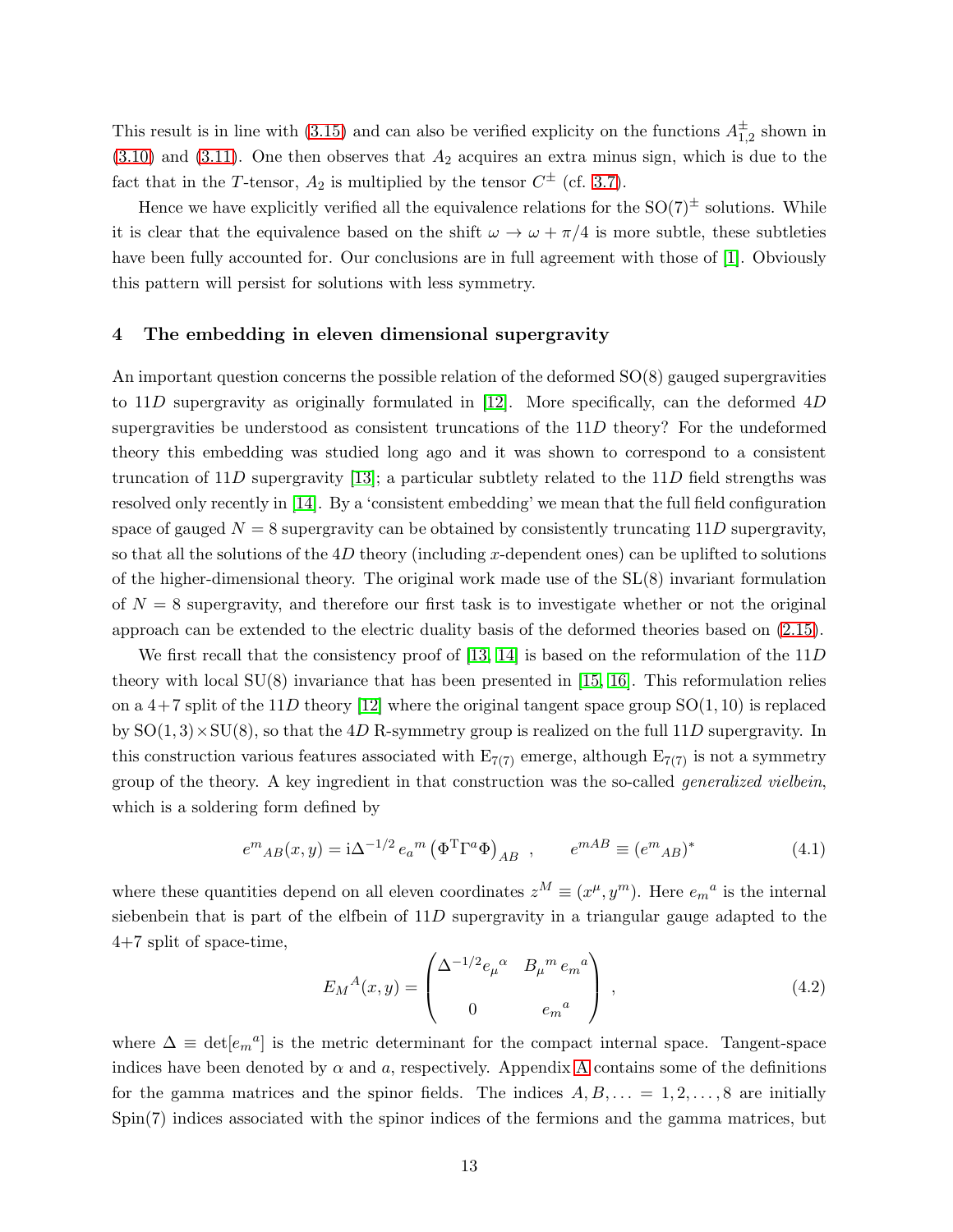they are elevated to chiral SU(8) in the reformulation of the theory. This is achieved by means of the matrix  $\Phi(x, y) \in SU(8)$  which is required to rewrite the theory into  $SU(8)$  covariant form. While this matrix is thus undetermined prior to truncation, its precise form will be fixed in a specific truncation modulo the residual (x-dependent) local  $SU(8)$  symmetry of the  $N = 8$  theory. The underlying idea here is that the resulting 4D spinors can in principle transform under the SU(8) R-symmetry, although only the Spin(7) subgroup is initially realized as a local symmetry. Introducing the compensating phase  $\Phi$  generalizes the local symmetry to the full R-symmetry group. To make this approach viable, it is required that the bosonic quantities that appear in the supersymmetry transformations of the fermions, constitute SU(8) representations.

Subsequently, consider the supersymmetry transformations as they emerge for the components of the 11D metric, evaluated in the context of the standard Kaluza-Klein decompositions [\[16\]](#page-27-8),

$$
\delta e_{\mu}{}^{\alpha} = \frac{1}{2} \bar{\epsilon}^{A} \gamma^{\alpha} \psi_{\mu A} + \text{h.c.} ,
$$
  
\n
$$
\delta B_{\mu}{}^{m} = \frac{1}{8} \sqrt{2} e^{m}{}_{AB} \left( 2\sqrt{2} \bar{\epsilon}^{A} \psi_{\mu}{}^{B} + \bar{\epsilon}_{C} \gamma_{\mu} \chi^{ABC} \right) + \text{h.c.} ,
$$
  
\n
$$
\delta e^{m}{}_{AB} = -\sqrt{2} \Sigma_{ABCD} e^{mCD} ,
$$
\n(4.3)

where

<span id="page-14-0"></span>
$$
\Sigma_{ABCD} \equiv \bar{\epsilon}_{[A} \chi_{BCD]} + \frac{1}{24} \varepsilon_{ABCDEFG} \bar{\epsilon}^E \chi^{FGH} . \tag{4.4}
$$

We stress that at this point the various quantities all depend on the coordinates  $x^{\mu}$  and  $y^{\mu}$ . The fermions have been rewritten according to the same standard Kaluza-Klein procedure; in particular, the spin- $\frac{1}{2}$  fields  $\chi_{ABC}$  are the chiral components of the 56 fermions that emerge from the 11D gravitino fields  $\Psi_a$ , see [\(A.3\)](#page-25-0) for the precise definitions.

To truncate the 11D fields to the 4D fields the dependence on the extra seven coordinates  $y^m$  is extracted in the form of the Killing vectors and Killing spinors of  $S^7$  such as to make contact with the round sphere of a given radius. Then the deviations of the fields away from the  $S^7$  solution are encoded in terms of the x-dependent fields of 4D SO(8)-gauged maximal supergravity. The spinors and vierbein fields can be expressed in the corresponding quantities of the 4D maximal supergravity by exploiting  $S^7$  Killing spinors  $\eta_A(i(y))$  with  $i = 1, 2, ..., 8$  and their inverses obeying  $\eta_i^A \eta_B^i = \delta^A_{\ B}$  (note that the fermionic quantities on the left-hand side have all been supplied with the appropriate compensating  $SU(8)$  rotation  $\Phi$ ),

<span id="page-14-1"></span>
$$
\psi_{\mu A}(x, y) = \psi_{\mu i}(x) \eta_{A}{}^{i}(y),
$$
  
\n
$$
\chi_{ABC}(x, y) = \chi_{ijk}(x) \eta_{A}{}^{i}(y) \eta_{B}{}^{j}(y) \eta_{C}{}^{k}(y),
$$
  
\n
$$
e_{\mu}{}^{\alpha}(x, y) = e_{\mu}{}^{\alpha}(x),
$$
  
\n
$$
\epsilon_{A}(x, y) = \epsilon_{i}(x) \eta_{A}{}^{i}(y),
$$
  
\n
$$
U(x, y)^{A}{}_{B} = U(x)^{i}{}_{j} \eta_{A}{}^{i}(y) \eta_{B}{}^{B}{}_{j}(y),
$$
\n(4.5)

where  $U(x, y)^A$ <sub>B</sub> is the SU(8) transformation matrix of the full 11D theory written in the formu-lation of [\[16\]](#page-27-8), whereas  $U(x)^{i}{}_{j}$  is the corresponding matrix in the 4D theory.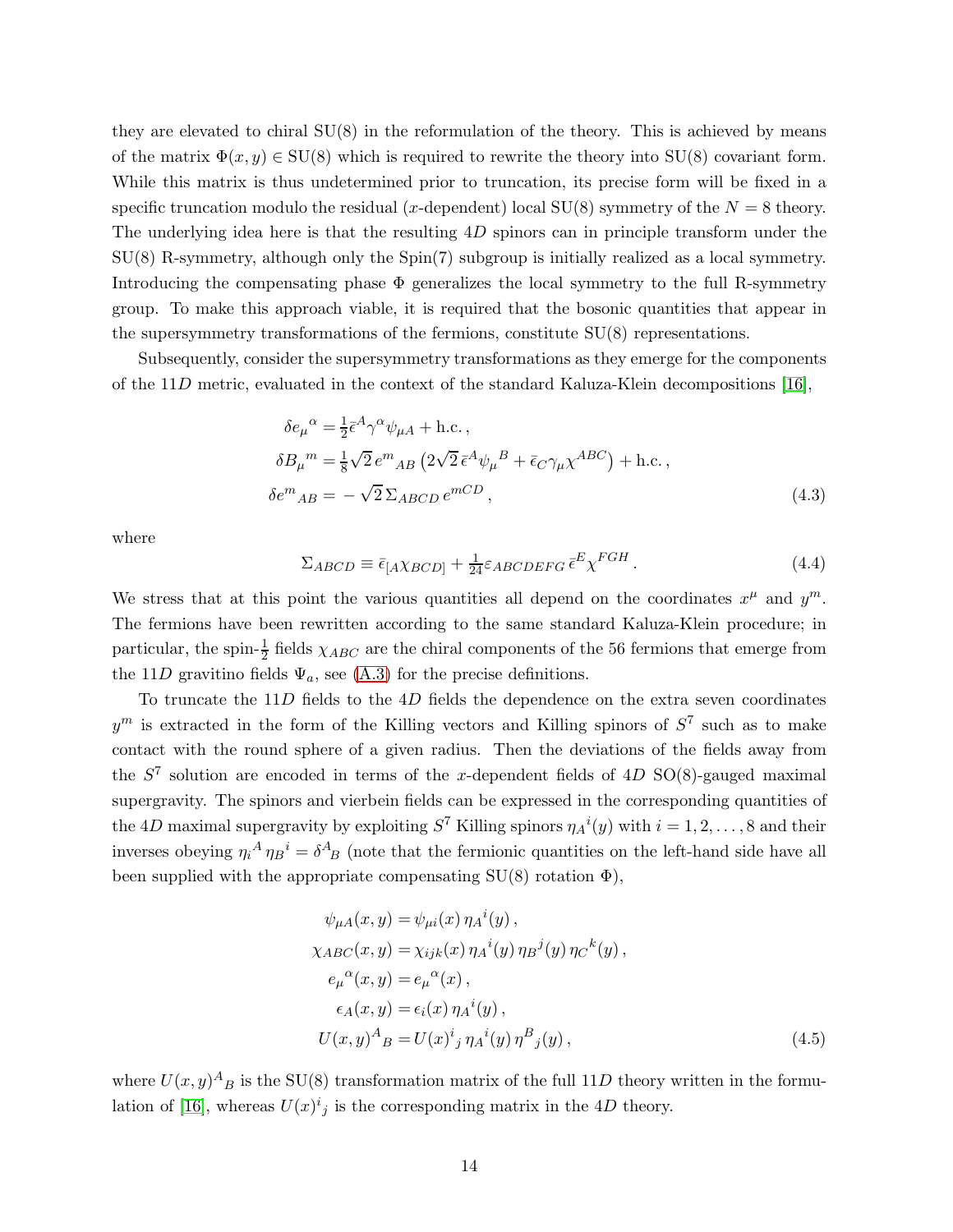In accordance with the standard Kaluza-Klein ansatz, the vector gauge fields  $B_\mu{}^m$  are assumed to be proportional to the 28  $S^7$  Killing vectors  $K^{mIJ}(y)$ , labeled by the 28 antisymmetric index pairs [IJ] (with  $I, J = 1, 2, \ldots, 8$ ), and related to the Killing spinors by

$$
K^{mIJ} = \mathbf{i}\overset{\circ}{e}_a^m \eta^I{}_A \Gamma^{aAB} \eta^J{}_B , \qquad (4.6)
$$

where  $\overset{\circ}{e}_a^m(y)$  is the  $S^7$  background siebenbein, so that

<span id="page-15-2"></span>
$$
B_{\mu}{}^{m}(x,y) = -\frac{1}{4}\sqrt{2} K^{mIJ}(y) A_{\mu}{}^{IJ}(x).
$$
 (4.7)

Defining as before,

$$
e^{m}_{ij}(x,y) \equiv e^{m}_{AB}(x,y)\,\eta_i{}^A(y)\,\eta_j{}^B(y) , \qquad e^{m\,ij} \equiv (e^{m}_{ij})^*, \tag{4.8}
$$

it follows that  $B_{\mu}{}^{m}$  and  $e^{m}{}_{ij}$  must have the same y-dependence. Comparing with the 4D result from [\[5\]](#page-26-4) for the variation of the 28 electric vectors,<sup>[6](#page-15-0)</sup>

<span id="page-15-3"></span>
$$
\delta A_{\mu}{}^{IJ} = -\frac{1}{2} \left( u_{ij}{}^{IJ} + v_{ijIJ} \right) \left( \bar{\epsilon}_k \gamma_{\mu} \chi^{ijk} + 2\sqrt{2} \bar{\epsilon}^i \psi^j_{\mu} \right) + \text{h.c.} \,, \tag{4.9}
$$

one infers the following ansatz for the generalized vielbein,

<span id="page-15-1"></span>
$$
e^{m}_{ij}(x,y) = K^{mIJ}(y) \left[ u_{ij}^{IJ}(x) + v_{ijIJ}(x) \right],
$$
  
\n
$$
e^{mij}(x,y) = K^{mIJ}(y) \left[ u^{ij}_{IJ}(x) + v^{ijIJ}(x) \right],
$$
\n(4.10)

where  $u_{ij}^{IJ}$  and  $v_{ijIJ}$  are defined by the 56-bein V of the 4D theory given in [\(2.7\)](#page-5-2). With these definitions the reader can easily verify that the y-dependence assigned to both sides of the supersymmetry transformations [\(4.3\)](#page-14-0), is consistent.

Let us comment on the above results. First of all, it is remarkable that the transformations  $(4.3)$ , although still based to the full 11D theory, reflect already the structure of the known  $4D$ results. Undoubtedly the underlying reason for this is that the results were written in a form in which the invariance under the local R-symmetry group  $SU(8)$  of the maximal 4D theory is manifest. This was, of course, an important motivation for following the approach initiated in [\[16\]](#page-27-8). Another point is that the structure exhibited in [\(4.3\)](#page-14-0) is also present in the general gaugings of  $N = 8$  supergravity by means of the embedding tensor approach [\[4\]](#page-26-3). We will return to this aspect in due course.

Another aspect that deserves attention concerns the way in which the sub-matrices  $u_{ij}^{IJ}$  and  $v_{i,jIJ}$  appear in the ansatz [\(4.10\)](#page-15-1) for the generalized vielbein. But, as we already explained in section [2,](#page-3-0) there are alternative possiblities by changing the electric-magnetic duality frame. For instance, the electric frame for the new SO(8) gaugings requires a different linear combination, namely  $e^{i\omega}u_{ij}{}^{IJ} + e^{-i\omega}v_{ijIJ}$ , as is indicated by [\(2.16\)](#page-7-0). As we will now argue, it is, however, no longer possible to have a consistent ansatz with this linear combination, unless  $\exp[2i\omega]$  is real, so

<span id="page-15-0"></span><sup>&</sup>lt;sup>6</sup>We rescaled the 4D supersymmetry parameter  $\epsilon$  used in e.g. [\[5,](#page-26-4) [4\]](#page-26-3) with a factor  $\frac{1}{2}$  in order to be consistent with the  $11D$  definitions in [\[16\]](#page-27-8).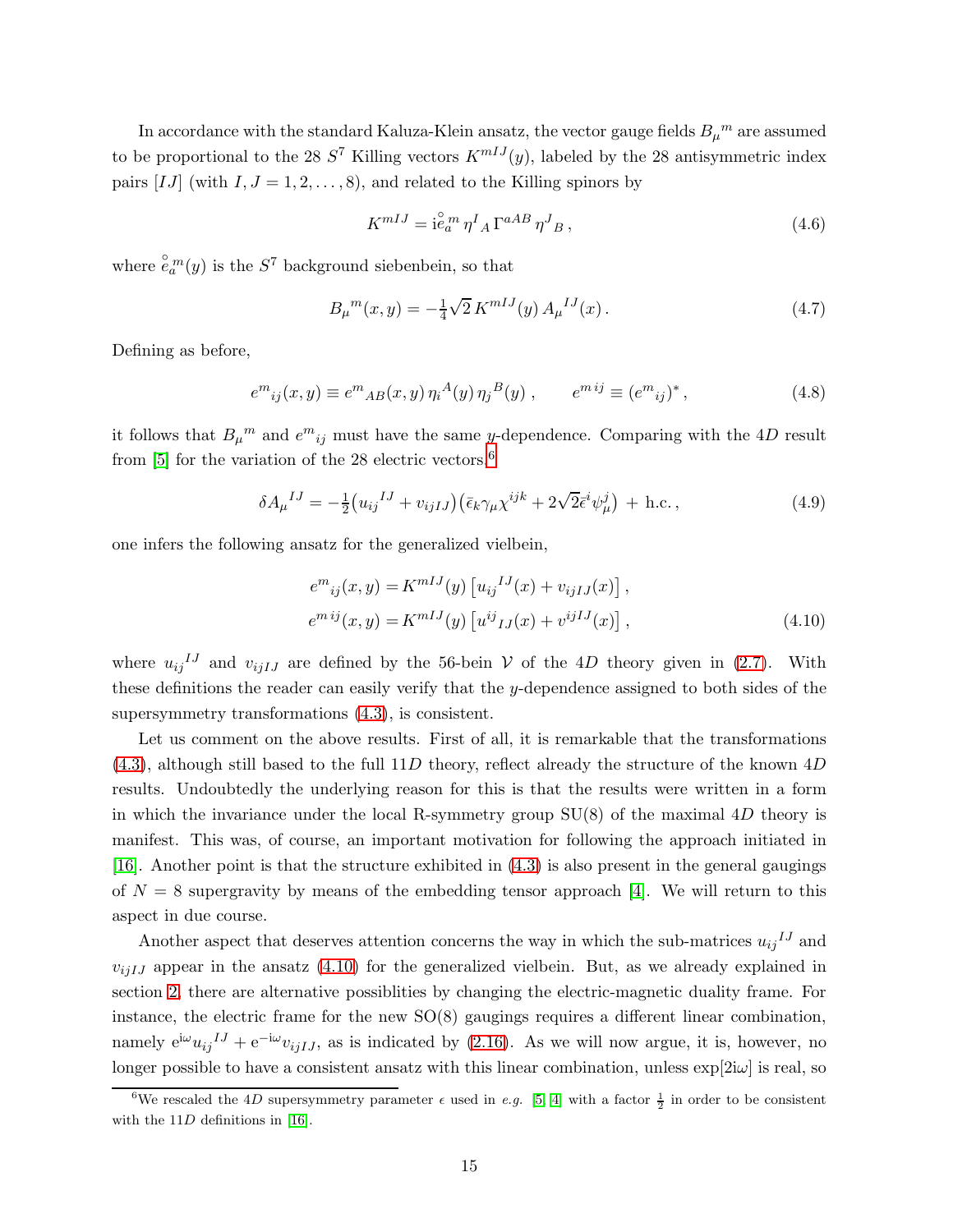that  $\omega$  must be equal to an integer times  $\pi/2$ . This implies that the embedding of the 4D fields into the fields of 11D supergravity, according to the scheme followed in [\[13\]](#page-27-5), can only be defined provided the  $4D$  theory is formulated in an  $SL(8)$  invariant duality frame. The underlying reason for this restriction is related to the fact that the generalized vielbein  $e^{m}{}_{ij}$ , by virtue of its  $11D$ origin [\(4.1\)](#page-13-2), must obey the 'Clifford property',

<span id="page-16-0"></span>
$$
e^{m}{}_{ik}e^{nkj} + e^{n}{}_{ik}e^{mkj} = \frac{1}{4}\delta_i{}^j e^{m}{}_{kl}e^{nlk}.
$$
\n(4.11)

As shown in [\[13\]](#page-27-5), [\(4.11\)](#page-16-0) is indeed satisfied with [\(4.10\)](#page-15-1) as a consequence of the properties of the  $E_{7(7)}$  matrix V and its submatrices u and v. For non-vanishing angle  $\omega$ , the obvious generalization of the formula [\(4.10\)](#page-15-1) would read

<span id="page-16-1"></span>
$$
e^{m}_{ij}(\omega; x, y) = K^{mIJ}(y) \left[ e^{i\omega} u_{ij}{}^{IJ}(x) + e^{-i\omega} v_{ijIJ}(x) \right]
$$
(4.12)

together with its complex conjugate. However, substituting this  $\omega$ -dependent ansatz for the vielbein into [\(4.11\)](#page-16-0), it turns out that this relation no longer holds for arbitrary values of  $\omega$ . To see why this is the case, let us for instance reconsider equation (2.21) of [\[13\]](#page-27-5) and the subsequent equations. There [\(4.11\)](#page-16-0) is proven by showing that  $e^{(m}{}_{kl} e^{n)ij}$  vanishes upon contraction with an anti-hermitean traceless SU(8) matrix  $\Lambda_{ij}{}^{kl} = \Lambda_{[i}{}^{[k} \delta_{j]}{}^{l]}$  where  $\Lambda^i{}_j = -\Lambda_j{}^i$  and  $\Lambda_i{}^i = 0$ . Inserting the modified ansatz [\(4.12\)](#page-16-1) into the left-hand side of [\(4.11\)](#page-16-0) the part of the argument involving the ω-independent combination  $uΛ\bar{u} + vΛ\bar{v}$  goes through as before. By contrast, the second part of the argument involves the replacement

$$
\left[ (u\Lambda\bar{v})^{IJ,KL} + (v\Lambda\bar{u})_{IJ,KL} \right] \left( K^{mIJ} K^{nKL} + K^{mIJ} K^{nKL} \right) \rightarrow
$$
  
\n
$$
\rightarrow \left[ e^{2i\omega} (u\Lambda\bar{v})^{IJ,KL} + e^{-2i\omega} (v\Lambda\bar{u})_{IJ,KL} \right] \left( K^{mIJ} K^{nKL} + K^{mIJ} K^{nKL} \right). \tag{4.13}
$$

While for the first line, one could exploit the complex selfduality of both terms together with the anti-hermiticity of the matrix  $\Lambda$  to show that these terms cancel, this argument fails, however, in presence of the non-trivial phase factor in the second line, even though the supersymmetry variations based on [\(4.5\)](#page-14-1), [\(4.7\)](#page-15-2) and [\(4.12\)](#page-16-1) do remain mutually consistent (provided that ones uses the  $4D$  transformations in the corresponding  $\omega$ -dependent electric-magnetic duality frame). The breaking of  $U(8)$  to its subgroup  $SU(8)$  through the presence of the *ε*-tensor also vitiates other parts of the proof in [\[13\]](#page-27-5): in fact, all arguments relying on selfduality or anti-selfduality (e.g. in the later equations (5.11) and (5.25)) fail for  $\omega \neq 0, \pi/2$  for precisely this reason.

The conclusion is therefore that the embedding of  $\omega$ -deformed SO(8) gaugings into 11D supergravity has to be effected based on the  $4D$  theory written in the  $SL(8)$  covariant formulation. This implies that one has to deal with an electric-magnetic duality frame that is not purely electric, while the concept of magnetic charges does not exist in the context of eleven dimensions. The formulation of the 4D theory that accomplishes this in four dimensions, is the embedding-tensor formulation of maximal  $N = 8$  supergravity given in [\[4\]](#page-26-3). In this approach all the couplings of the ungauged theory retain their original form given in  $[5]$ , but the  $SO(8)$  generators will change and will involve magnetic components. In the embedding tensor formalism there are also magnetic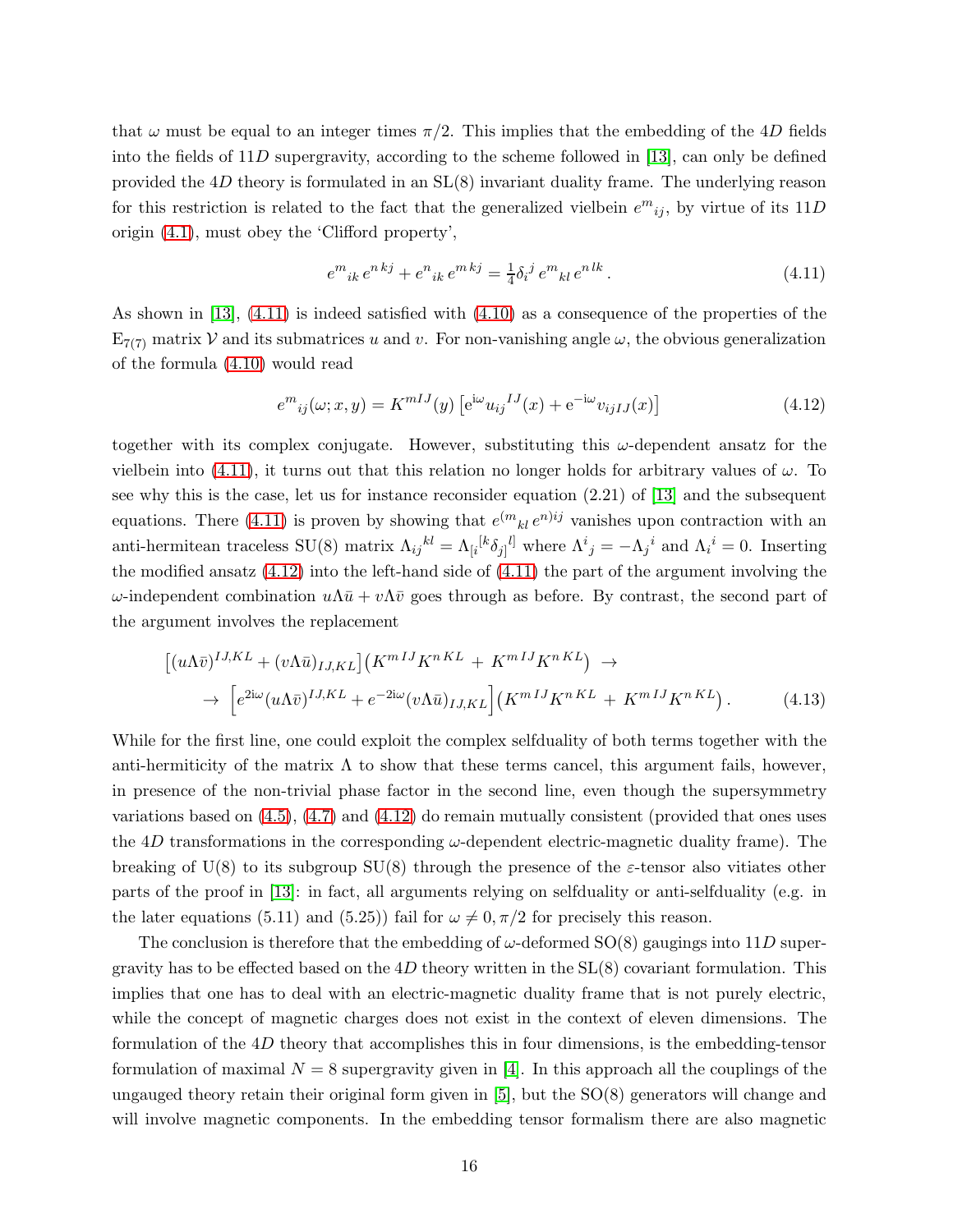gauge fields that couple to these magnetic components, but at the same time there are additional tensor fields with certain gauge invariances and constraints that ensure that 28 linear combinations of the electric and magnetic gauge fields are suppressed. Therefore only 28 gauge fields remain which will correspond to  $\omega$ -dependent linear combinations of the original 28 electric and 28 magnetic gauge fields. A natural question is therefore whether some of the ingredients of the embedding tensor formalism will also play a role in this context and reveal how the magnetic sector of the  $4D$  theory can emerge in a possible embedding in  $11D$  supergravity for arbitrary values of  $\omega$ .

Let us therefore further clarify some details of the  $4D$  embedding tensor approach in the  $SL(8)$ frame. Casting the results of [\[4\]](#page-26-3) in this frame shows that the electric and magnetic gauge fields transform under supersymmetry as,

<span id="page-17-1"></span>
$$
\delta A_{\mu}^{IJ} = -\frac{1}{2} (u_{ij}^{IJ} + v_{ijIJ}) (\bar{\epsilon}_k \gamma_{\mu} \chi^{ijk} + 2\sqrt{2} \bar{\epsilon}^i \psi_{\mu}^j) + \text{h.c.} ,
$$
  
\n
$$
\delta A_{\mu IJ} = -\frac{1}{2} \text{i} (u_{ij}^{IJ} - v_{ijIJ}) (\bar{\epsilon}_k \gamma_{\mu} \chi^{ijk} + 2\sqrt{2} \bar{\epsilon}^i \psi_{\mu}^j) + \text{h.c.} .
$$
\n(4.14)

Obviously the identification of these 'magnetic' gauge fields in 11D supergravity should be a crucial element in establishing a possible  $11D$  origin of the  $\omega$ -deformed theories.

Another aspect concerns the relation between the  $4D$  T-tensors and the  $11D$  theory. In  $4D$ the T-tensor is generated by the embedding tensor that defines how the 56 gauge fields couple to the generators of the group  $E_{7(7)}$ , and therefore to the electric and the magnetic generators. The latter generate composite electric 'connections'  $\mathcal{B}_{IJ}$  and  $\mathcal{A}_{IJ}$ , belonging to the 63 and 70 representations of SU(8), which together comprise the 133 representation of  $E_{7(7)}$ . Likewise there are also magnetic 'connections'  $\mathcal{B}^{IJ}$  and  $\mathcal{A}^{IJ}$ . <sup>[7](#page-17-0)</sup> Obviously these connections do not constitute vectors in some underlying continuous space, but nevertheless they are the straightforward generalization of the space-time connections  $\mathcal{B}_{\mu}$  and  $\mathcal{A}_{\mu}$  that are already present in the ungauged supergravity. For instance, the  $\mathcal{B}_{\mu}$  provide the composite gauge fields for the SU(8) gauge group.

In the locally  $SU(8)$  invariant formulation of  $11D$  supergravity, there is a similar situation, namely there exist connections  $\mathcal{B}_M$  and  $\mathcal{A}_M$ , but now these are vector fields in the 11D space-time, decomposing into the 4D vectors  $\mathcal{B}_{\mu}$  and  $\mathcal{A}_{\mu}$ , and the 7D vectors  $\mathcal{B}_{m}$  and  $\mathcal{A}_{m}$ . These connections are present in the supersymmetry transformations of the fermion fields. But they also emerge as composite  $E_{7(7)}$  connections in the so-called *generalized vielbein postulate*, which expresses the fact that the generalized vielbein is covariantly constant [\[16\]](#page-27-8). Obviously the connections  $\mathcal{B}_m$  and  $\mathcal{A}_m$  are expected to be related to the analogous 'connections'  $\mathcal{B}_{IJ}$  and  $\mathcal{A}_{IJ}$  (and possibly their magnetic duals) that appear in the  $4D$  theories. Indeed, this expectation is precisely confirmed for the case of the original  $\omega = 0$  supergravity as was exhibited in [\[13\]](#page-27-5), where the connections  $\mathcal{B}_m$ and  $\mathcal{A}_m$  yield the electric T-tensor in the SL(8) duality frame.

<span id="page-17-0"></span><sup>&</sup>lt;sup>7</sup>In [\[4\]](#page-26-3) these 'connections' were denoted by  $\mathcal{Q}_M$  and  $\mathcal{P}_M$ , where the index M is an index belonging to the 56 representation of  $E_{7(7)}$ , which decomposes into the electric and magnetic 28-dimensional representations of  $SL(8)$ .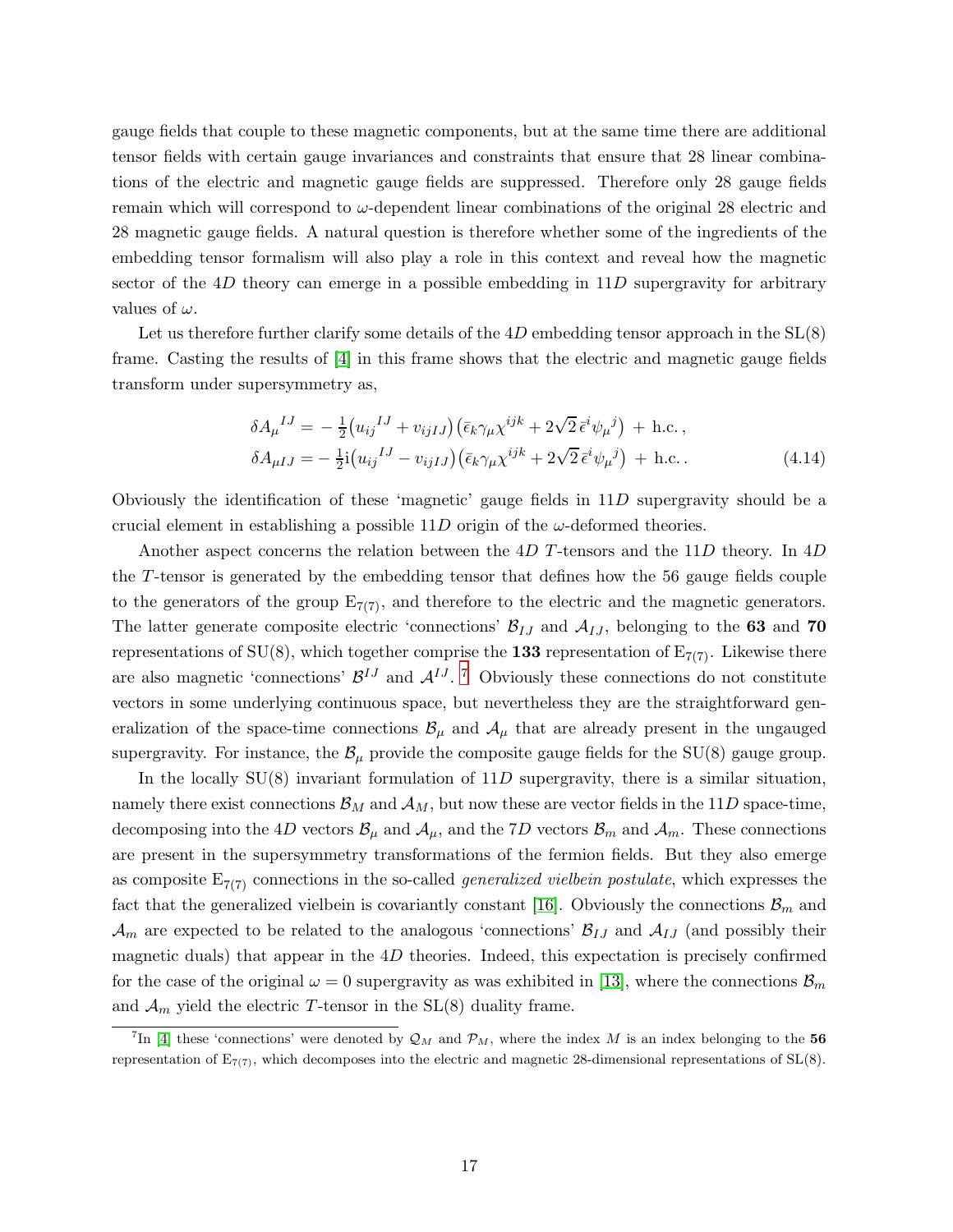#### <span id="page-18-0"></span>5 Dual quantities and the non-linear flux ansatz

In the past the question whether 11D supergravity possesses certain structures in the context of a lower-dimensional formulation that more fully exhibits the duality symmetry, has been analyzed in the case of 3D where the duality group equals  $E_{8(8)}$ , implying a kind of 'generalized geometry' based on  $E_{8(8)}$  [\[20\]](#page-27-13). This effort (as well as more recent efforts in connection with 'generalized geometry') was based on a quest for further unification, while in the context of this paper one is confronted with a more concrete motivation, namely of how to reconcile the deformed  $SL(8)$ supergravities in  $4D$  with the full  $11D$  theory. Another main difference is that in  $4D$  we have the possibility of testing the various formulas for non-trivial compactifications, whereas in 3D most gaugings cannot be obtained from (and thus not compared with) spontaneously compactified solutions of the 11D theory. A rather surprising consequence of the present analysis is that we are in this way led to a simple formula for the non-linear flux ansatz!

As was pointed out in the previous section, it is obviously important in this context to have both electric gauge fields and their dual magnetic ones. Taking this as a guideline, we are led to ask whether the 11D theory contains such dual gauge fields, and whether those have a relation to components of the three-form tensor fields  $A_{MNP}$ . The latter fields were avoided in the analysis of [\[13\]](#page-27-5), because the equations of motion and the supersymmetry variations of  $11D$  supergravity only involve the four-form field strengths, and the truncation to  $4D$  usually involves tensor-scalar dualities which require more detailed knowledge of the truncated Lagrangian. Furthermore, for the  $S<sup>7</sup>$  compactification of 11D supergravity all 28 spin-1 degrees of freedom are known to reside in the Kaluza-Klein vector  $B_\mu{}^m$  according to [\(4.7\)](#page-15-2). By contrast, for the toroidal truncation of [\[11\]](#page-27-3) only seven (electric) spin-1 degrees of freedom originate from  $B_\mu{}^m$ , while the remaining 21 (magnetic) spin-1 degrees of freedom reside in  $A_{\mu mn}$ .

We therefore proceed on the assumption that the dual magnetic gauge fields are contained in the fields

<span id="page-18-2"></span><span id="page-18-1"></span>
$$
B_{\mu mn} \equiv A_{\mu mn} - B_{\mu}^{\ \ p} A_{pmn} \,, \tag{5.1}
$$

which follow from the standard Kaluza-Klein ansatz and define covariant vector fields in 4D. A somewhat subtle calculation (see [\[16\]](#page-27-8) and appendix) shows that these fields transform as follows under supersymmetry,

$$
\delta B_{\mu mn} = -\mathrm{i}\Delta^{-1/2} \left[\frac{1}{48}(\Gamma_{mn})_{AB} + \frac{1}{8}\sqrt{2}A_{mnp}(\Gamma^p)_{AB}\right] \left(2\sqrt{2}\,\epsilon^A\psi_\mu{}^B + \bar{\epsilon}_C\gamma_\mu\chi^{ABC}\right) \quad + \text{h.c.} \,, \tag{5.2}
$$

where again all redefinitions required in the passage from  $11D$  to  $4D$  must be taken into account. As for  $(4.3)$ , this result still reflects the full  $11D$  situation since we have not imposed any restrictions on the dependence on the internal coordinates  $y^m$ . Remarkably, the spinor bilinears that appear in [\(5.2\)](#page-18-1) are exactly as in  $\delta B_{\mu}{}^{m}$ , as well as in the 4D supersymmetry variations of the electric and magnetic gauge fields,  $\delta A_\mu{}^{IJ}$  and  $\delta A_{\mu IJ}$ , that follow from the embedding tensor formalism (cf. [4.14\)](#page-17-1) . This indicates that we are dealing with a dual generalized vielbein, in terms of which the supersymmetry variations of  $B_{\mu}^{m}$  and  $B_{\mu mn}$  acquire the same form,

$$
\delta B_\mu{}^m = \tfrac{1}{8}\sqrt{2}\,e^m{}_{AB}\left(2\sqrt{2}\,\bar\epsilon^A\psi_\mu{}^B + \bar\epsilon_C\gamma_\mu\chi^{ABC}\right) \;+\;\text{h.c.}\,,
$$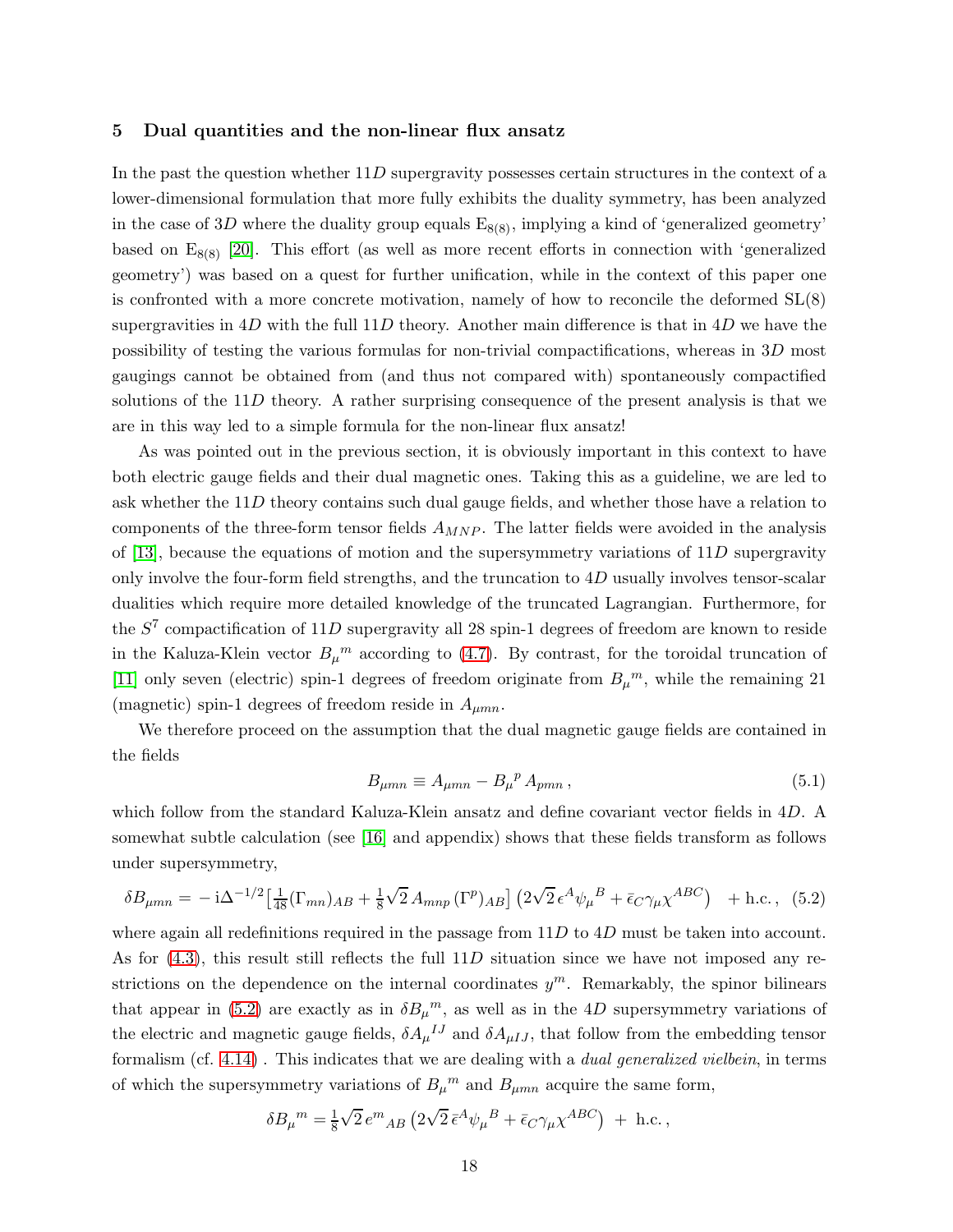<span id="page-19-2"></span>
$$
\delta B_{\mu mn} = \frac{1}{8} \sqrt{2} e_{mn AB} \left( 2\sqrt{2} \,\bar{\epsilon}^A \psi_\mu{}^B + \bar{\epsilon}_C \gamma_\mu \chi^{ABC} \right) + \text{ h.c.} \,. \tag{5.3}
$$

Here the normalization of  $e_{mn AB}$  has been chosen such that the factors on the right-hand side of the above two equations are equal. The generalized vielbein [\(4.1\)](#page-13-2) is thus complemented by the following new vielbein-like object

$$
e_{mn AB} = -\frac{1}{12} i \sqrt{2} \Delta^{-1/2} \left[ e_m{}^a e_n{}^b \left( \Phi^T \Gamma_{ab} \Phi \right)_{AB} + 6 \sqrt{2} A_{mnp} \left( \Phi^T \Gamma^p \Phi \right)_{AB} \right],
$$
  
\n
$$
e_{mn}{}^{AB} \equiv \left( e_{mn AB} \right)^*,
$$
\n(5.4)

characterized by a pair of *lower* world indices  $m, n$ . Note that this new vielbein is complex even in the special gauge  $\Phi = 1$ . It remains to determine its supersymmetry variation. In analogy with the third equation of [\(4.3\)](#page-14-0), which was originally derived in [\[16\]](#page-27-8), one finds that both vielbeine transform uniformly,

<span id="page-19-1"></span><span id="page-19-0"></span>
$$
\delta e^{m}{}_{AB} = -\sqrt{2} \sum_{ABCD} e^{mCD},
$$
  

$$
\delta e_{mn}{}_{AB} = -\sqrt{2} \sum_{ABCD} e_{mn}{}^{CD}.
$$
 (5.5)

We relegate a derivation of this result to appendix [A,](#page-24-0) where we also summarize a number of other relevant definitions. The new vielbein  $(5.4)$  and the  $SU(8)$  covariant supersymmetry variations  $(5.5)$  are in precise analogy with results found for the  $3+8$  split appropriate to  $D=3$  dimensions [\[20\]](#page-27-13).

Defining

$$
e_{mn\,ij}(x,y) \equiv e_{mn\,AB}(x,y)\,\eta_i{}^A(y)\,\eta_j{}^B(y)\,,\qquad e_{mn}{}^{ij} \equiv (e_{mn\,ij})^*,\tag{5.6}
$$

one can now derive certain relations for products of the generalized vielbein, in analogy to the Clifford relation [\(4.11\)](#page-16-0). The most obvious one is,

<span id="page-19-3"></span>
$$
e_{mn\,ij}\,e^{p\,ij} = -8\,\Delta^{-1}\,g^{pq}\,A_{mnq}\,,\tag{5.7}
$$

which defines  $A_{mnp}$  in terms of the generalized vielbeine. This formula is the analog of the corresponding formula for the inverse densitized metric  $\Delta^{-1} g^{mn}$ , obtained by tracing the Clifford relation [\(4.11\)](#page-16-0). An important consequence of that formula was the non-linear metric ansatz  $[21, 13]$  $[21, 13]$ ,

<span id="page-19-4"></span>
$$
\Delta^{-1} g^{mn}(x, y) = \frac{1}{8} K^{mIJ}(y) K^{nKL}(y) \left[ (u^{ij}{}_{IJ} + v^{ijIJ}) (u_{ij}{}^{KL} + v_{ijKL}) \right](x) , \tag{5.8}
$$

where we note that explicit symmetrization in the indices  $m$  and  $n$  is not necessary owing to the properties of the matrices u and v. With the previously derived formulas  $(4.14)$  and  $(5.3)$  we can now deduce, in complete analogy with [\(4.10\)](#page-15-1), a similar ansatz for the dual guage field and the dual vielbein in the truncation of the  $11D$  to the  $4D$  fields, *viz.* 

$$
B_{\mu mn}(x, y) = -\frac{1}{4}\sqrt{2}\,\lambda \, K_{mn}{}^{IJ}(y) \, A_{\mu IJ}(x) \,,
$$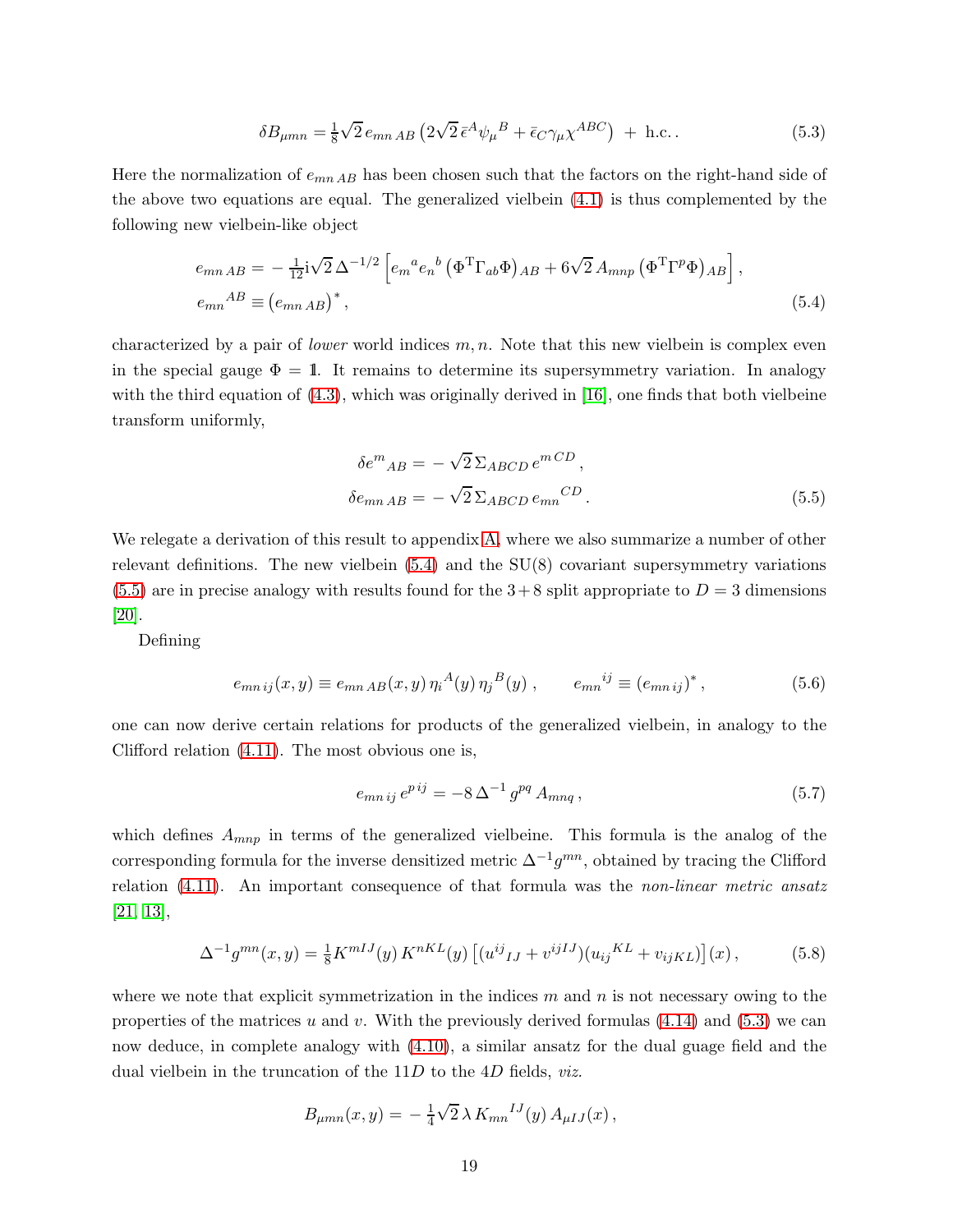<span id="page-20-1"></span>
$$
e_{mn\,ij}(x,y) = i\lambda \, K_{mn}{}^{IJ}(y) \left[ u_{ij}{}^{IJ} - v_{ijIJ} \right](x) \,, \tag{5.9}
$$

where  $\lambda$  is an undetermined constant and

<span id="page-20-3"></span>
$$
K_{mn}{}^{IJ}(y) \equiv \stackrel{\circ}{e}_{ma}(y) \stackrel{\circ}{e}_{nb}(y) \eta_A^I(y) \Gamma^{ab \, AB} \eta_B^J(y). \tag{5.10}
$$

Using  $(5.7)$ ,  $(5.8)$  $(5.8)$  $(5.8)$  and  $(5.9)$  we get  $8$ 

$$
i\lambda K_{mn}^{IJ}(y) K^{pKL}(y) \left[ (u^{ij}{}_{IJ} - v^{ijIJ}) (u_{ij}^{KL} + v_{ijKL}) \right](x) =
$$
  
= 
$$
-K^{pIJ}(y) K^{qKL}(y) \left[ (u^{ij}{}_{IJ} + v^{ijIJ}) (u_{ij}^{KL} + v_{ijKL}) \right](x) A_{mnq}(x, y),
$$
 (5.11)

where we remember that the curved indices on the Killing vector  $K$  and its derivative are always to be raised and lowered with the *round*  $S<sup>7</sup>$  metric. Using properties of the matrices u and v given in [\[5\]](#page-26-4) this can be rewritten as

$$
i\lambda K_{mn}^{IJ} K^{pKL} [v^{ijIJ} v_{ijKL} - v_{ijIJ} v^{ijKL} + u_{ij}^{IJ} v^{ijKL} - u^{ij}{}_{IJ} v_{ijKL}] =
$$
  
= 
$$
\left[ 8 \stackrel{\circ}{g}^{pq} - K^{pIJ} K^{qKL} (v^{ijIJ} v_{ijKL} + v_{ijIJ} v^{ijKL} + u_{ij}^{IJ} v^{ijKL} + u^{ij}{}_{IJ} v_{ijKL}) \right] A_{mnq}.
$$
 (5.12)

Observe that both sides of this equation are purely imaginary provided that  $A_{mnp}$  is real, which is precisely as expected. Alternatively the reality can be proven from the fact that  $e_{mnij}e^{pij} =$  $e_{mn}{}^{ij}e_{ij}$ , which follows by making use of the properties of the matrices u and v. The expressions [\(5.11\)](#page-20-3) and [\(5.12\)](#page-20-0) are the analog of the non-linear metric ansatz [\(5.8\)](#page-19-4), but now for the three-form field  $A_{mnp}(x, y)$  (alias the 'flux field'). The formulae [\(5.11\)](#page-20-3) and [\(5.12\)](#page-20-0) are rather similar to the conjectured formula (6.2) in [\[21\]](#page-27-12). Both results reproduce the same *linear* ansatz for  $A_{mnp}$ . This illustrates the difficulty in obtaining consistent non-linear ansätze: there is no way of guessing the correct answer from the linearized expression!

To verify that [\(5.9\)](#page-20-1), and hence [\(5.11\)](#page-20-3) are really correct we perform a number of consistency checks. One such check concerns the constraint,

<span id="page-20-0"></span>
$$
e_{mn\,ij}\,e^{n\,ij} = 0\,,\tag{5.13}
$$

which follows from [\(5.7\)](#page-19-3) and the antisymmetry of  $A_{mnp}$ . To prove it we make use of the identity

<span id="page-20-4"></span>
$$
K_{mn}{}^{IJ}K^{nKL} = -4\,\delta^{[J[K]}K_m{}^{L]I]} + K_{mn}{}^{[IJ}K^{nKL]}
$$
\n(5.14)

Now we observe that the first two terms in brackets on the left-hand side of [\(5.12\)](#page-20-0) are antisymmetric under interchange of the index pairs  $[IJ]$  and  $[KL]$ , whence for them, only the first term on the right-hand side of [\(5.14\)](#page-20-4) contributes, so the result of the index contraction is proportional to

$$
\delta^{[J[K]}K_m{}^{L]I]}[u_{ij}{}^{IJ}u^{ij}{}_{KL} - v_{ijIJ}v^{ijKL}] = 0.
$$
\n(5.15)

<span id="page-20-2"></span><sup>&</sup>lt;sup>8</sup> Although  $A_{mnp}$  is only determined up to an  $(x, y)$ -dependent tensor gauge transformation, the truncation fixes the y-dependence so that  $A_{mnp}$  is obtained in a particular gauge.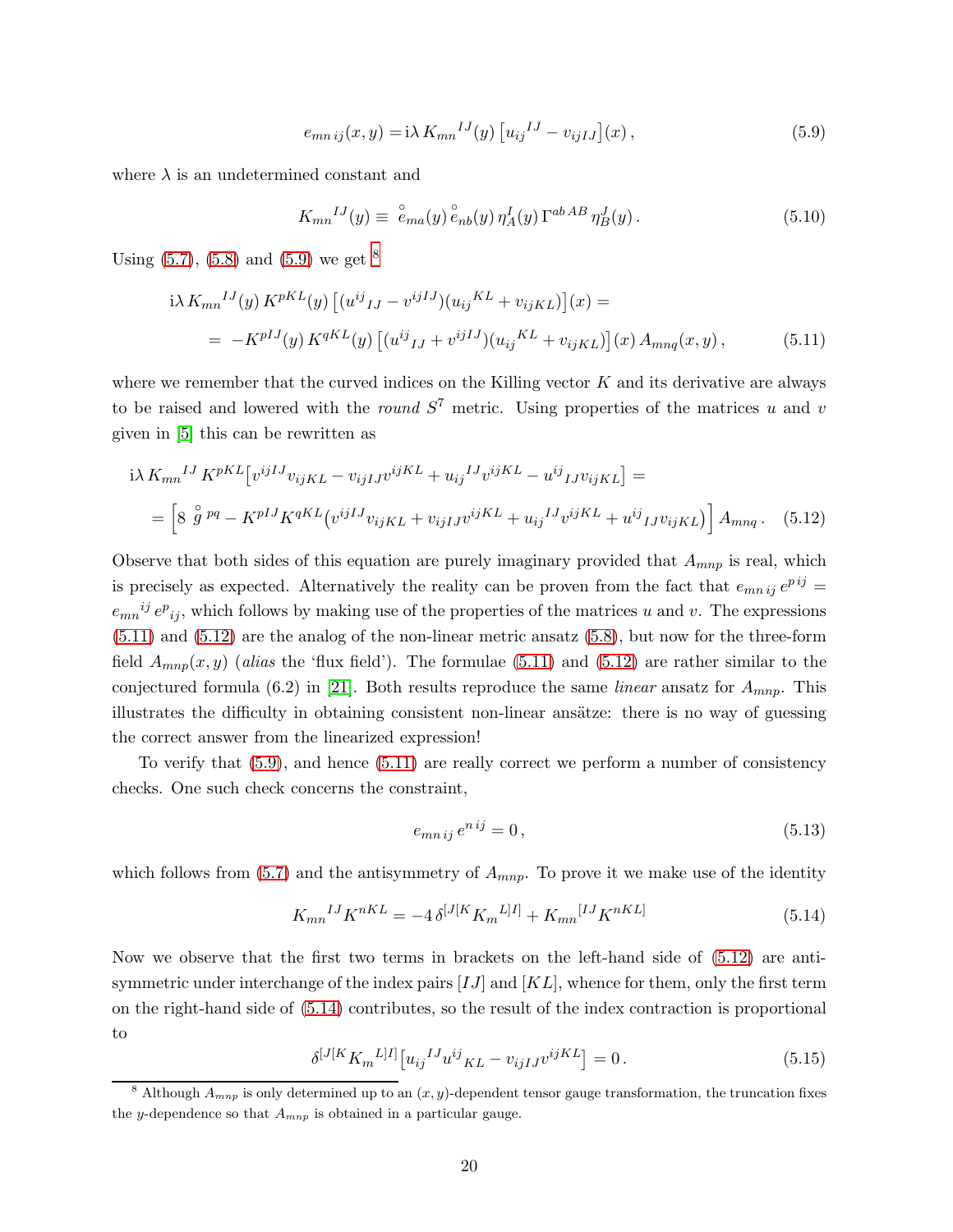The vanishing of this expression follows from the fact that, with uncontracted  $SU(8)$  index pairs [ij] and [kl],

$$
\delta^{[J[K}K_m^{L]I]} \big[u_{ij}{}^{IJ}u^{kl}{}_{KL} - v_{ijIJ}v^{klKL}\big]
$$

must belong to the Lie algebra of  $E_{7(7)}$  and must therefore vanish when traced with  $\delta_{kl}^{ij}$  over the SU(8) index pairs  $[ij]$  and  $[k]$ . The same argument applies to the remaining two terms in the bracket on the left-hand side of [\(5.12\)](#page-20-0) which are each symmetric under the interchange  $[IJ] \leftrightarrow [KL]$ , leaving us with

$$
K_{mn}{}^{[IJ}K^{nKL]}[u_{ij}{}^{IJ}v^{ijKL} - u^{ij}{}_{IJ}v_{ijKL}] = 0, \qquad (5.16)
$$

because  $K_{mn}^{[IJ}K^{nKL]}$  is (complex) selfdual.

A stronger test, which implies the previous one, is to verify the complete anti-symmetry of  $A_{mnp}$  in the indices  $[mnp]$  from the definition [\(5.11\)](#page-20-3). Since the anti-symmetry in  $[mn]$  is manifest we need only ascertain the anti-symmetry with respect to the other index pair  $[mp]$ , or equivalently [np]. This is equivalent to checking the anti-symmetry of  $(\Delta^{-1}g^{nr})(\Delta^{-1}g^{ps})A_{mrs}$  in the indices  $[np]$ . Using  $(5.14)$  this requires

$$
K^{nKL} K^{pPQ} \left( -4 \delta^{K'M} K_m^{L'N} + K_m^{K'L'MN} \right)
$$
  
 
$$
\times \left( u_{kl}^{KL} + v_{klKL} \right) \left( u^{kl} K' L' + v^{klK'L'} \right) \left( u_{ij}^{MN} - v_{ijMN} \right) \left( u^{ij} P_Q + v^{ijPQ} \right) \tag{5.17}
$$

to be anti-symmetric in  $[np]$ . We now invoke the previous argument to show that the expression involving the  $(u + v)(u - v)$  factor in the middle is  $E_{7(7)}$  Lie-algebra valued in the index pairs [ij] and [kl] and hence can be written as  $\delta^{[k}{}_{[i}\Lambda^{l]}_{j]}$ , with  $\Lambda^{i}{}_{j}$  anti-hermitean and traceless. Hence we are left with the task to show that

$$
\Lambda^{k}{}_{i} \times (K^{nKL} K^{pPQ} + K^{pKL} K^{nPQ}) (u_{kl}{}^{KL} + v_{klKL}) (u^{il}{}_{PQ} + v^{ilPQ}) = 0. \tag{5.18}
$$

Now we invoke the  $E_{7(7)}$  Lie algebra once again: upon symmetrization under  $[KL] \leftrightarrow [PQ]$  it follows that

$$
u^{KL}{}_{ik}\Lambda^i{}_{j}u^{jk}{}_{PQ} + v_{KLik}\Lambda^i{}_{j}v^{jk}{}^{PQ} \cong u^{KL}{}_{ik}\Lambda^i{}_{j}u^{jk}{}_{PQ} + v_{PQik}\Lambda^i{}_{j}v^{jk}{}^{KL}
$$

$$
= u^{KL}{}_{ik}\Lambda^i{}_{j}u^{jk}{}_{PQ} - v^{KLik}\Lambda_i^jv_{jk}{}_{PQ}
$$

$$
= \delta^{[K}{}_{[P}X^{L]}{}_{Q]}
$$
(5.19)

is Lie-algebra valued in the index pairs  $[KL]$  and  $[PQ]$  with an anti-hermitean and traceless matrix  $X<sup>I</sup>$ , Hence, this contribution is proportional to

$$
(K^{nKL}K^{pKQ} + K^{nKL}K^{pKQ})X^K_{Q} \propto \stackrel{\circ}{g}^{np} X^K_{K} = 0.
$$
 (5.20)

For the remaining two terms we use for the first term that

$$
u_{ik}{}^{KL}\Lambda^{i}{}_{j}v^{jkPQ} + u_{ik}{}^{PQ}\Lambda^{i}{}_{j}v^{jkKL} = u_{ik}{}^{KL}\Lambda^{i}{}_{j}v^{jkPQ} - v^{ikKL}\Lambda^{i}u_{ik}{}^{PQ}
$$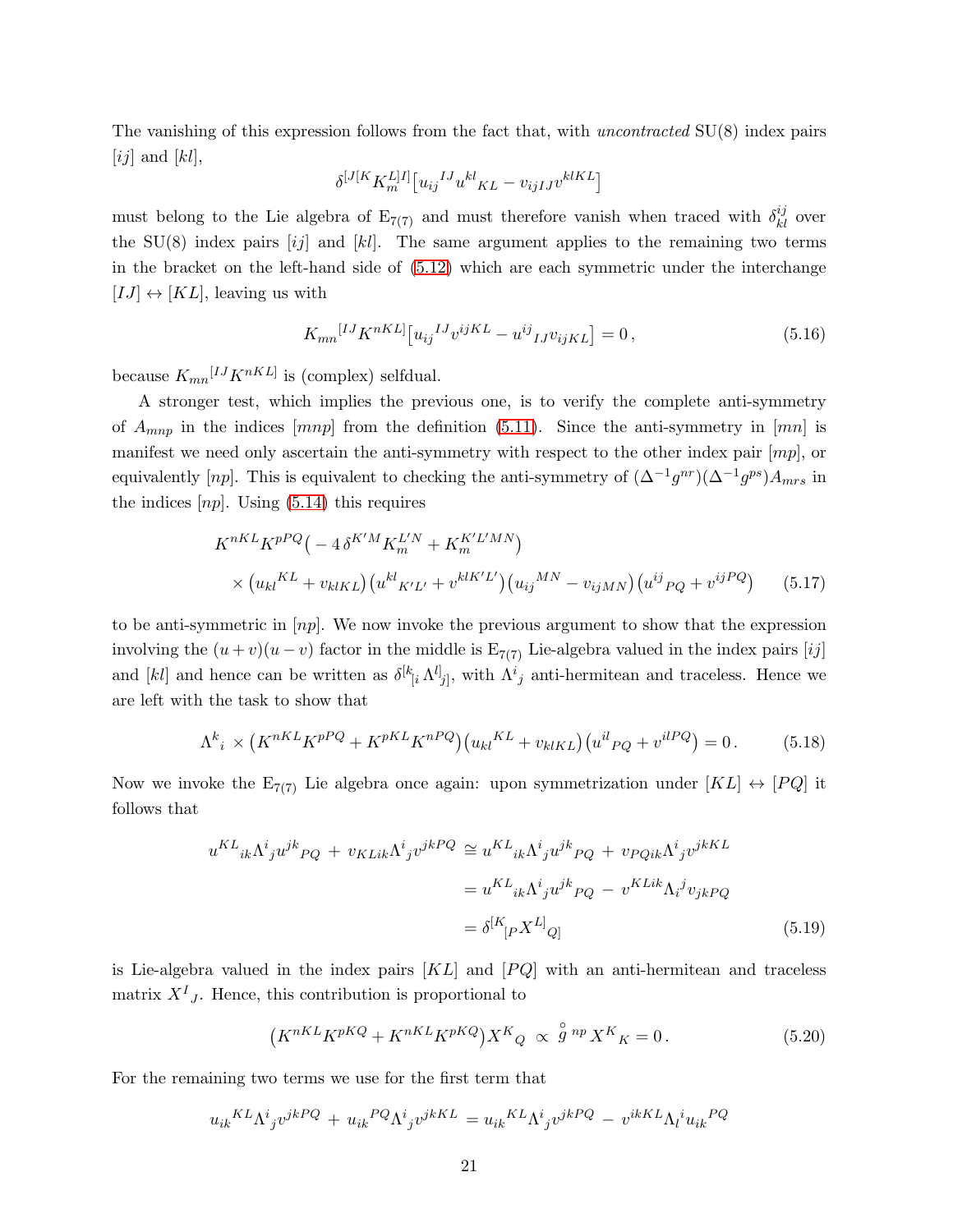<span id="page-22-1"></span>
$$
= complex \, \, selfdual \, \, in \, [KLPQ]. \tag{5.21}
$$

For the second term we note,

$$
v_{ikKL}\Lambda^i{}_j u^{jk}{}_{PQ} + v_{ikPQ}\Lambda^i{}_j u^{jk}{}_{KL} = -\left(u^{ik}{}_{KL}\Lambda_i{}^j v_{jkPQ} - v_{ikKL}\Lambda^i{}_j u^{jk}{}_{PQ}\right),\tag{5.22}
$$

which equals minus the hermitean conjugate of the first term [\(5.21\)](#page-22-1). Hence, after contraction with  $K^{n[KL} K^{pPQ}]$ , the sum of the two terms gives zero. Therefore  $A_{mnp}(x, y)$  as determined from [\(5.11\)](#page-20-3) is indeed fully anti-symmetric.

## <span id="page-22-0"></span>6 Outlook

The present work opens unexpected new perspectives on  $11D$  supergravity, and the link between this theory and the duality symmetries of  $4D$  maximal supergravity. Although the duality between electric and magnetic vector fields is normally viewed as a phenomenon strictly tied to four spacetime dimensions, our analysis has revealed 11D structures directly associated to electric-magnetic vector duality, yielding as a by-product the long sought formula for the non-linear flux ansatz. These new structures appear in the form of a dual generalized vielbein  $e_{mn AB}$ , whose properties need to be explored further. For instance there is the question whether this object obeys a generalized vielbein postulate analogous to the one satisfied by  $e^{m}{}_{AB}$  [\[16\]](#page-27-8). The fact that the solution of the vielbein postulate is not unique, but only determined up to an homogeneous contribution [\[14\]](#page-27-6) is likewise expected to play a role here.

The subtleties regarding the emergence of electric vs. magnetic gauge fields have not been explored much in the present Kaluza-Klein context. Therefore we briefly return to the issue of the origin of the dual vector fields from 11 dimensions, and to the question whether and how the  $\omega$ -rotation might be implemented in eleven dimensions. One important feature here is that the distribution of the 28 *physical* spin-one degrees between electric and magnetic vectors depends on the compactification. This is very similar to what happens in four dimensions in the context of the embedding tensor formalism, where the embedding tensor determines which combination of the electric and magnetic gauge fields will eventually carry the physical spin-one degrees of freedom. For the  $S^7$  compactification, all 28 vector fields reside in the Kaluza-Klein vector field  $B_{\mu}{}^m(x, y)$ and are electric. By contrast, for the torus reduction of [\[11\]](#page-27-3) there are only seven electric vectors associated to the seven Killing vectors on  $T^7$ , while the remaining 21 vectors come from  $A_{\mu mn}$ and are magnetic. For the  $S<sup>7</sup>$  compactification, this raises the question how the theory manages to prevent the massless excitations contained in  $A_{\mu mn}$  from appearing as *independent* spin-one degrees of freedom on the mass shell.

One may wonder why, now that a number of the appropriate dual quantities in the  $11D$  theory has been identified, it is not possible to give a more precise scenario of how the  $\omega$ -deformations might be embedded. Let us recall that in [\[13\]](#page-27-5), the T-tensor of the  $4D$  supergravity followed from the composite connections  $\mathcal{B}_m$  and  $\mathcal{A}_m$ , which belong to the 133 representation of  $E_{7(7)}$ . The actual expressions for these connections in the truncation were determined by solving the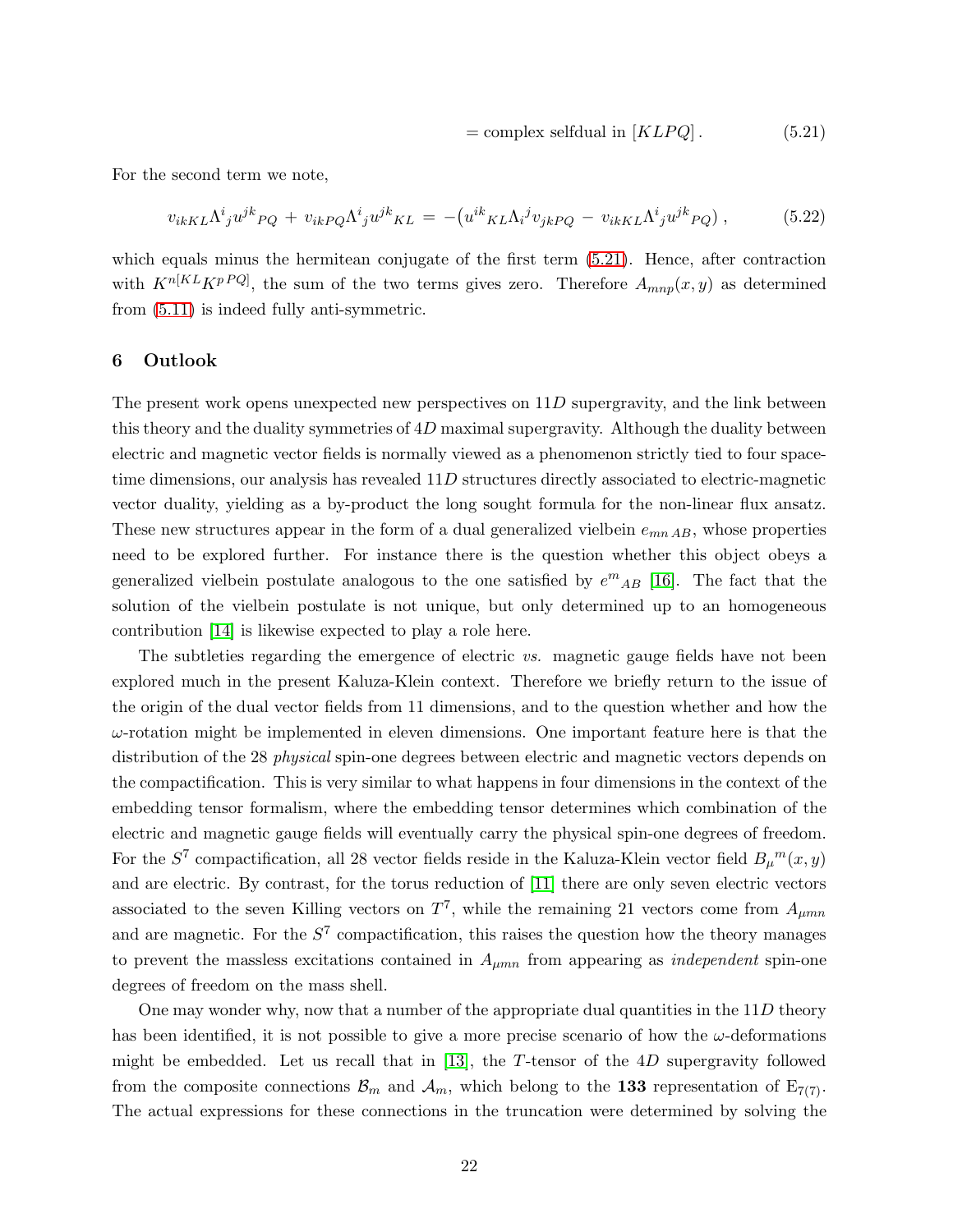generalized vielbein postulate. When going through the actual derivation in [\[13\]](#page-27-5), it is difficult to envisage a modification of the solution that would enable one to include the magnetic duals. On the other hand, as mentioned above, the solution of the generalized vielbein postulates is not unique [\[14\]](#page-27-6), a fact that could possibly be explored to somehow include the magnetic duals. However, it was also noted in that work that the ambiguities in  $\mathcal{B}_m$  and  $\mathcal{A}_m$  are such that they will cancel in the final expression for the T-tensor. Clearly, it is still premature to draw any definite conclusions from this, given the fact that the dual structures have not been explored extensively so far, but we expect that the further analysis of these structure, and in particular, of the generalized vielbein postulate for the new vielbein may provide valuable hints as to the 'hiding place' of the embedding tensor in eleven dimensions.

To better understand the possible origin of the full set of 28 vectors and their 28 magnetic duals *from eleven dimensions* it may be helpful to recall that the 11D theory also allows for dual fields, although these do not appear in the Lagrangian and transformation rules of [\[12\]](#page-27-4). These are the 6-form field  $A_{MNPQRS}$  (dual to the three-form field  $A_{MNP}$ ) and the 'dual graviton'  $h_{M|N_1\cdots N_8}$ (which is dual to the linear graviton field  $h_{MN}$ ; see e.g. [\[25\]](#page-28-1) and references therein). The latter belongs to a non-trivial Young tableau representation, which is fully antisymmetric in the last eight indices  $N_1 \cdots N_8$  and obeys the irreducibility constraint  $h_{[M|N_1\cdots N_8]} = 0$ . We note here that the incorporation of the dual graviton has so far been achieved *only at the linearized level*, and one may therefore anticipate difficulties in re-formulating the 11D theory in a way that would consistently incorporate these dual fields at the interacting level, and in a way maintaining full  $11D$  covariance. <sup>[9](#page-23-0)</sup> Upon dimensional reduction on a 7-torus these fields give rise to the full set of  $28 + 28$  vector fields (cf. eqs.  $(4.2)$  and  $(5.1)$  for the first two lines)

$$
E_M^A \rightarrow B_\mu{}^m \in \mathbf{7}
$$
  
\n
$$
A_{MNP} \rightarrow B_{\mu m n} \in \mathbf{\overline{21}}
$$
  
\n
$$
A_{MNPQRS} \rightarrow \widetilde{B}_{\mu npqrs} \in \mathbf{21}
$$
  
\n
$$
h_{M|N_1\cdots N_8} \rightarrow B_{m|\mu n_1\cdots n_7} \equiv \widetilde{B}_{\mu m} \varepsilon_{n_1\cdots n_7} \in \mathbf{\overline{7}}
$$
 (6.1)

at least in the linearized analysis (note that  $B_{m|\mu n_1 \cdots n_7}$  does satisfy the irreducibility constraint appropriate to the dual graviton field, because the Latin indices only run over 1, ..., 7). Here we have indicated the  $SL(7)$  (or  $GL(7)$ ) representation on the right-hand side. These representations can be re-combined into the proper SL(8) representations of the electric and magnetic vectors of  $N = 8$  supergravity in accordance with the decomposition

<span id="page-23-2"></span><span id="page-23-1"></span>
$$
\mathbf{28} \oplus \overline{\mathbf{28}} \quad \rightarrow \quad \mathbf{7} \oplus \mathbf{21} \oplus \overline{\mathbf{7}} \oplus \overline{\mathbf{21}} \tag{6.2}
$$

This is consistent with the fact that the electric and magnetic fields must transform in conjugate ('dual') representations. However, as we said, the distribution of the physical spin-one degrees

<span id="page-23-0"></span><sup>9</sup> In fact, it has been known for a long time that even the consistent incorporation of the dual 6-form field in the Lagrangian encounters problems, although this field can be incorporated in the equations of motion [\[26,](#page-28-2) [27\]](#page-28-3).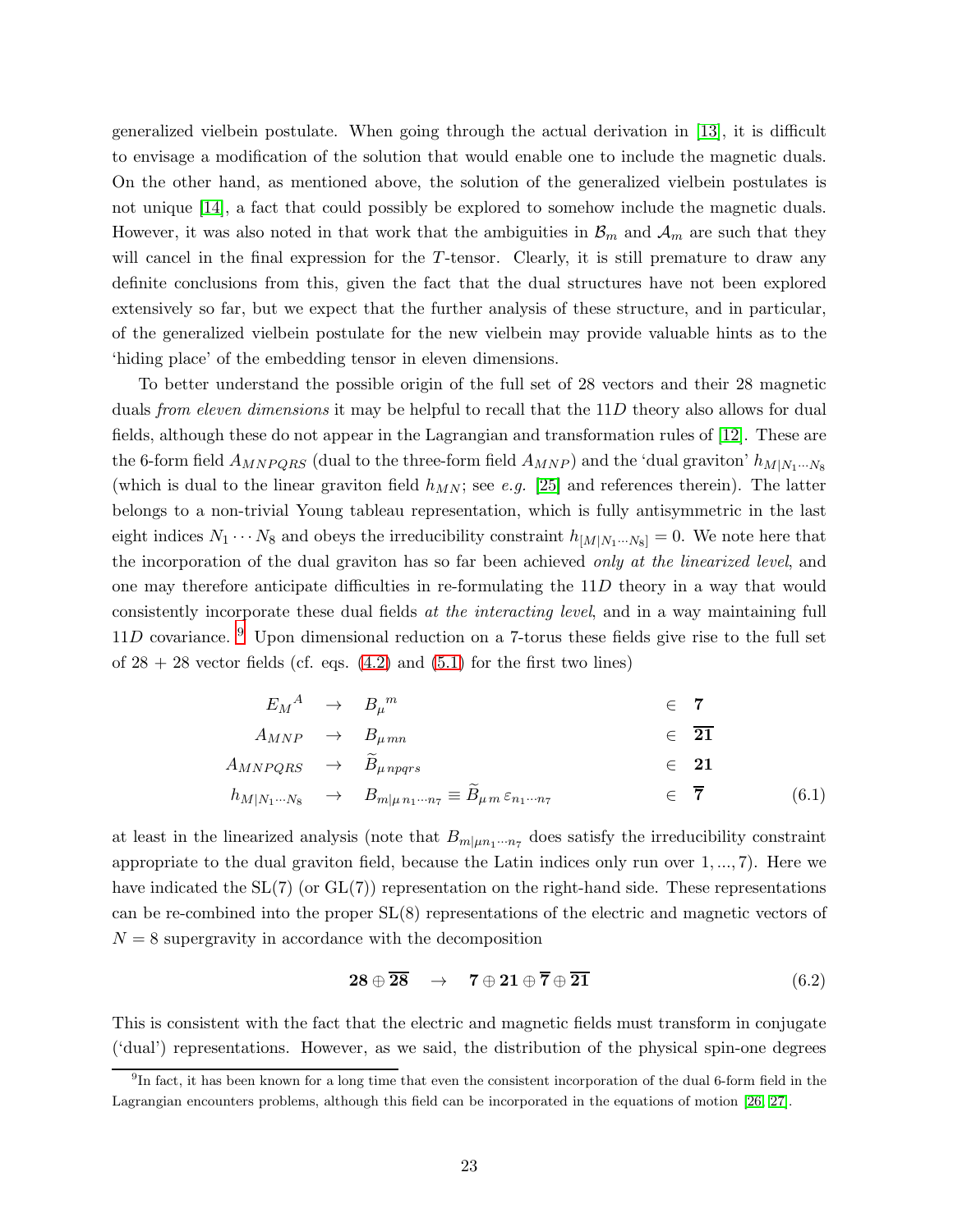of freedom between these fields depends on the compactification. Of course, for the torus reduction the (ungauged) 4D theory cannot tell the difference between 'electric' and 'magnetic', but the distinction does become relevant for the gauged theory, as is evident from the existence of inequivalent  $\omega$ -deformed SO(8) gaugings [\[1\]](#page-26-0), and from our discussion in section 2.

The decomposition [\(6.2\)](#page-23-1) suggests that our set of vielbeine  $(e^{m}{}_{AB}, e_{mnAB})$  is still incomplete, and that there should exist a complementary set  $(e_{m AB}, e^{mn}{}_{AB})$  of yet another set of 28 vielbein components that would complete the generalized vielbein to a full 56-bein in  $D = 11$  dimensions — this was, in fact, the conclusion reached in [\[20\]](#page-27-13) for  $E_{8(8)}$  and the 3+8 decomposition of 11D supergravity. Accordingly, the supersymmetry transformations [\(4.3\)](#page-14-0) would have to generalize to this hypothetical 56-bein, and the vector transformations [\(4.9\)](#page-15-3) and [\(4.14\)](#page-17-1) would likewise have to follow from a single variation in 11D. However, in order to derive these relations we would have to know the full non-linear 11D transformations of the dual fields in  $(6.1)!$  The  $\omega$ -dependent vielbein ansatz [\(4.12\)](#page-16-1) would then simply follow from

$$
e^{m}_{ij}(\omega; x, y) = \cos \omega e^{m}_{ij}(x, y) + \sin \omega e_{mij}(x, y)
$$
\n(6.3)

thus involving a U(1) rotation between the Kaluza-Klein vector  $B_{\mu}^{m}$  and the dual graviton vector  $B_{\mu m}$  from [\(6.1\)](#page-23-2). This indicates why the  $\omega$ -rotation may not be implementable in terms of the vielbein components  $e^{m}{}_{AB}$  and  $e_{mn}{}_{AB}$  only. We note that the above combination breaks GL(7) invariance (and hence diffeomorphism invariance in the internal dimensions); in fact, it just corresponds to the U(1) rotation coming from the Ehlers  $SL(2,\mathbb{R})$  symmetry which enlarges the  $E_{7(7)}$  of the 4D theory to the  $E_{8(8)}$  symmetry of 3D maximal supergravity.

Note added: Since this paper was submitted it has been shown that the parameter  $\lambda$  introduced in [\(5.9\)](#page-20-1) takes the universal value  $\lambda = \frac{1}{2}$ 2  $\sqrt{2}$  by considering the non-linear flux formula in a variety of non-trivial backgrounds [\[28\]](#page-28-4).

# Acknowledgements

We thank Gianluca Inverso, Mario Trigiante and Oscar Varela, as well as Hadi and Mahdi Godazgar for valuable discussions. B.d.W. is supported by the ERC Advanced Grant no. 246974, "Supersymmetry: a window to non-perturbative physics".

# <span id="page-24-0"></span>A The supersymmetry variation of the dual generalized vielbein

Here we present the evaluation of the supersymmetry transformation [\(5.5\)](#page-19-1) of the dual generalized vielbein, defined in [\(5.4\)](#page-19-0). The derivation proceeds in close analogy with the derivation of the third equation in [\(4.3\)](#page-14-0) given originally in [\[16\]](#page-27-8) (for further details the reader is invited to consult eqs.  $(3.10)$  -  $(3.15)$  of that reference).

First let us summarize some of the definitions introduced in [\[16\]](#page-27-8). The 11D fermion fields  $\Psi_M$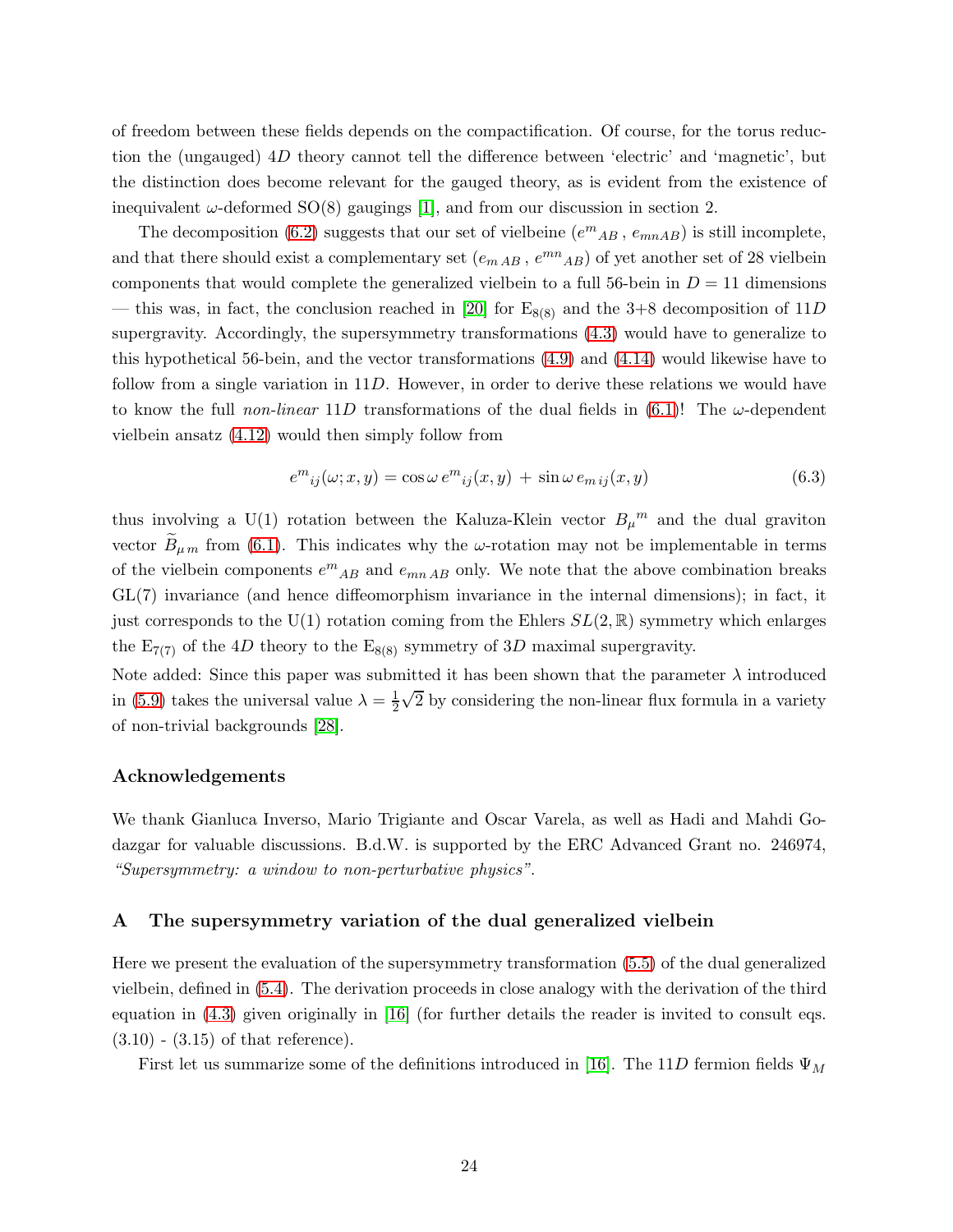and gamma matrices  $\tilde{\Gamma}_A$  are decomposed as,

$$
\Psi_M(x,y) = \begin{cases} \Psi_\mu(x,y), & \tilde{\Gamma}_A = \begin{cases} \tilde{\Gamma}_\alpha = \gamma_\alpha \otimes \mathbb{1}, \\ \tilde{\Gamma}_a = \gamma_5 \otimes \Gamma_a, \end{cases} \end{cases}
$$
(A.1)

where the vielbeine  $e_{\mu}{}^{\alpha}$  and  $e_{m}{}^{a}$  have been defined in [\(4.2\)](#page-13-0) and the gamma matrices  $\Gamma_{a}$  satisfy,

<span id="page-25-0"></span>
$$
\{\Gamma_a, \Gamma_b\} = 2 \,\delta_{ab} \, \mathbb{1}, \qquad \Gamma^{[a} \Gamma^{b} \cdots \Gamma^{g]} = -i \varepsilon^{abcdefg} \, \mathbb{1}. \tag{A.2}
$$

Furthermore the resulting chiral spinors, which carry upper and lower  $SU(8)$  indices  $A, B, \ldots$ , are defined by

$$
\psi_{\mu}{}^{A}(x,y) = \frac{1}{2}(1+\gamma_{5}) e^{-i\pi/4} \Delta^{1/4} (\Psi_{\mu} - B_{\mu}{}^{m} \Psi_{m} - \frac{1}{2}\gamma_{\mu} \Delta^{-1/2} \Gamma^{m} \Psi_{m})_{A} ,
$$
  
\n
$$
\psi_{\mu A}(x,y) = \frac{1}{2}(1-\gamma_{5}) e^{i\pi/4} \Delta^{1/4} (\Psi_{\mu} - B_{\mu}{}^{m} \Psi_{m} + \frac{1}{2}\gamma_{\mu} \Delta^{-1/2} \Gamma^{m} \Psi_{m})_{A} ,
$$
  
\n
$$
\epsilon^{A}(x,y) = \frac{1}{2}(1+\gamma_{5}) e^{-i\pi/4} \Delta^{1/4} \epsilon_{A} ,
$$
  
\n
$$
\epsilon_{A}(x,y) = \frac{1}{2}(1-\gamma_{5}) e^{i\pi/4} \Delta^{1/4} \epsilon_{A} ,
$$
  
\n
$$
\chi^{ABC}(x,y) = \frac{3}{4}\sqrt{2}(1+\gamma_{5}) e^{-i\pi/4} \Delta^{-1/4} i\Gamma_{a[AB} \Psi^{a}{}_{C]},
$$
  
\n
$$
\chi_{ABC}(x,y) = \frac{3}{4}\sqrt{2}(1-\gamma_{5}) e^{i\pi/4} \Delta^{-1/4} i\Gamma_{a[AB} \Psi^{a}{}_{C]} ,
$$
  
\n(A.3)

where for the 11D spinors on the right-hand side we made no distinction between upper and lower spinor indices and suppressed the dependence on  $x^{\mu}$  and  $y^{\mu}$ .

To derive the second equation in [\(5.5\)](#page-19-1), we first evaluate the right-hand side of the equation, going 'backwards' from the  $SU(8)$  covariant expressions as in [\[11,](#page-27-3) [16\]](#page-27-8), but suppressing the  $SU(8)$ compensating phase  $\Phi$ . Using SO(8) Fierz identities given in [\[16\]](#page-27-8), we obtain in this way

<span id="page-25-1"></span>
$$
-\sqrt{2}\left(\bar{\epsilon}_{[AXBCD}+\frac{1}{24}\epsilon_{ABCDEFGH} \bar{\epsilon}^{E} \chi^{FGH}\right) e_{mn}{}^{CD}
$$
  
\n
$$
= -\frac{1}{12}i\sqrt{2}\Delta^{-1/2}\left\{-\frac{1}{32}\bar{\epsilon}(1-\gamma_{5})(\Gamma_{bc}\Gamma_{a}\Gamma_{mn}+\Gamma_{mn}\Gamma_{a}\Gamma_{bc})\Psi^{a}\Gamma^{bc}AB\right.\newline+\frac{1}{16}\bar{\epsilon}(1-\gamma_{5})(\Gamma_{b}\Gamma_{a}\Gamma_{mn}+\Gamma_{mn}\Gamma_{a}\Gamma_{b})\Psi^{a}\Gamma^{b}AB
$$
  
\n
$$
-\frac{1}{4}\bar{\epsilon}(1-\gamma_{5})\Gamma_{mn}\Psi^{a}\Gamma_{aAB}
$$
  
\n
$$
-\frac{1}{12}\bar{\epsilon}(1+\gamma_{5})\Gamma_{b[m}\Psi_{n]}\Gamma^{b}AB
$$
  
\n
$$
-\frac{1}{12}\bar{\epsilon}(1+\gamma_{5})\Gamma^{b}\Psi_{[m}\Gamma_{n]bAB}
$$
  
\n
$$
-\frac{1}{4}\bar{\epsilon}(1+\gamma_{5})\Gamma_{[a}\Psi^{a}\Gamma_{a]AB}
$$
  
\n
$$
-\frac{1}{4}\bar{\epsilon}(1+\gamma_{5})\Gamma_{[a}\Psi^{a}\Gamma_{mn]AB}
$$
  
\n
$$
-\frac{1}{96}\bar{\epsilon}(1+\gamma_{5})(\Gamma_{d[m}\Gamma^{bc}\Gamma^{d}+\Gamma^{d}\Gamma^{bc}\Gamma_{d[m)}\Psi_{n]}\Gamma_{bcAB}
$$
  
\n
$$
+\frac{1}{48}\bar{\epsilon}(1+\gamma_{5})(\Gamma_{d[m}\Gamma^{b}\Gamma^{d}+\Gamma^{d}\Gamma^{b}\Gamma_{d[m)}\Psi_{n]}\Gamma_{bAB}
$$
  
\n
$$
-\frac{1}{32}\bar{\epsilon}(1+\gamma_{5})(\Gamma_{[a}\Gamma^{bc}\Gamma_{mn]}+\Gamma_{[mn}\Gamma^{bc}\Gamma_{a]})\Psi^{a}\Gamma_{bcAB}
$$
  
\n
$$
+\frac{1}{16}\bar{\epsilon}(1+\gamma_{5})(\Gamma_{[a}\Gamma^{bc}\Gamma_{mn]}+\Gamma_{[mn}\Gamma^{bc}\Gamma_{a]})\Psi^{a}\Gamma_{bcAB}
$$
  
\n
$$
+\frac{1}{16}\bar{\epsilon}(1+\gamma_{5})(\Gamma_{[a}\Gamma^{b}\Gamma_{mn]}+\Gamma_{[mn}\Gamma^{b}\Gamma_{a]})\Psi
$$

This result should be compared to the left-hand side of the second equation in [\(5.5\)](#page-19-1), which arises from the variation of  $(5.4)$  as obtained from the 11D variations of the siebenbein  $e_m{}^a$  and the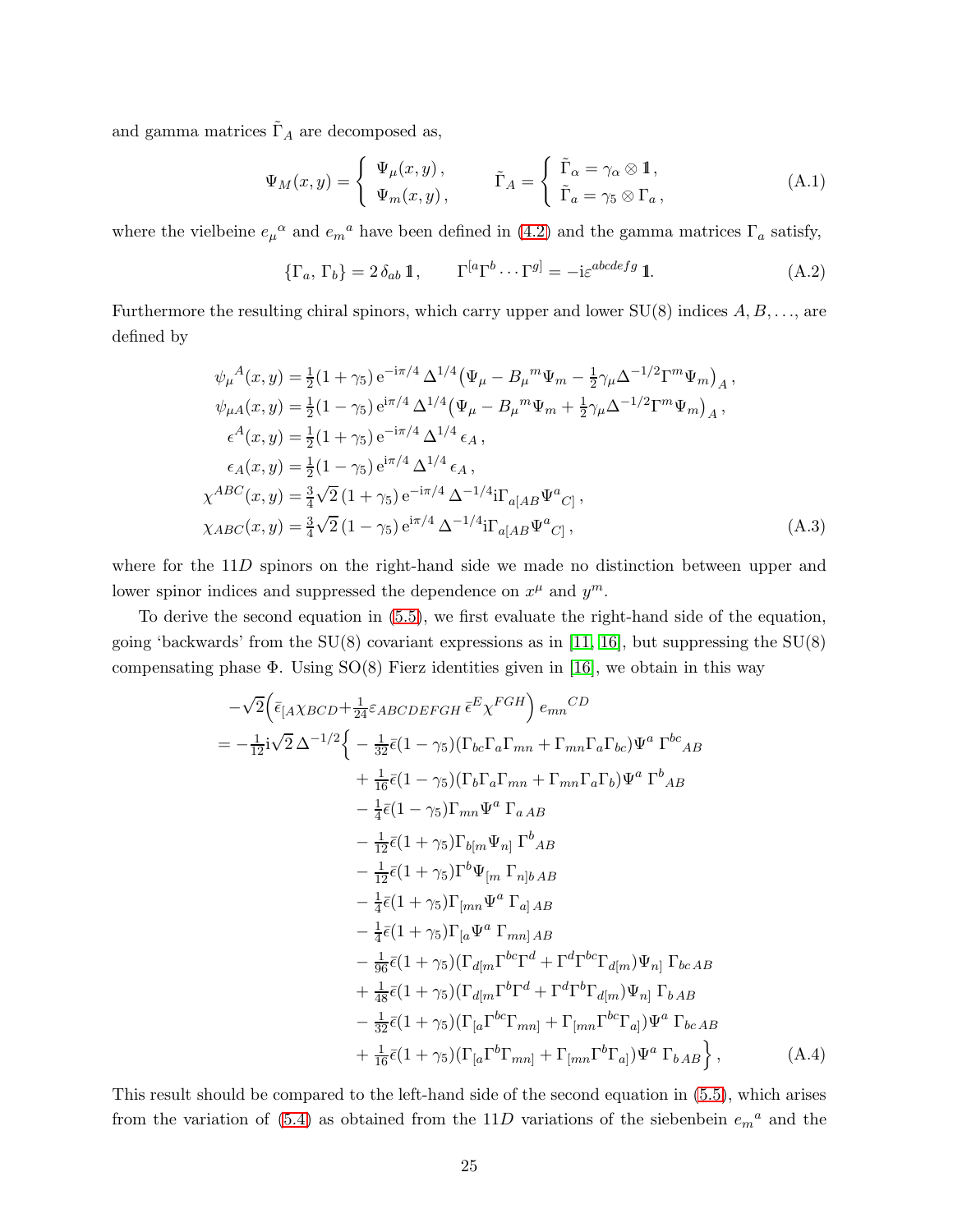three-form field  $A_{mnn}$ ,

<span id="page-26-7"></span>
$$
-\frac{1}{12}i\sqrt{2}\left\{\delta\left(\Delta^{-1/2}e_m{}^ae_n{}^b\right)\Gamma_{ab\,AB}+6\sqrt{2}\left(\delta A_{mnp}\right)\Delta^{-1/2}\Gamma^p{}_{AB}\right\}
$$
  
=\begin{aligned}\n&-\frac{1}{12}i\sqrt{2}\Delta^{-1/2}\left\{-\bar{\epsilon}\gamma\_5\Gamma^p\Psi\_{[m}\Gamma\_{n]p\,AB}-\frac{1}{4}\bar{\epsilon}\gamma\_5\Gamma\_a\Psi^a\Gamma\_{mn\,AB}-\frac{3}{2}\bar{\epsilon}\Gamma\_{[mn}\Psi\_{p]}\Gamma^p{}\_{AB}\right\}.\n\end{aligned} (A.5)

where we suppressed the contribution proportional to  $A_{mnp} \delta(\Delta^{-1/2} e_a^p) \Gamma^a{}_{AB}$ , as this part of the variation is already taken care of by the calculation in [\[16\]](#page-27-8), which corresponds to the result in the first line of  $(5.5)$ . As it turns out, the two contributions  $(A.4)$  and  $(A.5)$  are equal provided we add to  $(A.5)$  an infinitesimal SU(8) transformation acting on  $e_{mnAB}$ ,

$$
\delta_{\text{SU}(8)} e_{mn AB} = 2 \Lambda^C_{\ [A} e_{mn B]C}
$$
\n
$$
= -\frac{1}{12} i \sqrt{2} \Delta^{-1/2} \Big[ -\frac{1}{8} \bar{\epsilon} \Gamma^{ab} \Psi^c \Gamma_{abcmn AB} + \frac{3}{4} \bar{\epsilon} \Gamma_{[mn} \Psi_{a]} \Gamma^a_{AB}
$$
\n
$$
- \frac{1}{2} \bar{\epsilon} \gamma_5 \Gamma_{a[m} \Psi^a \Gamma_{n] AB} + \frac{1}{2} \bar{\epsilon} \gamma_5 \Gamma^a \Psi_{[m} \Gamma_{n]a AB} - \frac{1}{2} \bar{\epsilon} \gamma_5 \Gamma_{[m} \Psi^a \Gamma_{n]a AB} \Big], \tag{A.6}
$$

where the parameter of this transformation takes the form

<span id="page-26-8"></span>
$$
\Lambda_A{}^B = -\Lambda^B{}_A \equiv \frac{1}{8}\bar{\epsilon}\gamma_5\Gamma_{ab}\Psi^b\Gamma^a_{AB} - \frac{1}{8}\bar{\epsilon}\gamma_5\Gamma_a\Psi_b\Gamma^{ab}_{AB} - \frac{1}{16}\bar{\epsilon}\Gamma_{ab}\Psi_c\Gamma^{abc}_{AB}.
$$
 (A.7)

The expression for the  $SU(8)$  parameter  $(A.7)$  is identical to the one given in eq.  $(3.13)$  of [\[16\]](#page-27-8), where it was found by determining the  $SU(8)$  covariant form of the supersymmetry transformation of  $e^{m}{}_{AB}$ . This remarkable coincidence is not only crucial for the correctness of the second equation [\(5.5\)](#page-19-1), but it is also another non-trivial consistency check of the SU(8) invariant reformulation of 11D supergravity presented in [\[16\]](#page-27-8).

# <span id="page-26-0"></span>References

- <span id="page-26-1"></span>[1] G. Dall'Agata, G. Inverso and M. Trigiante, Evidence for a family of SO(8) gauged super*gravity theories*, Phys. Rev. Lett. **109** (2012) 201301,  $\arXiv:1209.0760$  [hep-th].
- <span id="page-26-2"></span>[2] H. Nicolai and H. Samtleben, Compact and noncompact gauged maximal supergravities in *three-dimensions*, JHEP  $0104$  (2001) 022 [hep-th/0103032].
- <span id="page-26-3"></span>[3] B. de Wit, H. Samtleben and M. Trigiante, On Lagrangians and gaugings of maximal supergravities, Nucl. Phys. B 655 (2003) 93 [hep-th/0212239].
- <span id="page-26-4"></span>[4] B. de Wit, H. Samtleben and M. Trigiante, *The maximal D=4 supergravities*, JHEP  $0706$ (2007) 049 [arXiv:0705.2101 [hep-th]].
- <span id="page-26-5"></span>[5] B. de Wit and H. Nicolai,  $N=8$  Supergravity, Nucl. Phys. B 208 (1982) 323.
- <span id="page-26-6"></span>[6] N.P. Warner, Some new extrema of the scalar potential of gauged  $N=8$  supergravity, Phys. Lett. B 128 (1983) 169.
- [7] B. de Wit and H. Nicolai, The parallelizing  $S^7$  torsion in gauged N=8 supergravity, Nucl. Phys. B 231 (1984) 506.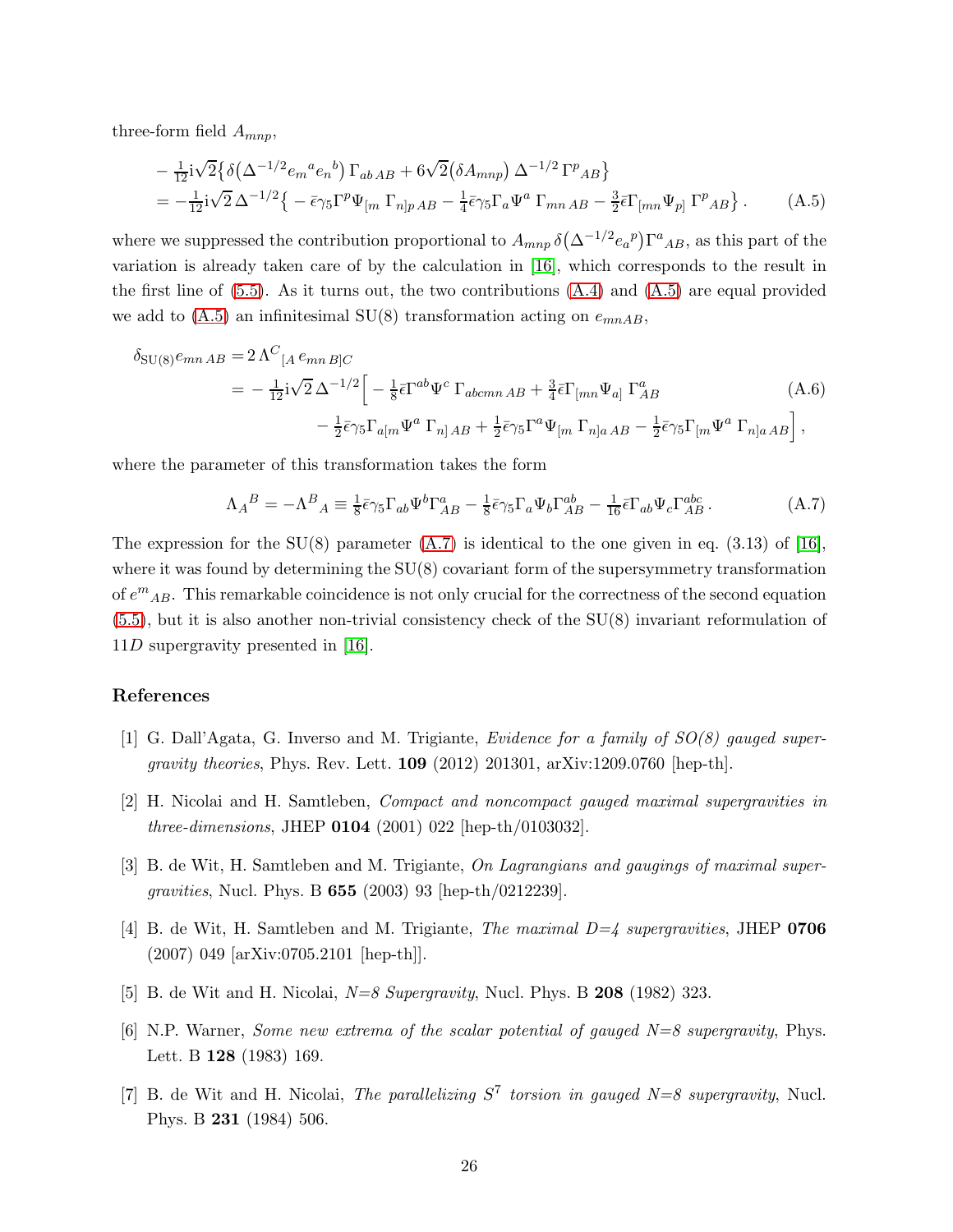- <span id="page-27-1"></span><span id="page-27-0"></span>[8] M. Günaydin and N.P. Warner, The  $G_2$  invariant compactifications in eleven-dimensional supergravity, Nucl. Phys. B  $248$  (1984) 685.
- <span id="page-27-2"></span>[9] A. Borghese, A. Guarino and D. Roest, All  $G_2$  invariant critical points of maximal supergravity,  $arXiv:1209.3003$  [hep-th].
- <span id="page-27-3"></span>[10] A. Borghese, G. Dibitetto, A. Guarino, D. Roest and O. Varela, The SU(3)-invariant sector of new maximal supergravity, arXiv:1211.5335 [hep-th].
- <span id="page-27-4"></span>[11] E. Cremmer and B. Julia, The SO(8) supergravity, Nucl. Phys. B 159 (1979) 141.
- <span id="page-27-5"></span>[12] E. Cremmer, B. Julia and J. Scherk, Supergravity theory in eleven-dimensions, Phys. Lett. B 76 (1978) 409.
- <span id="page-27-6"></span>[13] B. de Wit and H. Nicolai, *The consistency of the*  $S^7$  truncation in D=11 supergravity, Nucl. Phys. B 281 (1987) 211.
- <span id="page-27-7"></span>[14] H. Nicolai and K. Pilch, Consistent truncation of  $d = 11$  supergravity on  $AdS_4 \times S^7$ , JHEP 1203 (2012) 099 [arXiv:1112.6131 [hep-th]].
- <span id="page-27-8"></span>[15] B. de Wit and H. Nicolai, *Hidden symmetry in*  $d=11$  *supergravity*, Phys. Lett. B 155 (1985) 47.
- <span id="page-27-9"></span>[16] B. de Wit and H. Nicolai,  $d = 11$  Supergravity with local  $SU(8)$  invariance, Nucl. Phys. B 274 (1986) 363.
- <span id="page-27-10"></span>[17] F. Englert, Spontaneous compactification of eleven-dimensional supergravity, Phys. Lett. B 119 (1982) 339.
- <span id="page-27-11"></span>[18] B. de Wit and H. Nicolai, A new  $SO(7)$  invariant solution of  $d = 11$  supergravity, Phys. Lett. B 148 (1984) 60.
- <span id="page-27-13"></span>[19] B. de Wit and H. Nicolai, On the relation between  $D = 4$  and  $D = 11$  supergravity, Nucl. Phys. B 243 (1984) 91.
- <span id="page-27-12"></span>[20] K. Koepsell, H. Nicolai and H. Samtleben, An exceptional geometry for  $D = 11$  supergravity?, Class. Quant. Grav. 17 (2000) 3689 [hep-th/0006034].
- <span id="page-27-14"></span>[21] B. de Wit, H. Nicolai and N.P. Warner, The embedding of gauged  $N=8$  supergravity into  $D=11$  supergravity, Nucl. Phys. B 255 (1985) 29.
- <span id="page-27-15"></span>[22] M. K. Gaillard and B. Zumino, *Duality rotations for interacting fields*, Nucl. Phys. B 193 (1981) 221.
- [23] B. de Wit, Supergravity, proc. Les Houches Summer School, Session LXXVI, "Unity from duality: Gravity, gauge theory and strings", 30 July - 31 August 2001, Les Houches, France, eds. C. Bachas, A. Bilal, M. Douglas, N. Nekrasov, F. David, (Springer, 2002), hep-th/0212245.